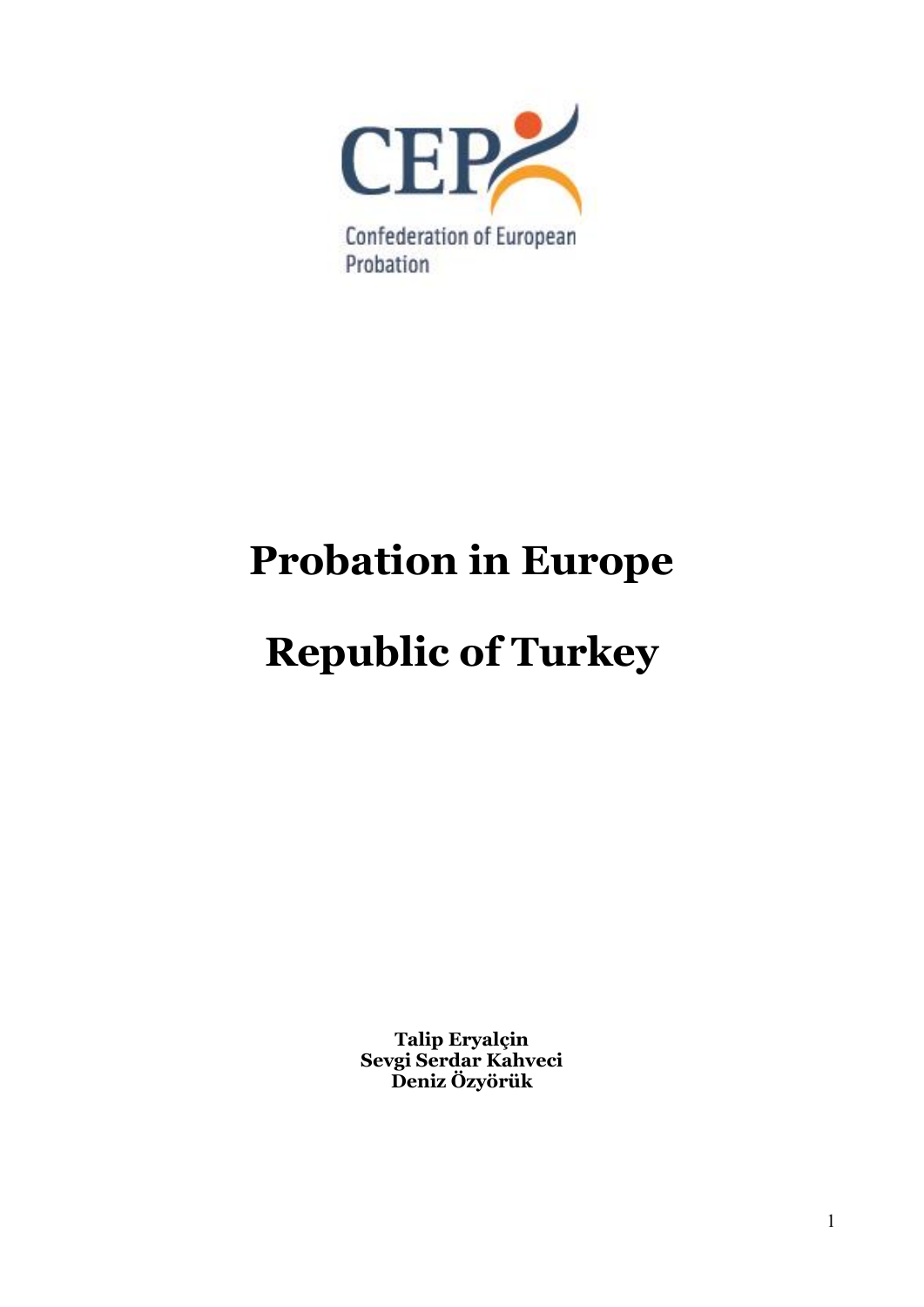Talip Eryalcin Sevgi Serdar Kahveci Social Worker Teacher (Branch Director) Ministry of Justice Ministr of Justice General Directorate for Prisons General Directorate for Prisons and Detention Houses and Detention Houses Department of Probation Department of Probation Ankara, Turkey Ankara, Turkey ORCID: 0000-0002-8348-755X [taliperyalcin@gmail.com](mailto:taliperyalcin@gmail.com)

Deniz Özyörük Sociologist Ministry of Justice General Directorate for Prisons and Detention Houses Department of Probation Ankara, Turkey [Deniz.ozyoruk@gmail.com](mailto:Deniz.ozyoruk@gmail.com)

January 2021

ISBN/EAN: 978-90-820804-0-7

This publication was funded by the Ministry of Justice and Safety of the Netherlands and the Dutch foundation *Stichting Nationale Reclasseringsactie*

Edited by: Anton van Kalmthout Ioan Durnescu

Published by:

CEP, Confederation of European Probation P.O. Box 8215 3503 RE UTRECHT The Netherlands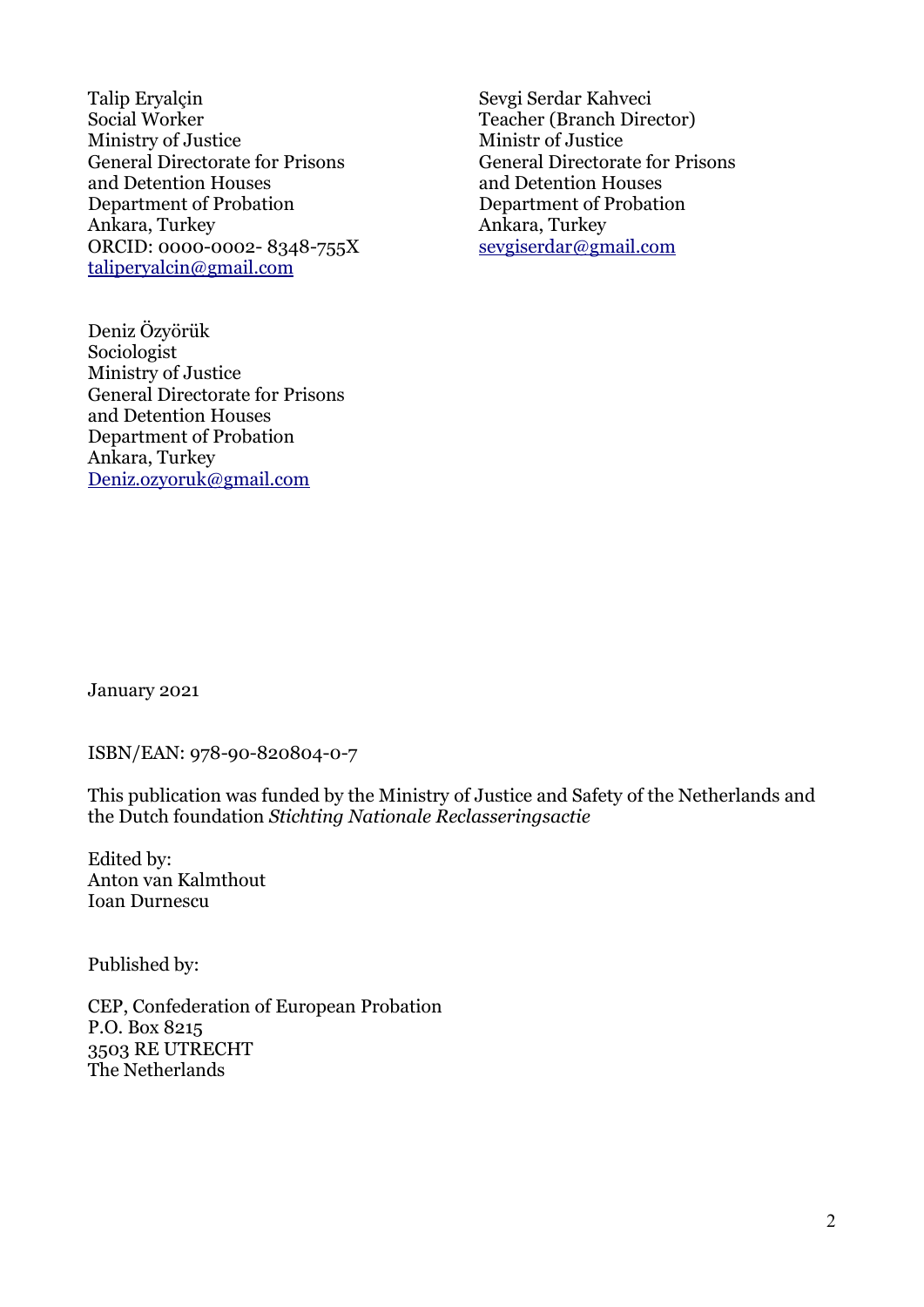# **TABLE OF CONTENTS**

| Page |
|------|
|      |
|      |

# 1. Introduction

# 2. Historical Development of the Probation System

# 3. Legislative Basis of the Probation System

# 4. The Organisation of Probation Services

# 5. Different Stages of the Criminal Justice Process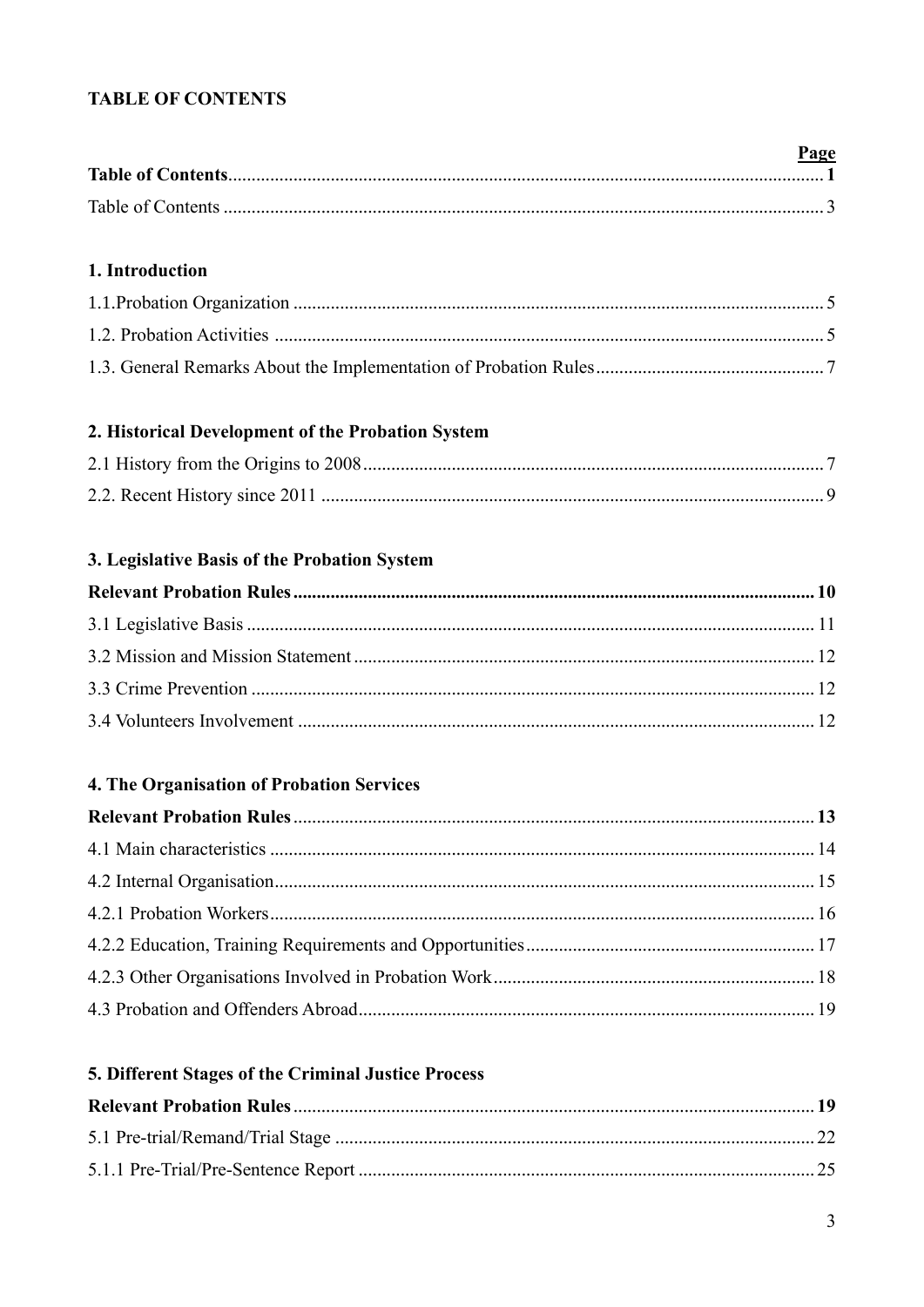| <b>6. Probation Methodology</b>                                         |    |  |  |  |
|-------------------------------------------------------------------------|----|--|--|--|
|                                                                         |    |  |  |  |
| 7. Finances, Accounting, Registration Systems and Evaluation Procedures |    |  |  |  |
|                                                                         |    |  |  |  |
|                                                                         |    |  |  |  |
|                                                                         |    |  |  |  |
|                                                                         |    |  |  |  |
| <b>8. Societal Support and Clients' Views</b>                           |    |  |  |  |
|                                                                         |    |  |  |  |
|                                                                         |    |  |  |  |
|                                                                         |    |  |  |  |
| 9. Probation Clients' Rights                                            |    |  |  |  |
|                                                                         |    |  |  |  |
| 10. Developments to be expected                                         |    |  |  |  |
|                                                                         | 42 |  |  |  |
|                                                                         |    |  |  |  |
|                                                                         |    |  |  |  |
|                                                                         |    |  |  |  |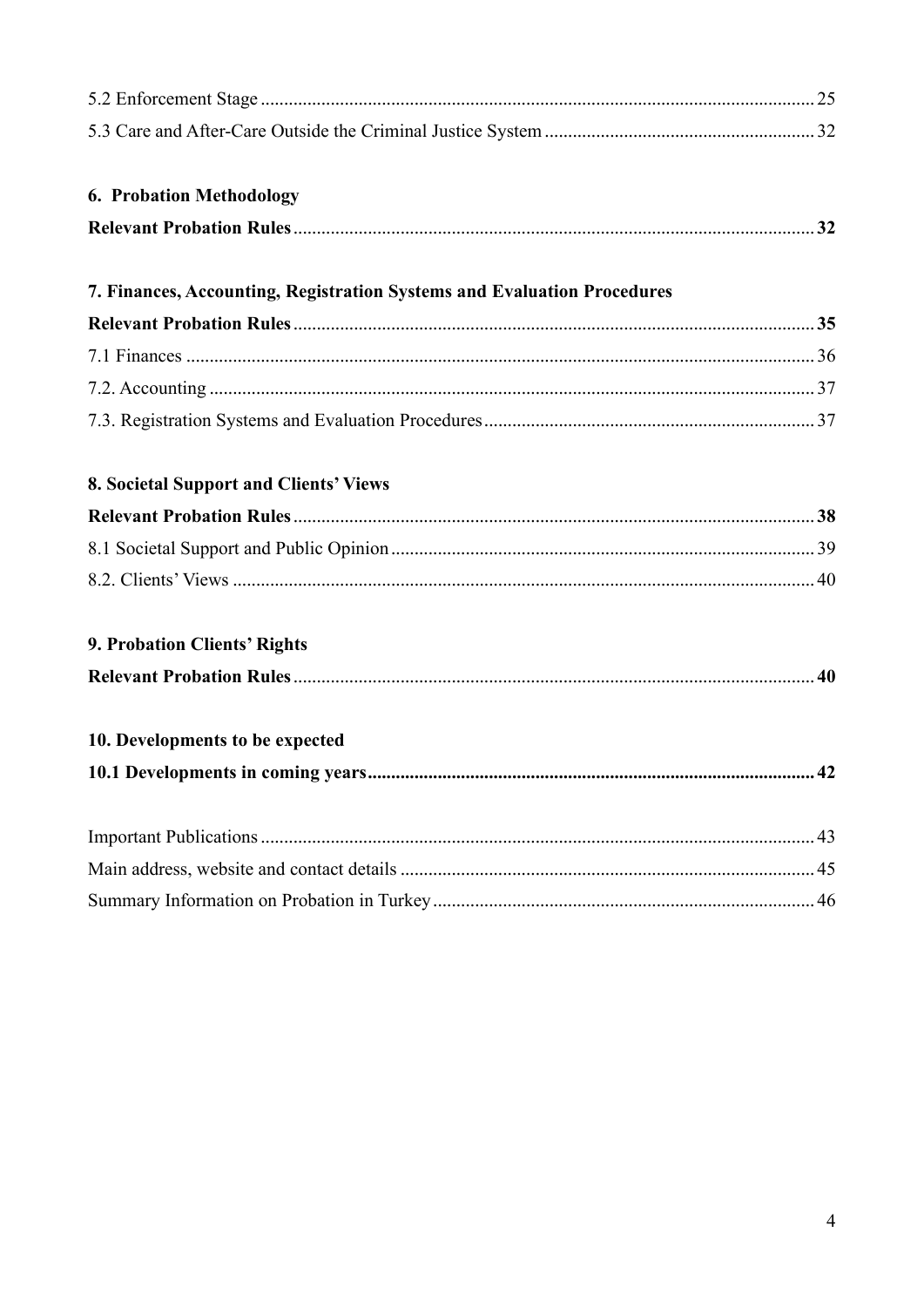# **1. Introduction**

### **1.1 Probation Organisation**

It is known that there are some practices in accordance with the concept of probation such as: bail (release of the suspects by payment of the fine), exile (to be sent out to a specific place as punishment), *kalabend* (the convict's freedom to move freely within a castle designated by the judge to be able to live with family, to work and do business, but not to leave the castle), *cezirebend* (similar to the kalabend in the castle) and shovel (rowing penalty in the Ottoman Empire, similar to today's community service) in the first penal code called Ottoman Penal Code which was put into practice in 1840, as well as in the subsequent criminal laws (1851, 1858, 1859, 1869, 1876, 1879, 1917) of the Ottoman Empire. Practices in accordance with the concept of probation in the Ottoman Empire were included in the Turkish Penal Code No. 765, which entered into force in 1926 in Turkey for the first time. However, the probation system has been included in the Turkish criminal justice system in 2005 institutionally. The probation law entered into force on 20 July 2005 after its publication in the Official Newspaper. The Department in charge of Probation Services which was established on 15 August started to provide services in 2005. Advisory boards and protection boards have been organized in the General Directorate of Prisons and Detention Houses of the Ministry of Justice in order to fulfill the duties specified by this Law. Today, probation and protection services are conducted by the Probation Department in the central organisation of the Ministry of Justice. Protection boards are established as affiliated to Chief Public Prosecutor's Office in the places where 143 judicial justice organisations are located in provinces and districts. The establishment process of a new probation directorate continues.

In Turkey, the probation system represents a penal enforcement system in which pursuant to the decision rendered about the suspect, accused and probationers by judicial authorities, the supervision and monitoring of the probationer is carried out in society. The probation system provides intervention programmes and psycho-social and economic resources needed by the probationer to improve his or her living conditions. The ultimate goal of probation is the prevention of re-offending and the protection of individuals and society. Moreover, in this system interventions for reintegration of exconvicts into society after release are conducted and when necessary, judicial authorities are assisted by preparing a social investigation report.

Necessary procedures are conducted based on the type of probation decisions given by judicial authorities on national and foreign probationers, including juvenile, young and adult ones.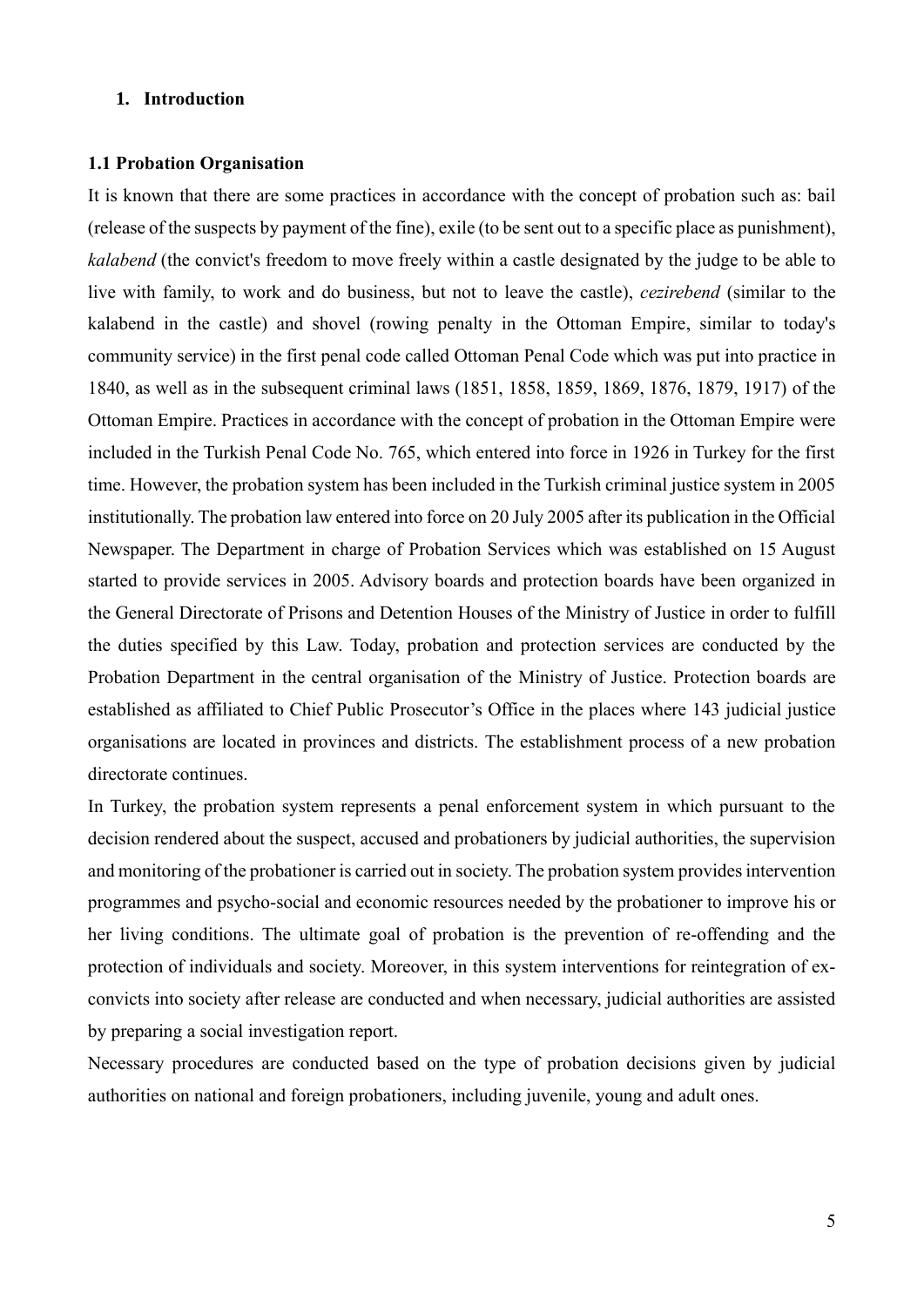# **1.2 Probation Activities**

In Turkey, the Probation Service has three main functions:

- Supervision and monitoring of suspects, accused and convicts within the society; and rehabilitation activities
- Aftercare services
- Assisting judicial authorities by preparing social investigation reports

There are thirteen different types of decisions enforced by probation directorates as part of the supervision and monitoring of the suspect, accused and convicts within society (for detailed information, see 3.1. "legislative basis section").

Within the scope of aftercare services, "Protection Boards" were established with the purpose of ensuring convicts released from penitentiary institutions and ex-convicts to gain a profession or occupation, find a job, and of providing financial supports to those who have craft skills and who want to engage in agriculture management. And furthermore to help those who want to set up a business and solve the challenges they face, as well as helping other probationers on these issues and ensuring that juvenile and young probationers continue their education.

As part of the service of assisting judicial authorities, at the investigation phase upon the request of public prosecutor's or at the prosecution phase upon the request of judge or court, social investigation reports (SİR) are prepared by a psychologist, a sociologist, a social worker and a teacher. SİR include information about the suspect or the accused himself and their environment, seen from a systematic perspective, and suggestions on the needed services, existing programs and sources for reintegrating into society.

Probation services were built on four main processes complementing each other: a) Assessment and planning process, b) Enforcement process, c) Guidance and rehabilitation process, d) Supervision and monitoring process.

The interventions for the probationers who were decided to be supervised, tracked and rehabilitated within society under the probation services, are conducted in the framework of a planning prepared on the basis of a risk and needs assessment system. Risks and needs of the probationers are identified by taking into account their individual differences and suitable supervision plans for the probationers are prepared.

The decisions about the probationers are taken and executed according to the provisions established in the relevant laws and regulations, based on the type of the decision. The execution process is followed up by probation officers (case managers) assigned at the executing office.

As part of probation services, if it is deemed necessary (resulting from risk and needs assessment) or if it is imposed by the court on the probationer's participation in the rehabilitation process, rehabilitation works apropriate to the needs of the probationer are carried out by taking into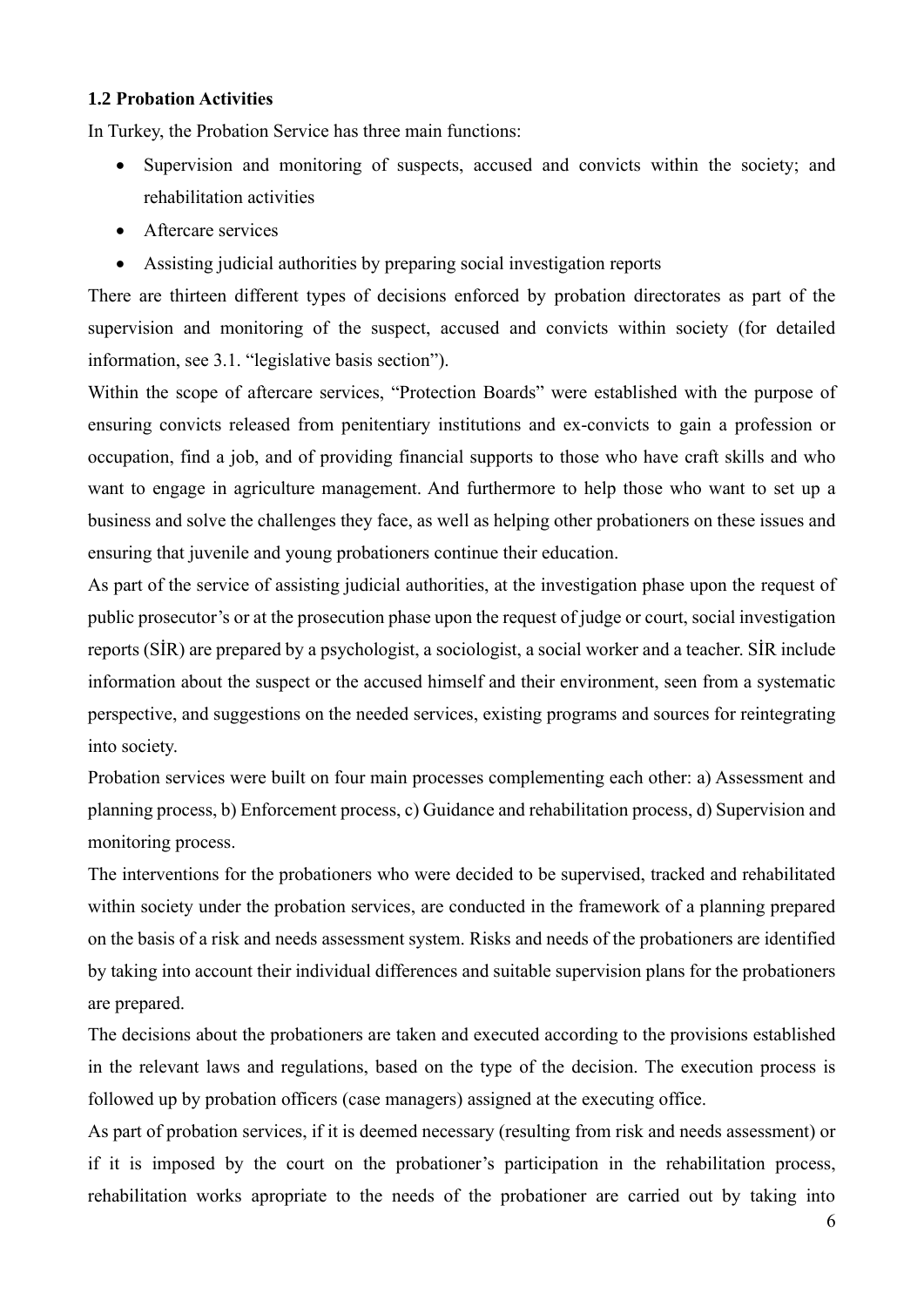consideration the risks of the probationer. Rehabilitation works are carried out, in cooperation with other institutions and NGO's, through activities such as performing individual interviews and group work, structuring free time and ensuring the probationer to participate in vocational courses and training programmes.

During the probation process, probationers are supervised with various methods like on-site supervision by supervision teams, supervision by law enforcement agencies or other relevant institutions, and supervision/monitoring via electronic devices.

#### **1.3. General Remarks About the Implementation of Probation Rules**

Probation services in Turkey are conducted within the scope of the international conventions in which Turkey takes part, as well as via the main execution laws.

In the Recommendation no. R (65) 1 of the Council of Europe, it was recommended to build a probation system in a way that ensures offenders to reintegrate into society and controls their behaviour. In this context, the Ministry of Justice started to prepare a draft law for probation services. The Probation Law No. 5402, adopted on the  $3<sup>rd</sup>$  July 2005, was prepared to manage the establishment, duties, working principles and the procedures of probation institutions. This Law was adopted by the Turkish Grand National Assembly and entered into force after its publication in the Official newspaper dated 20 July 2005. Turkish probation legislation takes into account the recommendations of the Council of Europe, and the implementation is carried out in accordance with the CoE decisions.

### **2. Historical Development of the Probation System**

#### **2.1 History from the Origins to 2011**

The Ottoman Empire, founded in 1299, had a system of *Sharia* and customary law system. The first law that emerged in the 19th century within the framework of the reform movements that began with the Tanzimat Edict, was the Ottoman Penal Code of 1840. It is known that there are some practices in accordance with the concept of probation such as: bail (release of the suspects/accused offenders by payment of a fine), exile (to be sent to a specific place as punishment), *kalabend* (the convict's freedom to move freely within a castle designated by the judge to be able to live with family, to work or do business, but not to leave the castle), *cezirebend* (similar to the kalabend in the castle) and shovel (rowing penalty in the Ottoman Empire, similar to today's community service) – all appearing in the first penal code called 'Ottaman Penal Code' which was put into practice in 1840, and also in the subsequent criminal laws (1851, 1858, 1859, 1869, 1876, 1879, 1917) in the Ottoman Empire.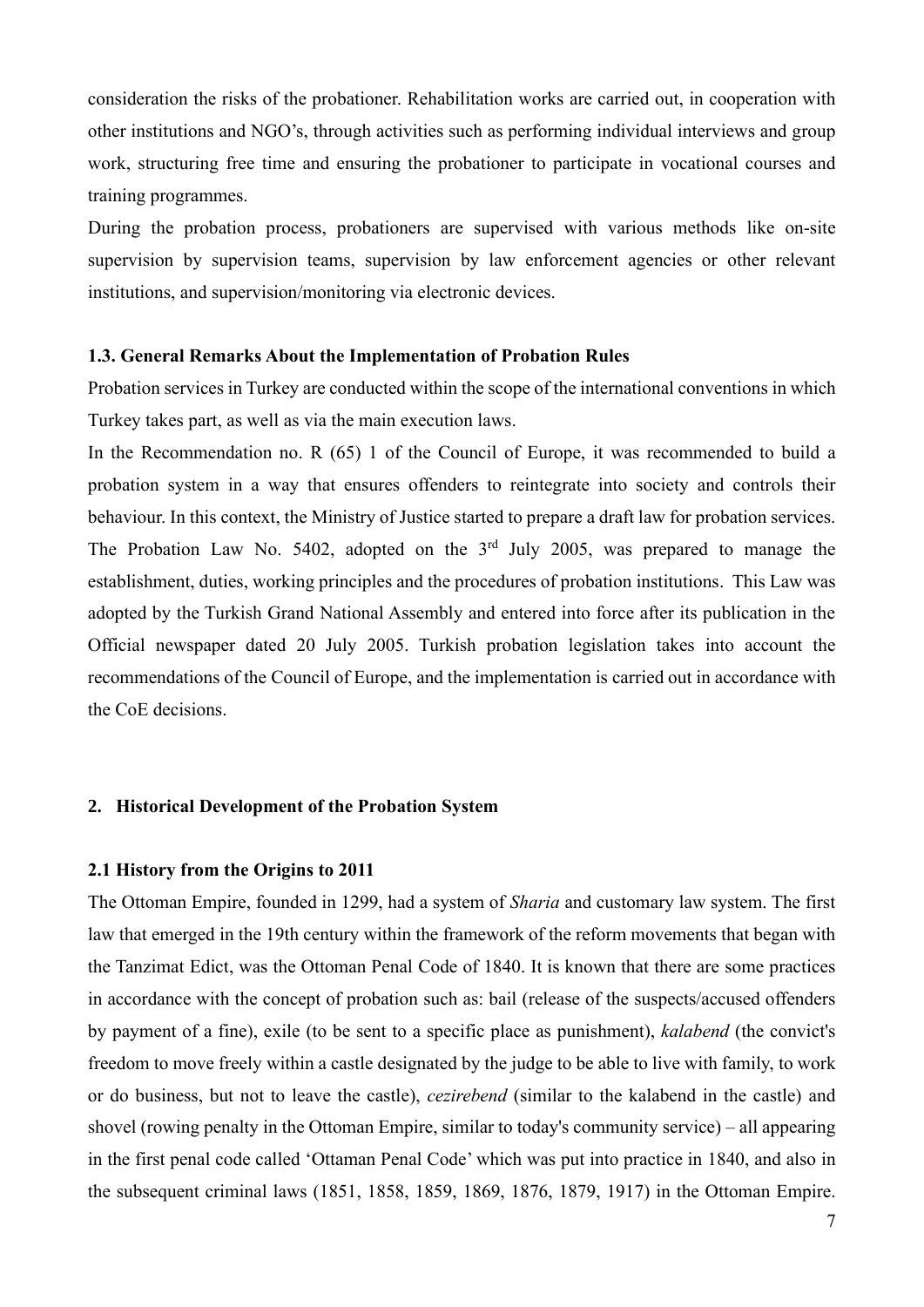Practices in accordance with the concept of probation in the Ottoman Empire were included in the Turkish Penal Code No. 765, which entered into force in 1926 in Turkey for the first time. However, in sense of institutionalization, the set up of a probation system as part of the criminal justice system took only place in 2005. When considering the historical development of probation system, it is seen that its roots rest on a sanction called '*nefy*' punishment in the Ottoman criminal codes. Offenders sentenced to nefy punishment/exile (which meant banishing, transferring, banishing someone from one place to another without his/her consent) were obliged to reside in a place specified by the state from three months to three years. The second practice was the measure to place someone under '*zaptiye*'supervision (military police institution assigned with ensuring the security of the society in the Ottoman State). A person who was sentenced to this measure could not reside in places that were prohibited to him/her, but s/he was allowed to be anywhere else. These punishments in the Ottoman Criminal Codes aimed at preventing the convict from reoffending.

There are some probation practices in the Turkish Penal Code No. 765, coming into force in 1926 and being applied in 2005, namely the following:

- 1. Exile (to be sent out to specific place as punishment)
- 2. Zaptiye supervision (going to the police or gendarme station for signing)
- 3. Security measures for drug addicts
- 4. Security measures for alcohol addicts
- 5. Community service

Furthermore, reference was made to the probation system in the Draft Laws of Turkish Criminal Code. In the drafts of 1989, 1997, 2000 and 2003, the probation system was included as a measure to be applied *after* punishments had been served by those who had committed a crime under the heading of 'custodial security measures'. In the drafts, the things to be done for ensuring the convict to live in concordance with society and integrate with society were mentioned as services intended to be provided by probation.

In the enforcement system of the Ottoman and Republican era, structures which bear resemblance to our today's probation services are not fully organised. Therefore it has become a priority for the Turkish Criminal Enforcement System to become a modern structure and to make the penitentiary institutions able to respond to today's conditions. In addition to this, the understanding of preventing overcrowding in prisons coming along with the increasing number of short term imprisonment sentences became widespread, and the idea of rehabilitating offenders within the society developed. These reasons paved the way for the establishment of a probation system in Turkey and the thoughts/ideas were included in the Turkish Prison Reform studies launched from 1996 onwards. Between the years 2005-2008 the Turkish prison works refer to legislative changes that can be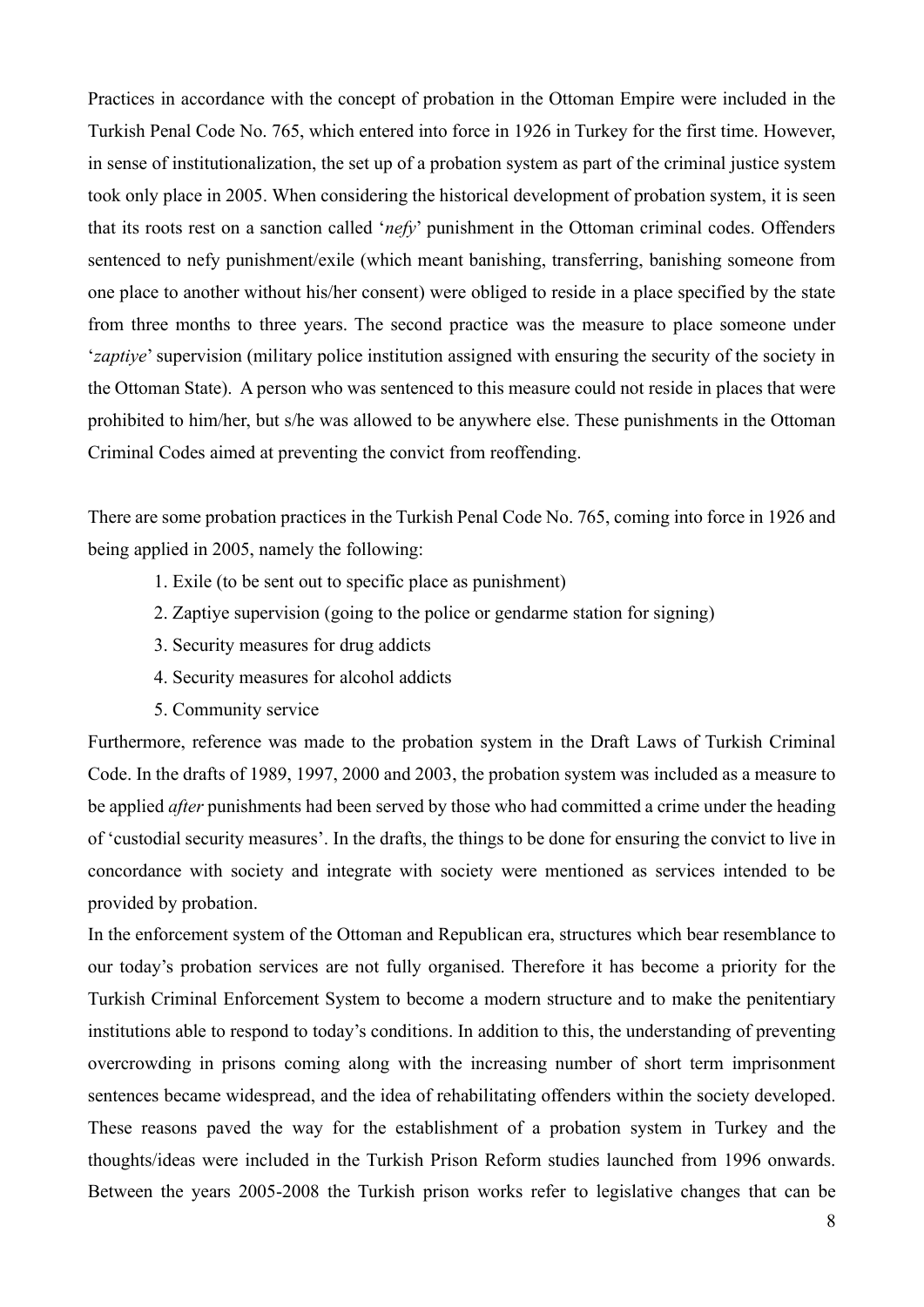described as judicial reform aims, all of them implemented to make the system independent and in accordance with international norms.

Probation services were managed by a manager of personnel, a high number of psychologists, social workers and sociologists ; teachers in directorates ; personnel who received training in similar fields; personnel with other titles who had received special in-service training, and probation officers. The services also benefited from volunteers who observed the principles mentioned in the Law on Probation Services.

#### **2.2. Recent History since 2011**

Pilot implementations regarding the electronic monitoring system started on February 25, 2012. Article 15/A was added to the Probation Services Law No.5402 on April 11, 2012, in order to establish a legal infrastructure, taking into account the preliminary studies on the implementation of electronic monitoring methods and the experiences gained during the pilot. With this regulation, it has been ensured that suspects, offenders and convicts can be monitored, supervised and controlled within society by using electronic devices as addition to the regular tools.

On 11 April 2012, with the addition of Article 105/A to the Law No. 5275 on the Execution of Penalties and Security Measures, probation measures were starting to be applied to convicts who were conditionally released from penal execution institutions.

With the arrangement made in the third paragraph of the 109th article of the Criminal Procedure Code numbered 5271 on 2 July 2012, the new terms of *"Not leaving home", "Not leaving a certain settlement area"* and *"Not going to a designated place or region*" were included in the judicial control measures for the field of probation.

With the regulations made in the law number 5275 on 18 June 2014, the procedure for convicts who had not paid their judicial fine was to be employed in a publicly beneficial job instead of being taken to penal execution institutions. With this regulation, the scope and application area of probation had been expanded further.

On October  $17<sup>th</sup>$  2019, with the amendment to the Probation Services Law No. 5402, the "victim" support services" were removed from the probation area. (Necessary work is being carried out by the Victim Support Services Department in order to still address this field.).

With the legal changes made on April 15<sup>th</sup> 2020, in the Article 110 of the Law No. 5275 on the Execution of Penalties and Security Measures, regulating the special execution procedures, an extension was made to the time specified for the execution of the prison sentence at home, and the implementation of this execution procedure also for children was ensured. In addition the scope and duration of decisions of probation had been increased through the amendment that was included and allowed *"the inclusion of those who are determined to be unable to sustain their lives alone and those*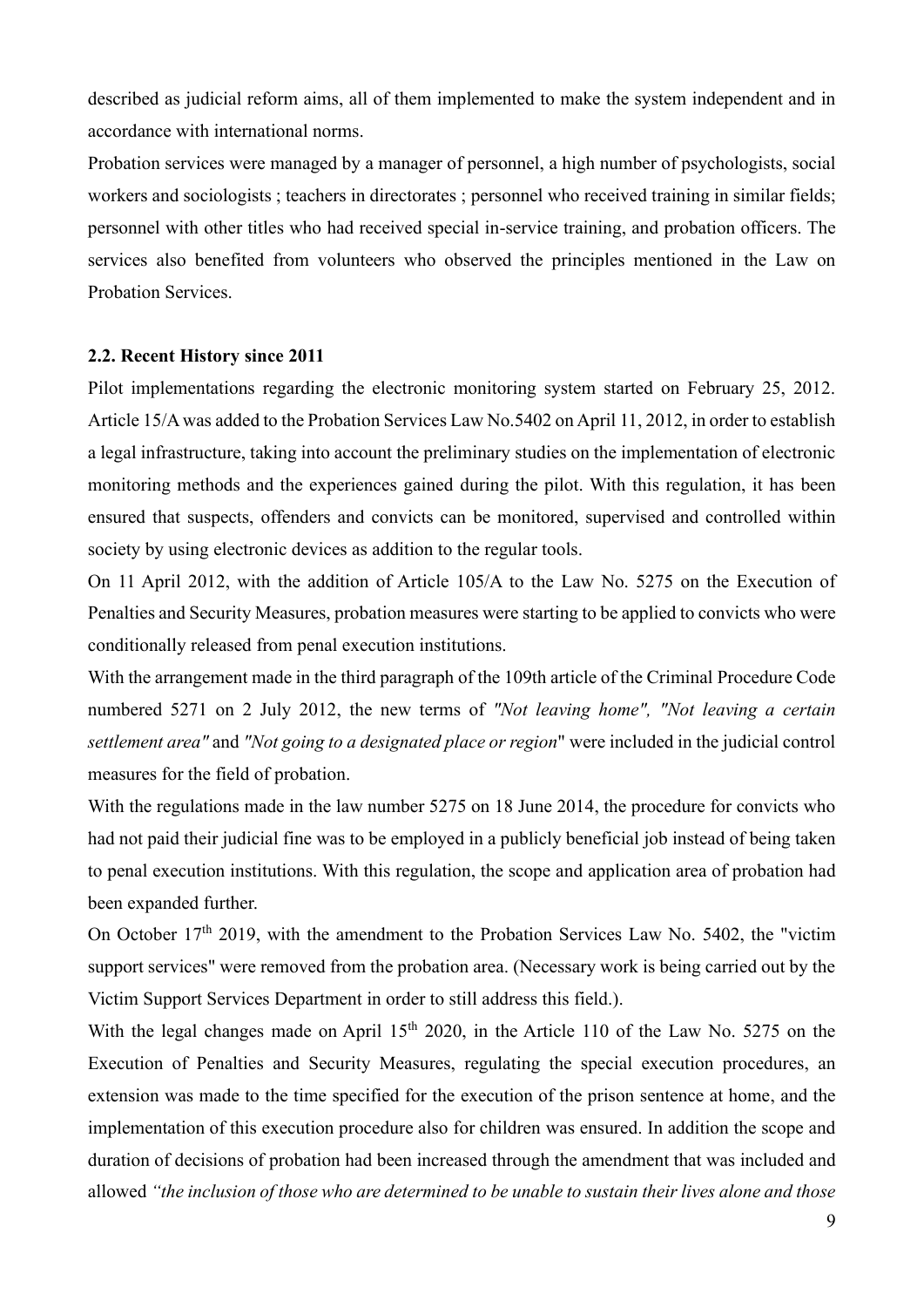*convicted women sentenced to imprisonment for a total of three years or less or who have been sentenced to imprisonment for a total of three years or less and, also in the conditions of the penitentiary institution due to a serious illness or disability they are exposed to"*.

With the clause added to Article 20 titled "Judicial Control" of the Child Protection Law No. 5395, it has been enabled to assign an expert to guide the children followed by the probation directorates during the judicial control and to carry out improvement studies according to the needs assessment to be made about the child.

Some of the judicial control measures applied within the scope of Article 109 of the Criminal Procedure Code numbered 5271 (on *not being able to go abroad, not being able to use any vehicle, not being allowed to carry weapons, having to deposit a security amount to be determined by the judge in order to secure the rights of the victim and to guarantee the offender to pay the alimony he was sentenced to pay*), in the article 50 of the Turkish Penal Code, which regulates alternative sanctions for short-term imprisonment (e), "the decision of withdrawing the driver and license documents, prohibition from doing a certain profession and art" was removed from the probation officer's task, as well as what was stated in the sixth paragraph of Article 53 of the Turkish Penal Code (regulating the deprivation of exercising certain rights): the "*decision to withdraw the driving license by prohibiton from performing a certain profession or art".*

#### **3. Legislative Basis of the Probation System**

# *Relevant Probation Rules*

In Turkey, probation is an alternative punishment and an execution system in which the suspects, accused and convicts are supervised and monitored within the society and are provided with all kinds of services, programmes and resources in order to rehabilitate and reintegrate into society. The aim of the probation system is to prevent reoffending by assisting the probationer in regaining a place in society as a productive individual. In order to obtain the expected benefits from probation services, it is considered highly important that staff working in these services behave respectfully to human rights, and act according to the principles of honesty and stability. They should not behave in a degrading, humiliating manner while performing their duties and should comply with confidentiality and impartiality principles. Thus, the obligation of those working in probation services to comply with these principles has been regulated in the relevant legislation (Rule 1).

The issues such as the establishment, organisational structure, tasks of the Probation Department and probation directorates and protection boards were regulated in the Law on Probation Services. Consequesntly, in the By-Law on Probation Services, the procedures and principles regarding the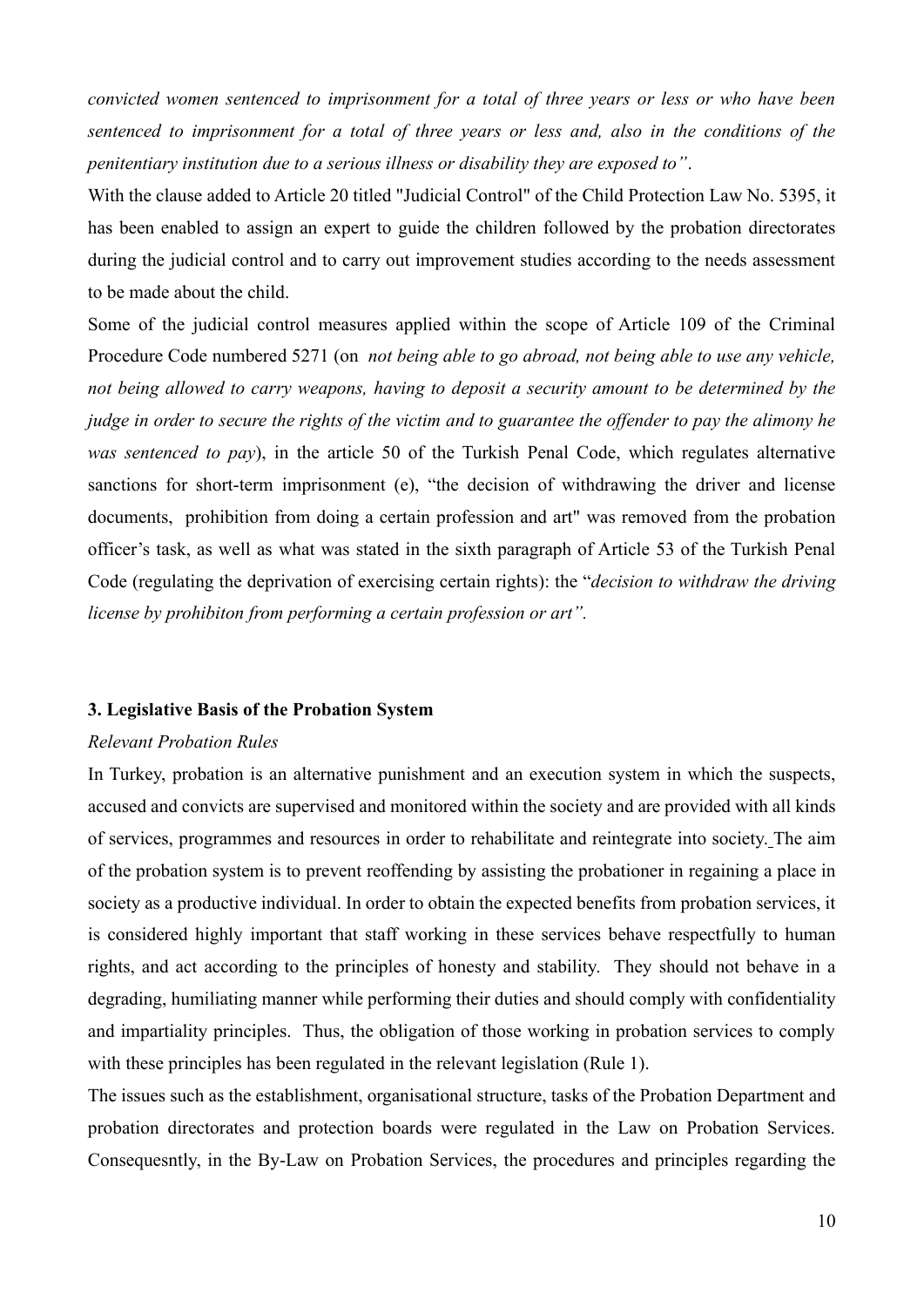probation directorates and the tasks of the personnel, as well as the arrangements on execution proceedings of probation decisions were confirmed (Rule 8).

It was stated in the Law on Probation Services that volunteers may also be involved; in this case the provisions on public officials would be applied in terms of authority and responsibility (for detailed information please see section 3.5 Volunteers Involvement) (Rule 34).

For detailed information about the contribution of the expertise and experience of probation agencies in developing crime reduction strategies, please see the section 3.3 on Crime Prevention (Rule 98).

#### **3.1 Legislative Basis**

The scope of the probation system was defined by the Turkish Penal Code no. 5237 (TPC), the Code of Criminal Procedure no. 527 1(CPC), the Law on the Execution of Penalties and Security Measures no. 5275 (LEPSM), the Juvenile Protection Law no. 5395 (JPL), the Law on Probation Services no.5402, the By-Law on the Management of Penitentiary Institutions and Execution of Penalties and Security Measures, and ordinances and by-laws governing the procedures and principles on the implementation of these laws. Probation directorates are responsible for the execution of judicial control measures (CPC 109, JPL 20), sanctions alternative to short time prison sentences (TPC 50), obligations given in case of suspension of a prison sentence (TPC 51), decisions of disqualification from the use of certain rights (TPC 53/5), treatment and probation decisions (TPC 191), probation decisions within the scope of effective remorse (TPC 221), conditional early release (LEPSM 105/A), decisions on community service instead of judicial fines (LEPSM 106), obligations given after conditional release (LEPSM 107), probation decisions spesific to recidivists and some crime offenders (LEPSM 108), decisions on the execution of house arrest (LEPSM 110), obligations given in case of deferment of sentence (CPC 231) and placement of juvenile (aged 12-18) under supervision (JPL 36). The main legislation to which directorates are subject in the fulfilment of these decisions is the By-Law on Probation Services as well as the relevant legal provisions listed above.

#### **3.2 Mission and Mission Statement**

The mission of probation services is to ensure the enforcement of probation measures in compliance with the constitution, international laws, national legislative system and respecting human rights; to enable the rehabilitation and re-socialisation of the probationer and to prevent recidivism. The vision of probation services is to prioritise the participation of public institutions and NGO's in providing any service, programme and resources needed by the convicts in order to integrate them into society. In Article 4 of the Law on Probation Services, the main principles of probation services are laid down. These are the principles of respect for human dignity and honesty (integrity), confidentiality and impartiality. Within the scope of these principles, those taking part in the implementation of this law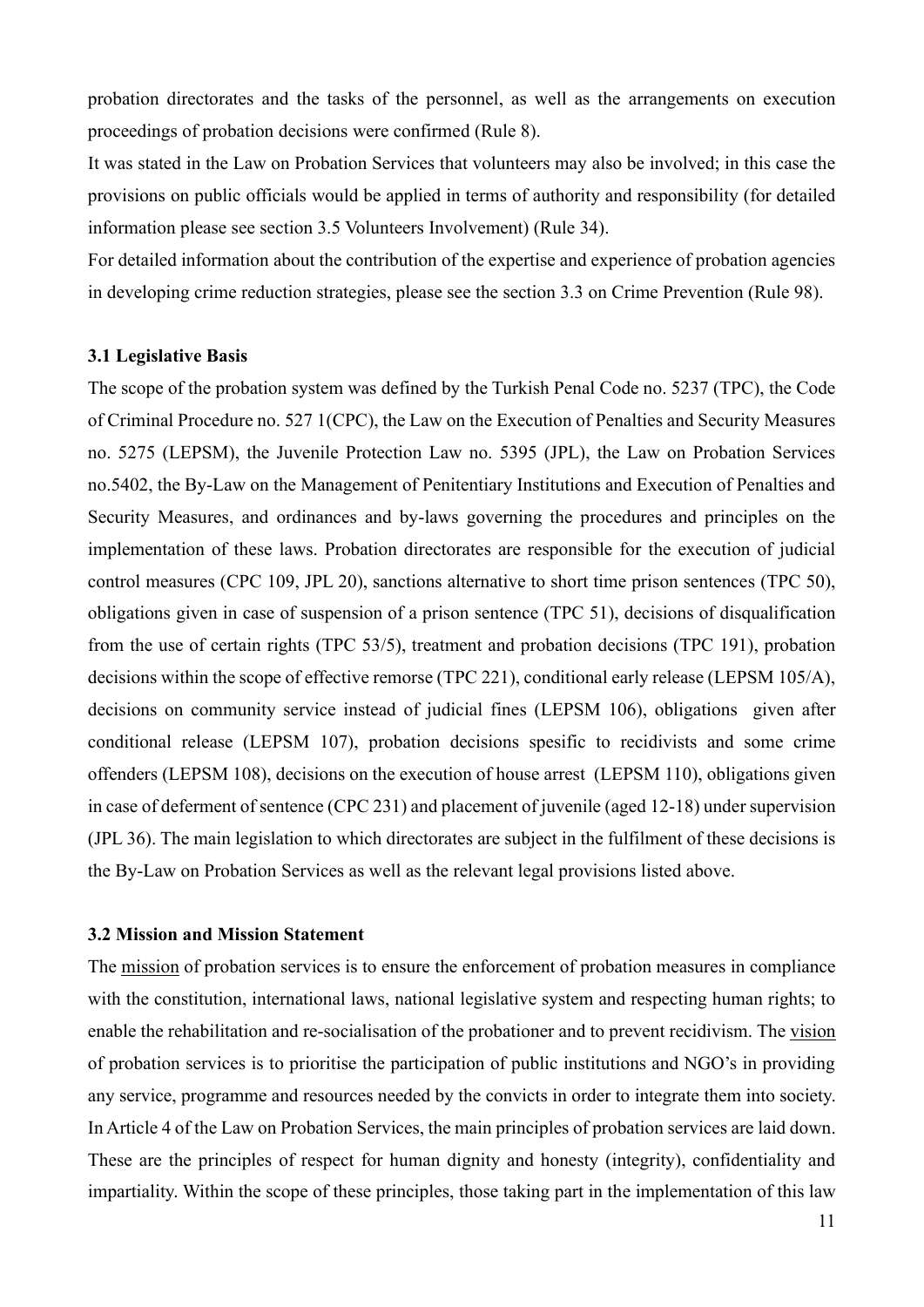act within the framework of respect for human rights, honesty and decisiveness, which means that they cannot conduct or show humiliating behaviour while performing their duties. They are obliged to protect the confidentiality of the information that they learn about those suspected or accused, convicts or their families. In addition to these, they may examine the documents related to their duties; but they have to comply with the principle of confidentiality of investigation regarding the information they obtained from these, avoid attitudes and relations which may undermine impartiality and they have to be at equal distance to the parties of the case.

# **3.3 Crime Prevention**

In Turkey, the probation system has no direct duties in the fields of primary prevention (targeting the general public) nor in the secondary prevention (targeting special sub-groups such as youth dropping out of school). The system rather undertakes actions regarding tertiary crime prevention, i.e. preventing re-offending (recidivism) by the probationers. However, since there is a cooperation with institutions and organisations which have responsibility in primary and secondary crime prevention and which are members of the Advisory Board, indirect contribution is also provided to the activities in this field. Moreover, participation is ensured to the workshops organised for crime prevention in cooperation with the relevant institutions/organisations which are members of the Advisory Board, with the aim of examining the crime phenomenon, assessing the works conducted, or being conducted, on the issue, and creating a model for the fight against crime with the contribution of all responsible institutions.

# **3.4 Volunteers Involvement**

In Article 54 of the By-Law of the Probation Service, it is regulated that volunteers may be involved while observing some principles in probation services. Those who want to work as volunteers have to apply with a petition to the directorate. The preparation, monitoring and assessment of the programmes for the field to which those whose application is accepted will provide service, are conducted under the guidance of a psychologist, a sociologist, a social worker, and a teacher assigned by the director. As for the selection of the field in which they want to work, volunteers are guided via their information, capabilities and areas of interest. The duty of preparing social investigation reports may be given to volunteers having titles of psychologist, social worker, sociologist, pedagogue, training expert, psychological counsellor or guidance teacher, provided that he or she accepts the responsibility in written form. In order to gain maximum benefit from the practices of volunteers, the environment which encourages them to service is provided by the directorate. Also the provisions on public officials in terms of authority and responsibility and the relevant provisions of the Law on the Adjudication of Civil Servants and Other Public Officials are applied for volunteers.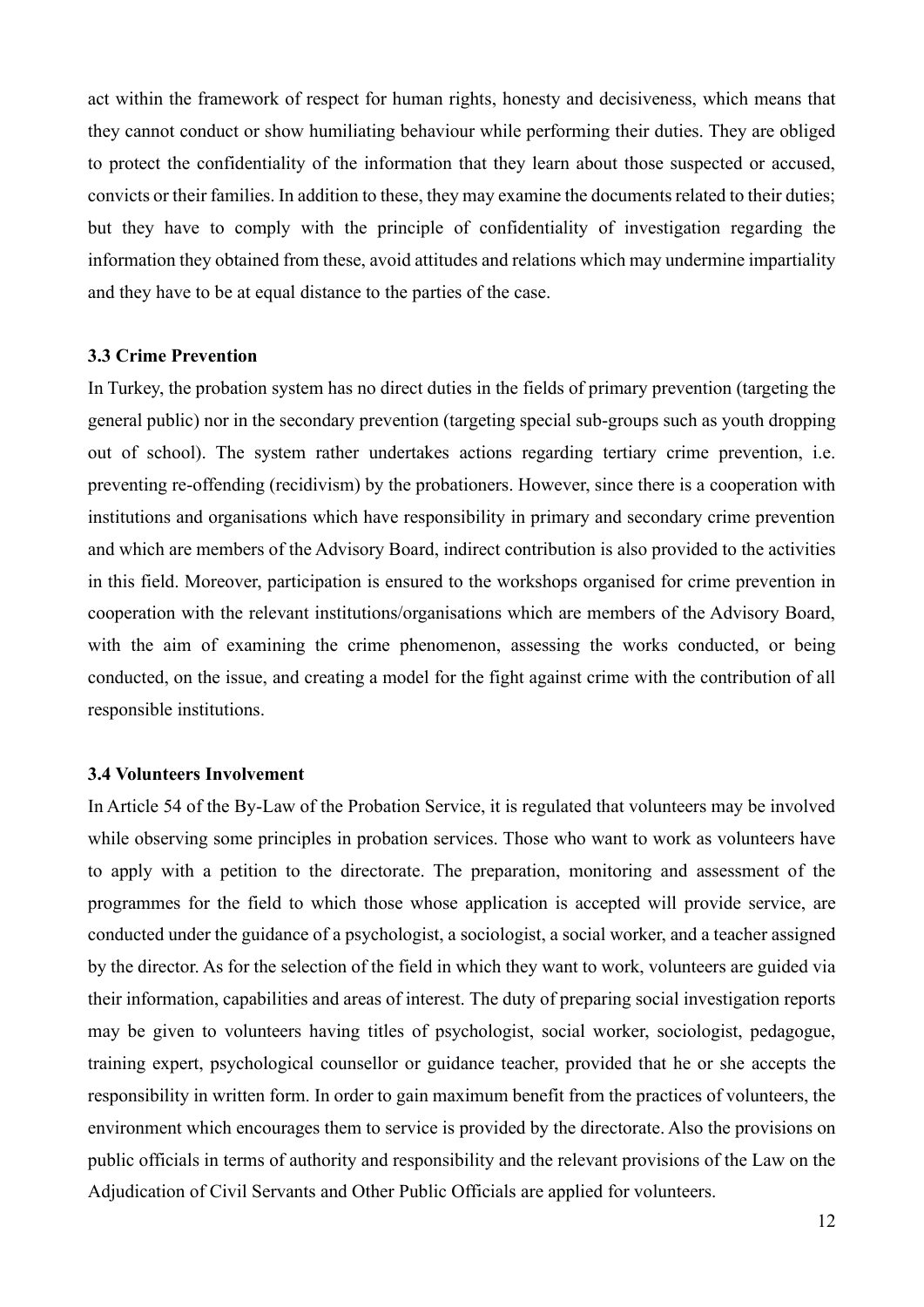#### **4. The Organisation of Probation Services**

# *Relevant Probation Rules*

In the tenth Article of the Law on Probation Services, it is stated that a sufficient number of psychologists, social workers, sociologists, teachers and personnel who received training in similar fields needs to be available in probation directorates. Those who pass the exam conducted by the Assessment Selection and Placement Center and graduate in the specific branches are admitted to an interview. The appointment of those who are chosen as colleagues after the interview is made by the probation directorates themselves.

The same law states that the condition of successfully completing in-service training for these services which lasts for at least two months is sought in the appointment or assignment of correctional officers for the probation services (Rule 22).

Pre-service and candidate civil servant trainings are given to the personnel assigned in probation directorates in training centres, and in-service trainings are given to develop the professional skills of the personel and to support their personal developments. Trainings are also arranged on more specific issues such as working with convicts addicted to alcohol and substance, and working with juvenile convicts (Rules 23, 24, 25, 27).

In the Law on Probation Services, there is a provision which states that there should be a director, a clerk in bureaus, and a sufficient number of psychologists, social workers, sociologists, teachers, personnel who received training in similar fields and personnel with other titles who received special in-service training in this field, as well as officials to conduct management services. When the number of files of the Directorates and the number of probationers are considered, the distribution of the personnel they need based on titles is determined with the coordinated works of the Personnel Department of DG for Prisons and Detention Houses and the Probation Department. This individual situations of the Directorates is guaranteed in the appointment of personnel and the (re)location of personnel to the various Directorates. According to the By-Law on Probation Services, a probation director assigns probation personnel who have the information and skills required by the job and received training on the issue. He or she will work in the bureaus of a directorate considering the intensity and features of the job (Rule 29).

For detailed information about the cooperation of probation institutions with other institutions/organisations, please see the section 4.2.3 "Other organisations involved in probation work" (Rule 37).

For detailed information about the pre-sentence report prepared by probation directorates, please see the section 5.1.1 "Pre-trial/pre-sentence reports" (Rule 42).

For detailed information about the work with foreign probationers, please see the section 4.3 "Probation and offenders abroad" (Rule 63).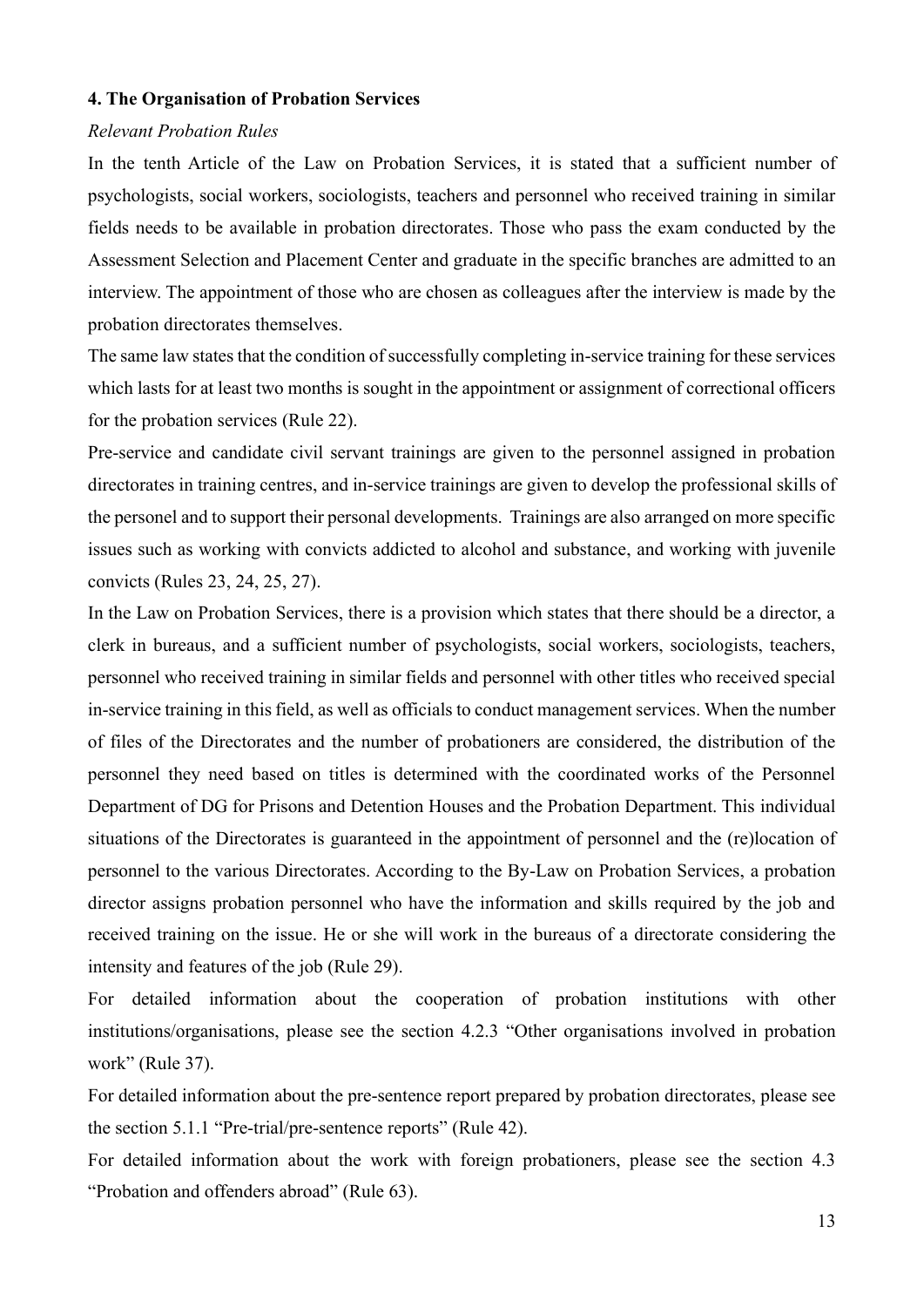# **4.1 Main characteristics**

On a national level probation services are under the authority of the Probation Department within the General Directorate of Prisons and Detention Houses, affiliated to the Ministry of Justice. On provincial level (in cities and counties) the probation services are the responsibility of probation directorates and protection boards, affiliated to the chief public prosecutor offices. The decisions of probation are executed by probation directorates established in the 143 judicial justice organisations, located in provinces and districts.





**Chart 2: Provincial Organisation** 

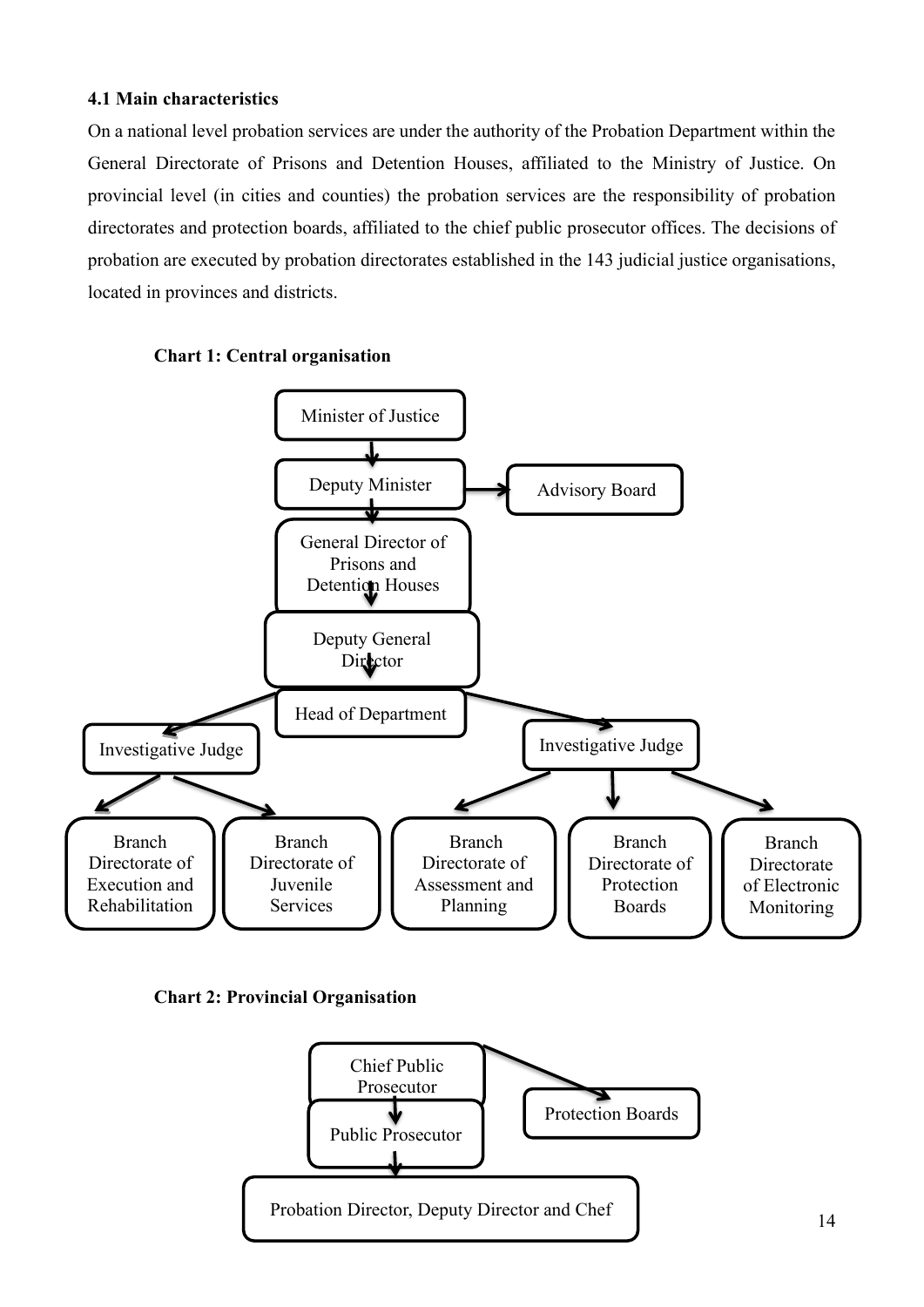

# **4.2 Internal Organisation**

The Probation Department is the central organisation and is responsible for ensuring the regular and efficient work of the directorates and probation boards organised in the provinces within the framework of general aims and policies.

According to the law, the Department consists of a head of department, a sufficient number of investigating judges, specialist personnel and at least three branches. Apart from the department, there is also an Advisory Board in the central organisation of the probation services. This Board works as an advisory board towards the probation services and consists of high-level representatives of the non-governmental organizations.

The directorates, established in the provincial organisation, perform the duties given with the Law on Probation Services and other laws within the framework of the phases of investigation and prosecution, as well as taking care of supervision plans for after the sentence and release. At the same time, they assist juvenile courts and family courts according to the surveillance principles in the field of probation services. At the directorates, there are a director, a clerk in bureaus, and there are psychologists, social workers, sociologists, teachers and personnel who received training in similar fields, as well as other personnel who received in-service training in this field and the officers to perform management services. The directorates consist of eight bureaus managed by the probation directorate (See Chart 2).

Moreover, at the provincial organisation, there are protection boards which form the assistance pillar for the probation services. This board works on issues such as ensuring that convicts released from penitentiary institutions and ex-convicts acquire a craft skill or profession, helping those who want to set up a work place and ensuring that young convicts continue their training.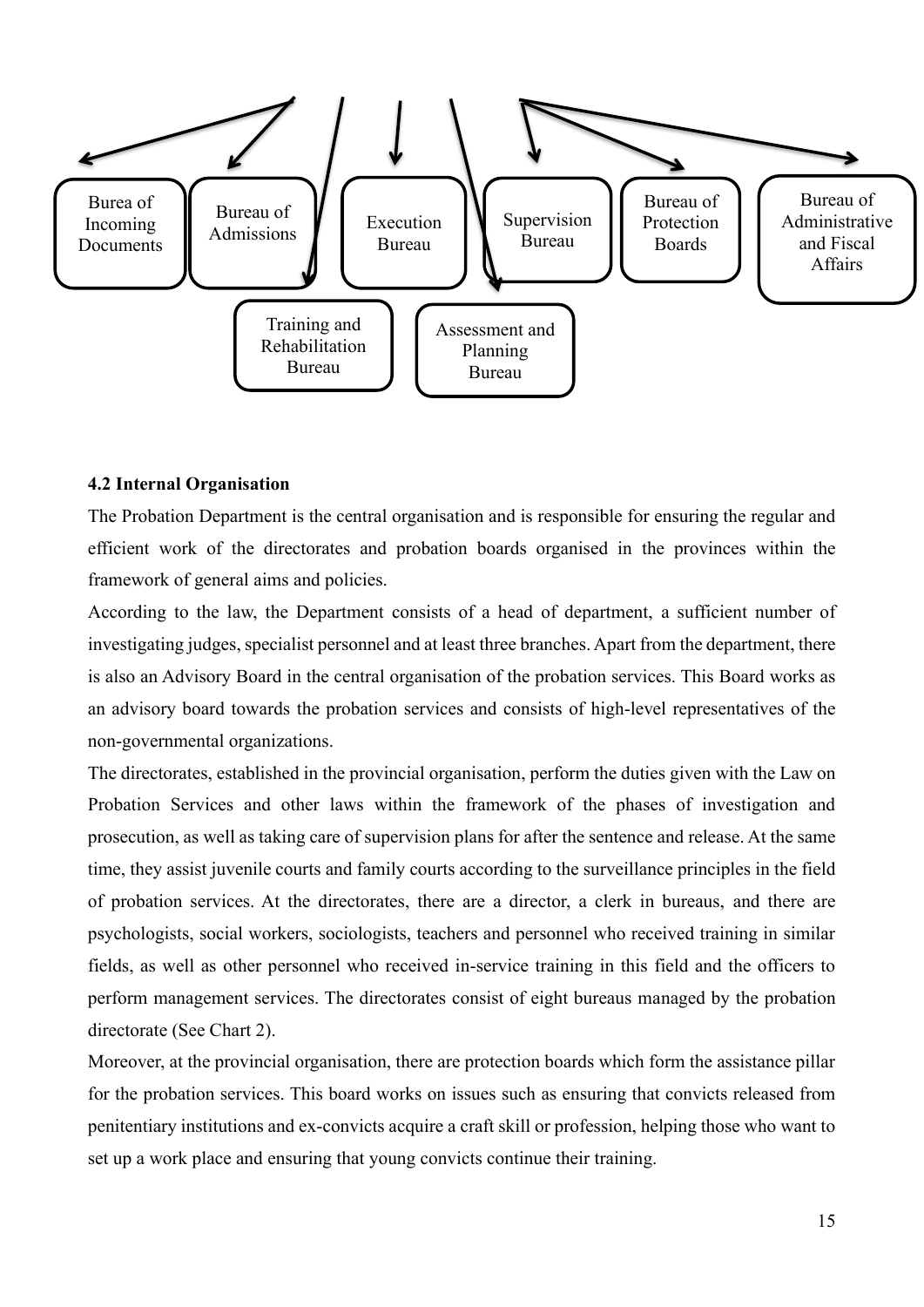#### **4.2.1 Probation Workers**

In the Probation Law it is foreseen that personnel, official and voluntary, may be assigned to conduct probation services. The official personnel working in the directorates consists of psychologists, social workers, sociologists, teachers, training experts, correction officers and the personnel who received training in similar fields, as well as the personnel with other titles who received special in-service training in this field.

In the selection of directors, there are the conditions of having to be graduated from faculties of law, political sciences, educational sciences and from the departments of faculties and high schools which give four-year education such as public administration, social work, sociology, psychology; of having the characteristics of the profession and having served for at least four years in court houses and penitentiary institutions; and having been successful in written and oral exams. Appointments with those who meet the criteria are made by the Ministry of Justice.

According to the By-Law on Probation Services, the personnel working in the probation system are the following:

- The Probation director is the highest manager of the directorate. He or she is responsible for ensuring that the work is conducted without interruption and that the probation personnel cooperates effectively and efficiently. Also he takes care of training his subordinates.

- The Vice director of probation is responsible for conducting the duties given to himself/herself in compliance with legislation, for effective and efficient work by the bureau and for the personnel affiliated to himself/herself. Furthermore, he or she undertakes duties such as representing the director when necessary, and replacing the director in his/her absence.

- The chief is responsible for conducting the duties given by the probation director and the vice director, for effective and efficient work of the bureau and for the personnel affiliated to himself/herself.

- Psychologists, social workers, sociologists and teachers working in probation services have duties such as conducting guidance and rehabilitation work (individual interviews, group work, seminars etc.), prevention, training activities, and the preparation of social enquiry reports and supervision plans.

- Probation officers are correction officers and officers working with cadre or contract in probation directorate or bureau. They have responsibilities such as the supervision and monitoring of probationers within society, cooperating with law enforcement when necessary, and exchanging correspondence.

- A Case manager is a probation officer who coordinates the cases regarding the execution of programmes and the decisions determined on rehabilitation and supervision for probationers.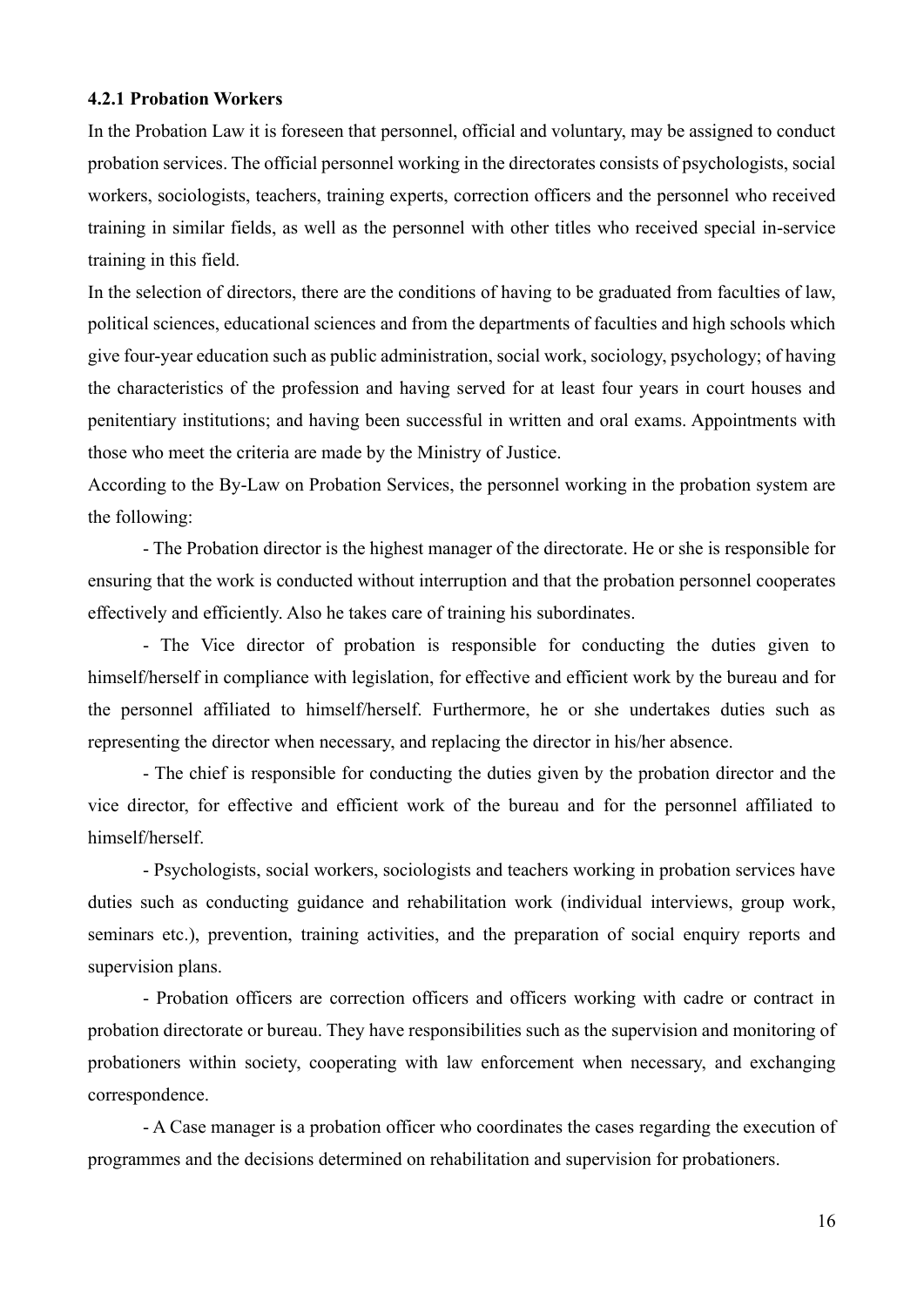- The Intervention team was formed among personnel assigned in the various directorates in order to ensure one-to-one work and communication with Electronic Monitoring. This team is responsible for placing electronic devices on probationers and remove the electronic devices from them, installing monitoring devices, conducting the necessary actions on the breakdowns occurring in devices, and also for executing the requests communicated regarding supervision and control of probationers by the Electronic Monitoring Centre. The inspection of the directorates is conducted by justice inspectors and controllers.

# *Table 1. The staff structure \**

| Administrators (General director, deputy general<br>director, head of department, investigative judge)                  |      |
|-------------------------------------------------------------------------------------------------------------------------|------|
| Number of provincial/local organization managing<br>personnel (director, deputy director and chief)                     | 286  |
| Number of staff (probation specialist "social worker,<br>sociologist, psychologist, teacher) and probation<br>officers) | 4467 |
| Supporting staff (secretaries, clerks, information)<br>technology, technician, driver, etc.)                            | 426  |

\* *October 2020; It includes all personnel working in central and provincial organizations*.

# **4.2.2 Education, Training Requirements and Opportunities**

The training of probation personnel started with the Project of Improving Probation Services in Turkey in 2006, following the establishment of the probation system. As a result of the trainings, the personnel obtained information about reasons for offending, trained social interaction skills, motivational interview skills, techniques for preparing reports, information on risk assessment, methods for dealing with offender behaviour, problem solving skills, execution decisions of legislation, probation, interviewing techniques, administrative procedures and corresponding services.

Trainings in the various fields are continuing in training centres each year for the probation personnel, based on what is necessary for their jobs. In this context, pre-service and candidate employees follow trainings and in-service trainings for developing the Professional skills of the personnel, thus supporting their personal developments. Trainings are also organised on more specific issues such as working with alcohol and drug addicted convicts and working with juvenile probationers. When required, training is also given to volunteers.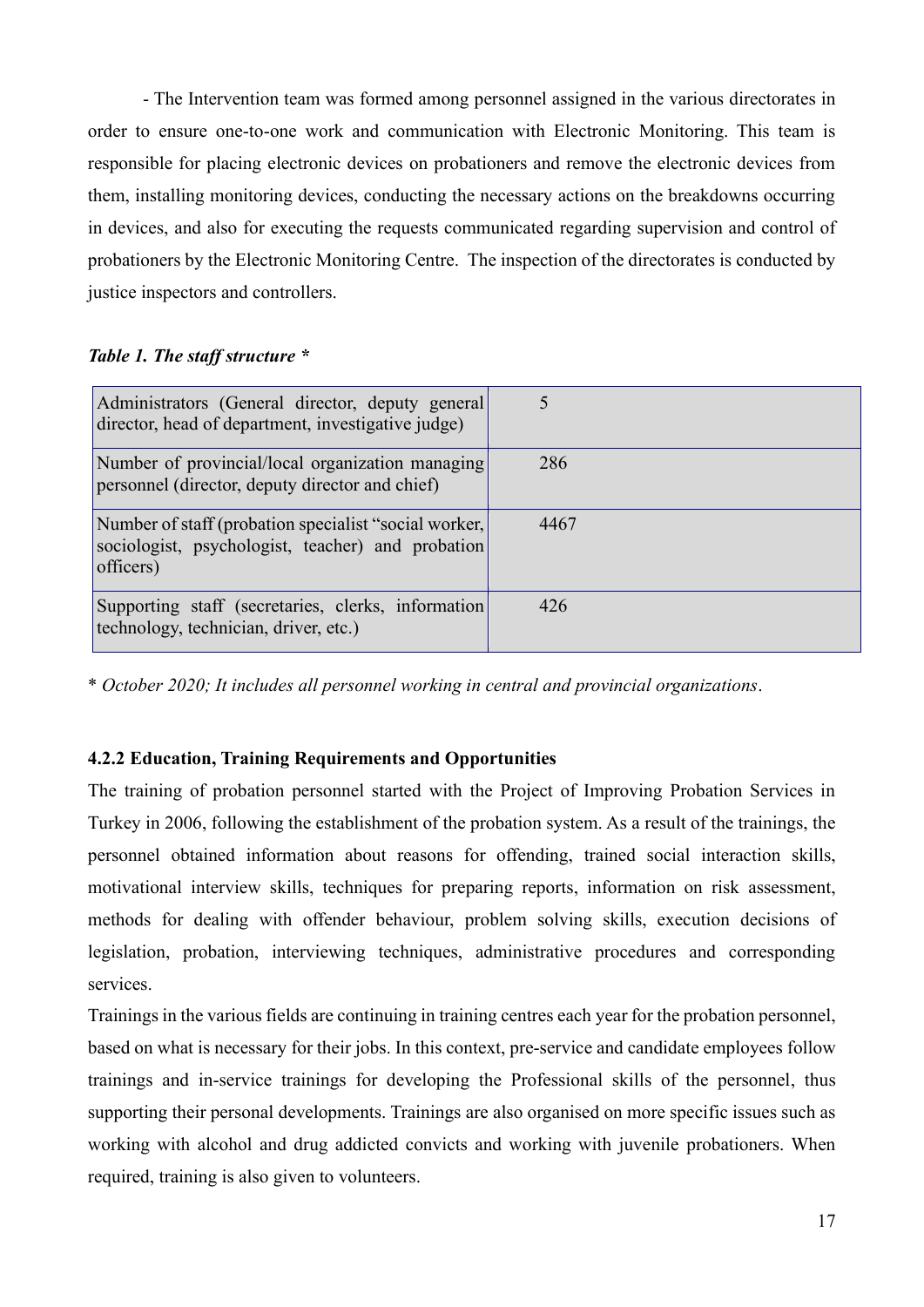There is no specific department for probation studies at the relevant faculties of any school or university. However, probation issues are included in the content of some law faculties' programmes. Nevertheless, continuing the inclusion of probation in the curriculum programmes of the relevant faculties and university departments remains necessary.

#### **4.2.3 Other Organisations Involved in Probation Work**

The Advisory Board of Probation Services in the Ministry of Justice serves as an advisory organ for probation services. This board takes advisory decisions on the development of probation services, on strengthening inter-institutional cooperation, prevention of re-offending and the production of policies ensuring integration into society. The Advisory Board convenes at least once each year. The head of the Advisory Board is the undersecretary of the Ministry of Justice and the members are as follow: the Ministry of Justice General Director of Prisons and Detention Houses, the General Director of Laws, the General Director of Personnel Affairs, the Head of Department of Probation; a representative of the Turkish Bars Association, one academic per university department of law, social service, sociology and psychology, the General Director of the Turkish Employment Agency, the General Director of Child Services of the the Ministry of Family and Social Policies, the General Director of the Status of Women, the General Director of Family and Social Services, the General Director of Social Welfare, the General Director of the Services for the Elderly and Disabled, the General Director of the National Education Ministry Life-Long Learning, a high level representative from the Ministry of Labour and Social Security, the Vice General Director or Head of Department in charge of Public Order of the Gendarmerie General Command and Turkish National Police, a representative from the Turkish Union of Chambers and Exchange Commodities, and a representative of the Turkish Confederation of Tradesmen and Craftsmen. In addition, according to the agenda, relevant persons and representatives of institutions can be invited as participants to the Advisory Board meetings.

There are also representatives of various institutions and organisations and NGO's in protection boards working in the conduction of the Turkish 143 probation services. Protection boards consist of representatives from public institutions such as: a penitentiary institution director, a probation director, a national education director, a provincial directorate of family work and social works and various non-governmental organizations determined by chief public prosecutor. The Protection boards meets every three months under the chairmanship of the chief prosecutor and takes decisions together with stakeholders to meet the social and economic needs of the probationers. These meetings promote inter-institutional cooperation in the name of the welfare of the obliged.

**4.3 Probation and Offenders Abroad**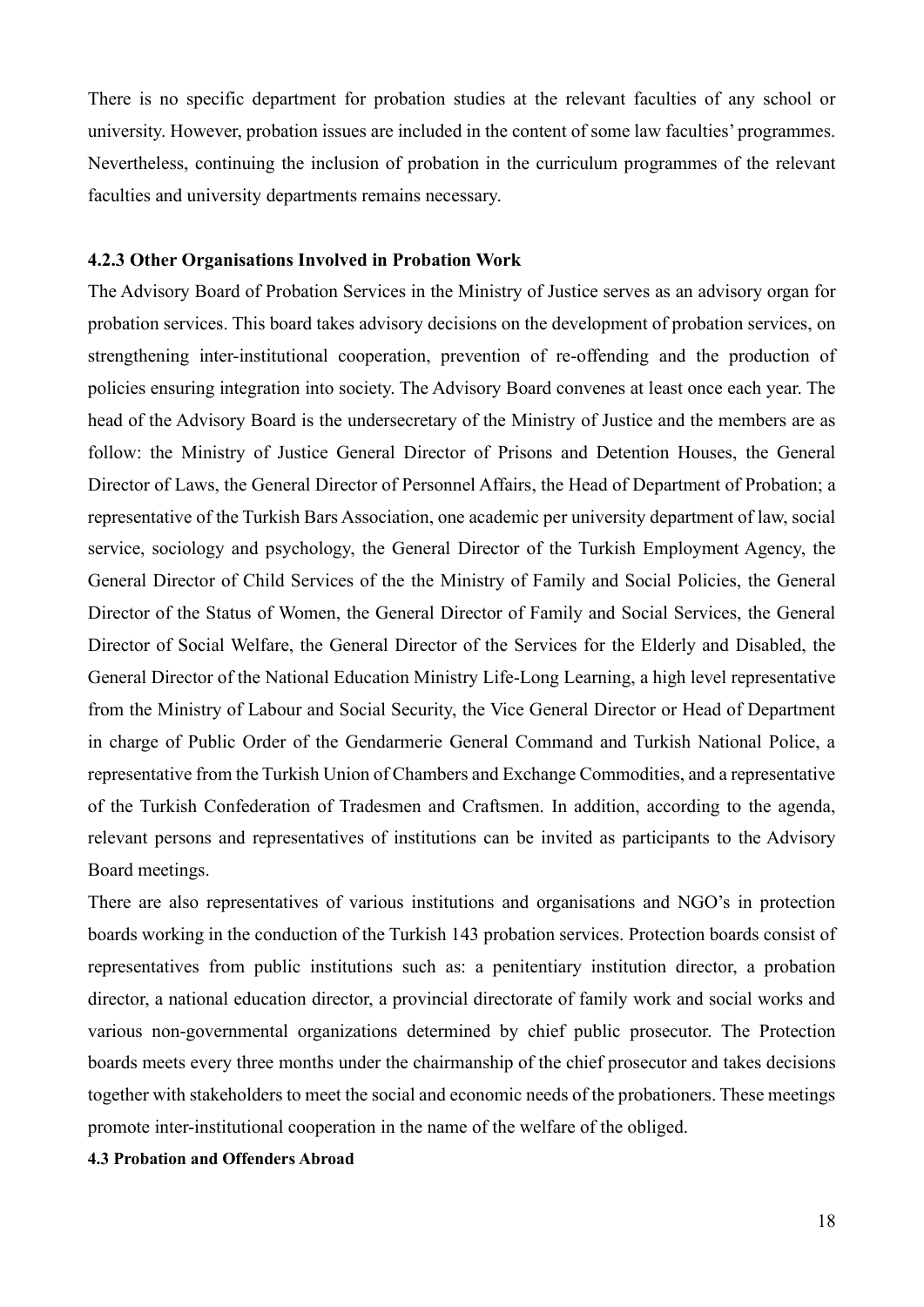#### **4.3 Probation and Offenders Abroad**

According to the By-Law on Probation, offenders of foreign nationality are assessed by the directorate in terms of accommodation, health and economic situation, as well as on the characteristics of the crime that they committed. The opinion of the Ministry of Interior is asked via the chief public prosecutor's office as to whether there is an inconvenience for the stay of the foreign national offender in the country in terms of political, administrative and public security terms, and whether his/her deportation is required or not. There is an obligation of not entering the country until the period of conditional release (probation measure) for those foreign national offenders who are inconvenient to stay in Turkey, people who do not have a residence permit nor a constant place of residence or those who do not have an income in order to live a stable life. These situations are notified to the Ministry of Interior.

Probation measures required by the judicial authorities are applied to foreign national probationers in the same way as to the citizens of the Turkish Republic. If need is established, foreign nationals can benefit from training and rehabilitation works and when necessary they can be referred to relevant health institutions for treatment, like psychiatric treatment or help for substance addiction.

#### **5. Different Stages of the Criminal Justice Process**

# *Relevant Probation Rules*

According to the Constitution of the Republic of Turkey until proven guilty in a court of law, no one can be considered guilty. (Rule 7).

The activities for the execution decisions and rehabilitation of probationers and their re-integration into society are conducted in cooperation with other institutions and NGO's, as well as by ensuring social participation. Public institutions and organisations contribute to the enforcement of probation services and assist the probation personnel. Public organisations, publicly managed foundations and associations, voluntary physical and legal persons are encouraged to contribute to probation services too. Preparing and conducting programmes for training and rehabilitation in cooperation with other institutions and organisations and NGO's, identifying social, cultural and sportive activities conducted by institutions and NGO's for training and rehabilitation, directing the probationers to such programmes within the scope of rehabilitation works are included among the duties of the probation personnel. In this context, rehabilitation and re-integration activities are conducted in cooperation with other institutions and NGO's through activities such as conducting individual interviews and group work, structuring free time, and ensuring the probationers to participate in vocational courses and training programmes. For treatment requirements of probationers with drug addiction and psychiatric problems there is cooperation with the Ministry of Health. The activities of the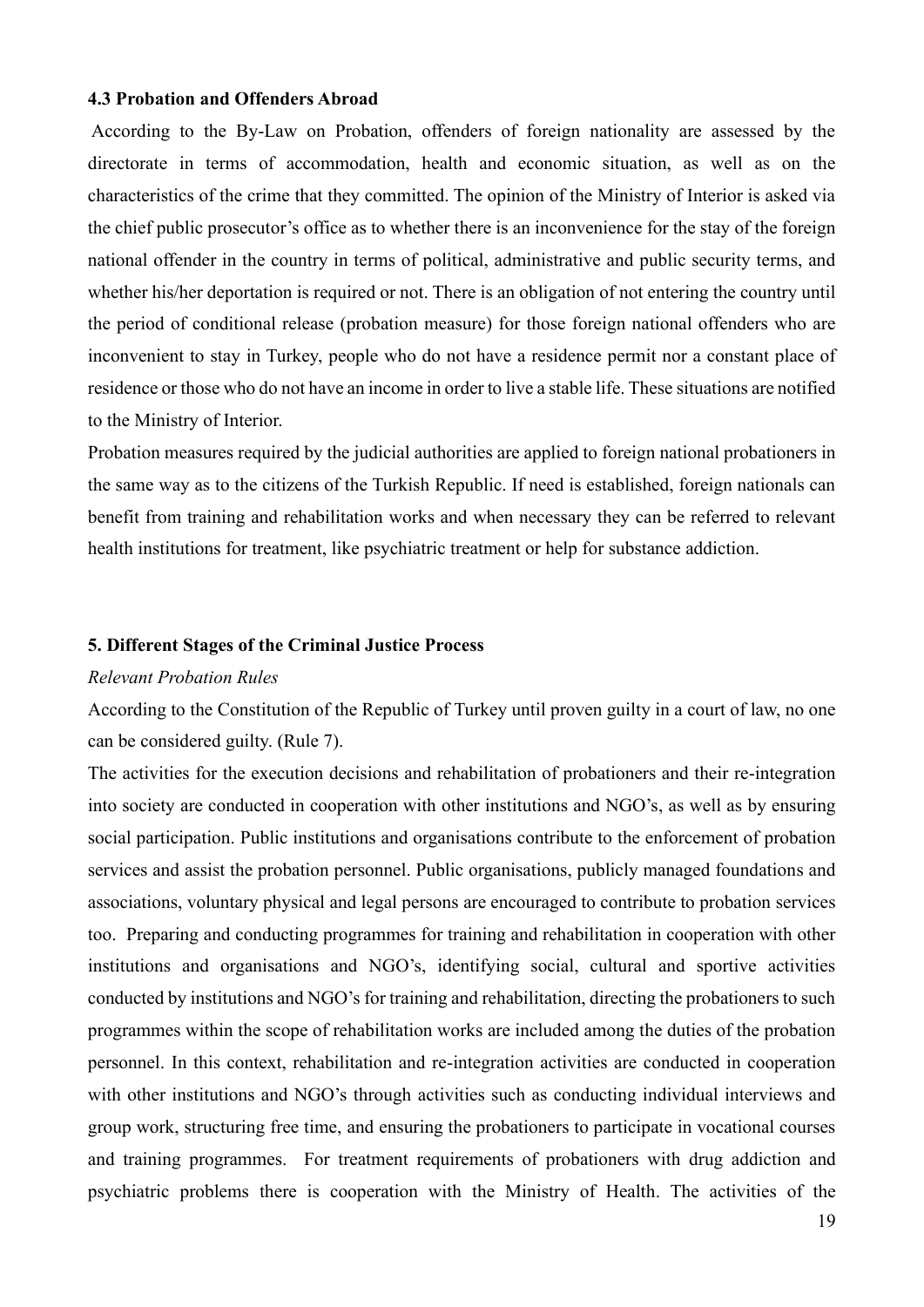probationers for acquiring a job and profession are supported via discussions with public and private companies, professional and industrial chambers. Cooperation with social welfare and solidarity organisations is arranged for those probationers whose socio-economic situation is weak. Moreover, cooperation is established with institutions such as the Provincial Directorate of Family and Social Policies, the Provincial/District National Police, the Juvenile Branch Directorate, and guidance research centres with regard to the development of social adaptation skills of juveniles. Consultancy is received from school counsellors on increasing domestic communication and adolescence; studies are conducted regarding the protective and preventive measures in cooperation with governorates/district governorates, provincial/district national education directorates and provincial/district health directorates. The supervision and follow-up of probationers within society are conducted in cooperation with law enforcement agencies when necessary (For detailed information about the members of Advisory Board and participants of protection boards, please see the section 4.2.3 "Other organisations involved in probation work") (Rule 12).

Pre-release assessment reports (for the executing court) are prepared for those whose sentence includes the implementation of a probation measure and whose conditional release is less than a month ahead. In the prepared report, the effort and endeavour of the offender in his or her compliance of rules and liabilities and behaviours during probation are assessed, and suggestions are made to determine a liability within the period of post-conditional release regarding offenders who pose a risk in terms of the victim of crime, or whose reoffending risk is high (Rule 45).

Community service can be renamed as 'work penalty'. The aim of this sanction is to rehabilitate the probationer to ensure a compensation for the damage caused by the probationer, making him or her thus respect others' rights, plan the time and set up an own life by getting a job. While the work in which he or she will be employed is determined, the rehabilitation of the offender, the re-integration into society (by increasing social inclusion), the compensation of the damage given to the public, the security of the victim and society, and the criminal nature of the committed offence are taken into consideration. The days and hours during which they will work are determined by considering one's job and family life, and by investing in education. While executing this punishment, the situation of the offender is not shared with anyone other than the institution ororganisation in which they will work (Rule 47, 48, 51, 52).

Within the probation system the execution, supervision and follow-up of some liabilities given by judicial authorities about probationers and specified by probation directorates are carried out. Furthermore, rehabilitation of probationers and improvement of their living conditions, their readaptation to society after release, assistance in their inclusion in society as a productive individual and service, as well as programmes and resources needed for reoffending are provided. The Probation system is based on the principle of individualised rehabilitation. Instead of applying uniform and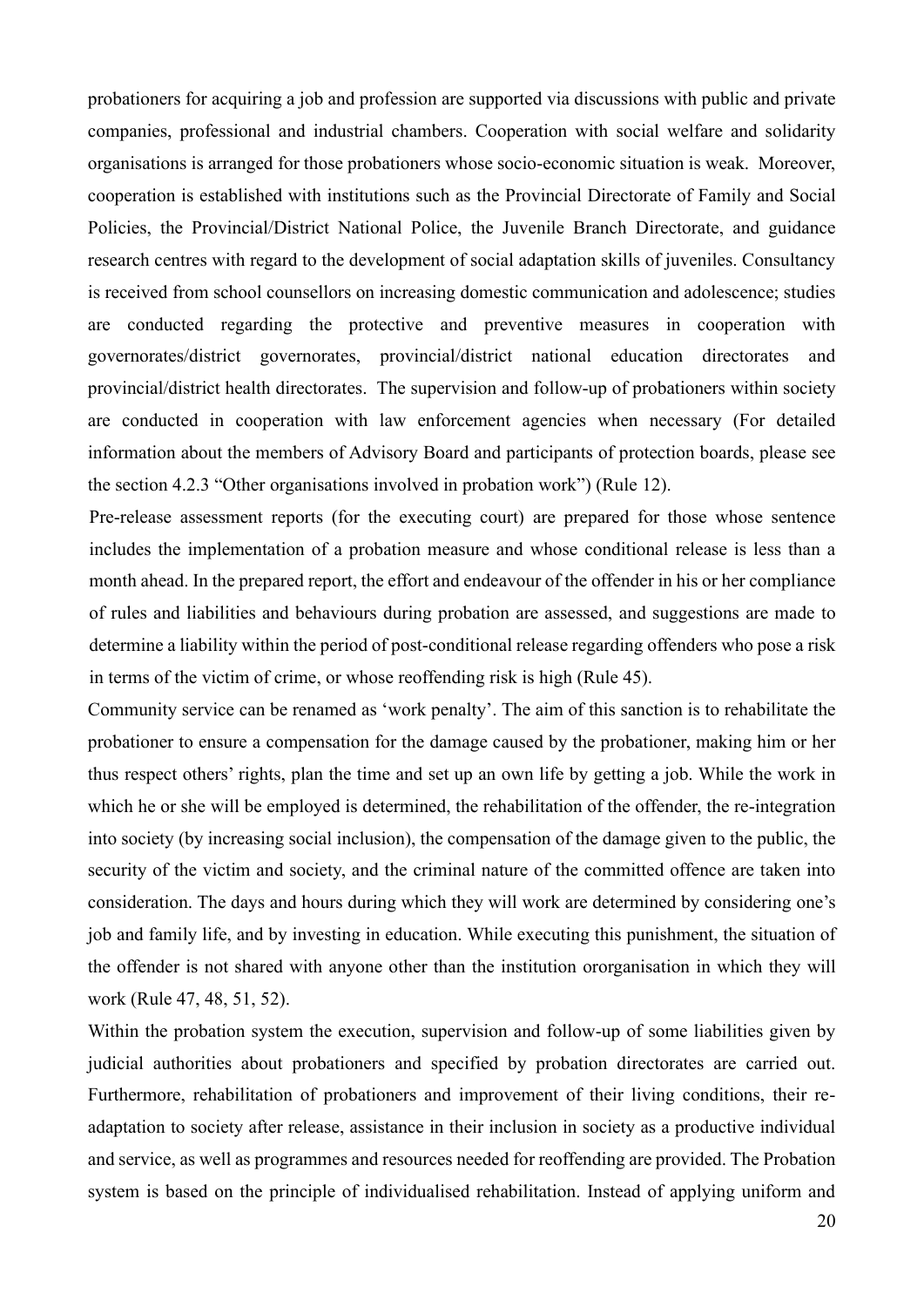similar plans to each probationer, a specific plan is implemented for the needs of each probationer (individual interviews, training, vocational training, work, economical support, social support, making use's of spare time, spiritual support, psychiatric medicines etc.), taking into account the individual differences. In this sense, firstly risks and needs of the probationers in probation system are detected; then accordingly rehabilitation programmes are conducted by the probation directorates and when necessary, in cooperation with other institutions/organisations (Rules 55 and 61).

Support, consultancy and information are also provided to probationers and ex-offenders and their families in case of requests via the protection boards (Rule 56).

Electronic monitoring methods are used in some probation decisions as a sanction alternative to short term imprisonment and postponement of the sentence, and if the relevant probationers give consent, their participation in training and rehabilitation works is also ensured. In the supervision and followup of offenders who are conditionally released from a penitentiary institution, electronic monitoring methods can be used and at the same time, these offenders are required to participate in training and rehabilitation works aimed at ensuring their rehabilitation (Rule 57).

In order to support the social and occupational integration of probationers after release, actions to strengthen the data exchange between probation directorates and penitentiary institutions are continuing with the aim of the strenghtening of conditional release system (Rule 59).

After providing preliminary information to the probationers under a probation measure, their risks and needs are determined by assessment through a planning bureau. According to these risks and needs a supervision plan including rehabilitation programmes is prepared in cooperation with the probationer. If it is detected that the probationer needs to participate in rehabilitation programmes the probationer is encouraged to do so. In the supervision plan prepared by probationers, there are rehabilitation programmes for the determined risks and needs, issues regarding the supervision and control, rules and obligations to comply with, the period of supervision and liabilities, and information about the relevant people and institutions with whom cooperation will be established. An information form is given to probationer which includes the liabilities determined in the supervision plan, rules that he or she has to obey, and the issues to which he or she must pay attention. The issues such as what the liabilities of the probationer are, which situations will be considered as violation and whether he or she has understood correctly and adequately all relevant attention points are confirmed during the plan. The rules to be obeyed by probationers who do not have to come to a probation directorate and for whom a supervision plan is not prepared (judicial control, serving an imprisonment sentence at home, disqualification from the use of certain rights) are sent by means of an information form to their address and they are served (Rule 85,86).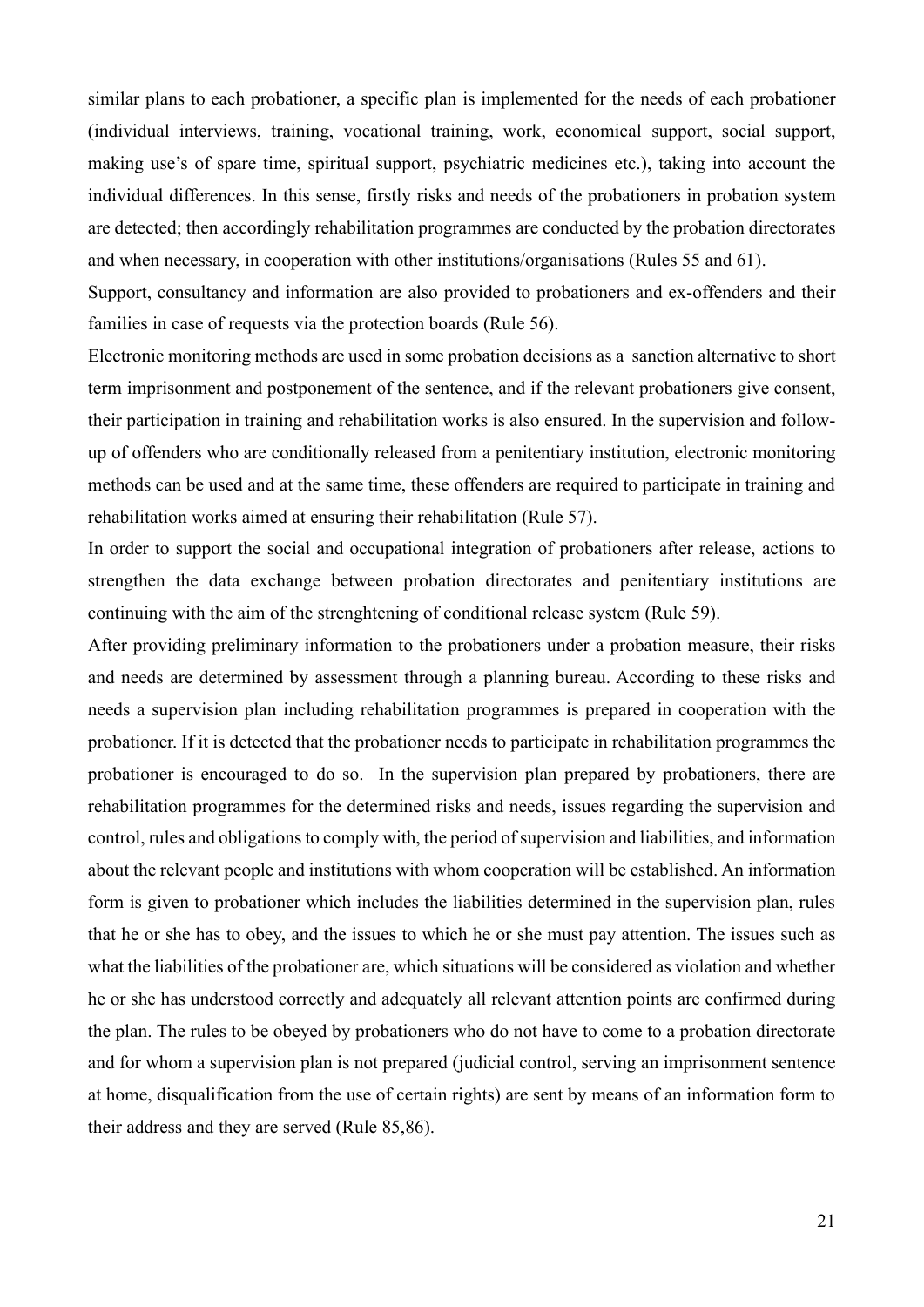# **5.1 Pre-trial/Remand/Trial Stage**

| Sanctions/Measures/<br>Penalties/Conditions<br>attached<br>to<br>a<br>conditional decision<br>or sentence | Provided in<br>legislation? | Probation<br>service<br>involvement? | Main characteristics of the probation<br>activity                                                                                                             |
|-----------------------------------------------------------------------------------------------------------|-----------------------------|--------------------------------------|---------------------------------------------------------------------------------------------------------------------------------------------------------------|
| Unconditional<br>waiver by the public<br>prosecutor                                                       |                             |                                      |                                                                                                                                                               |
| Conditional<br>waiver<br>the<br>public<br>by<br>prosecutor                                                |                             |                                      |                                                                                                                                                               |
| Conditional<br>suspension<br>of the<br>pre-trial/remand<br>detention                                      | X                           |                                      |                                                                                                                                                               |
| Pre-trial/remand<br>detention                                                                             | X                           |                                      |                                                                                                                                                               |
| Police custody                                                                                            | $\boldsymbol{\mathrm{X}}$   |                                      |                                                                                                                                                               |
| Bail                                                                                                      | $\overline{X}$              |                                      |                                                                                                                                                               |
| Caution                                                                                                   | X                           |                                      |                                                                                                                                                               |
| Surety                                                                                                    | X                           | X                                    | As a judicial control measure                                                                                                                                 |
| House arrest                                                                                              | X                           | X                                    | As a method of inspection and<br>monitoring                                                                                                                   |
| Electronic<br>monitoring                                                                                  | X                           | X                                    | As part of judicial control measure                                                                                                                           |
| Community service                                                                                         |                             |                                      |                                                                                                                                                               |
| Treatment order                                                                                           | X                           | X                                    | Within the scope of a judicial control<br>measure, treatment and probation<br>decision (referral to the relevant health<br>institution and process follow-up) |
| Training/learning<br>order                                                                                | X                           | X                                    | As a judicial control measure                                                                                                                                 |
| Drug/alcohol<br>treatment program                                                                         | X                           | X                                    | Within the scope of a judicial control<br>measure, treatment and probation<br>decision (referral to the relevant health<br>institution and process follow-up) |
| Compensation to the<br>victim                                                                             | X                           |                                      |                                                                                                                                                               |
| Mediation                                                                                                 |                             |                                      |                                                                                                                                                               |
| Semi-detention                                                                                            |                             |                                      |                                                                                                                                                               |
| Attending a day<br>centre                                                                                 | X                           | X                                    | As a judicial control measure*                                                                                                                                |

*Table 2. Sanctioning system and probation involvement in the pre-trial/trial stage*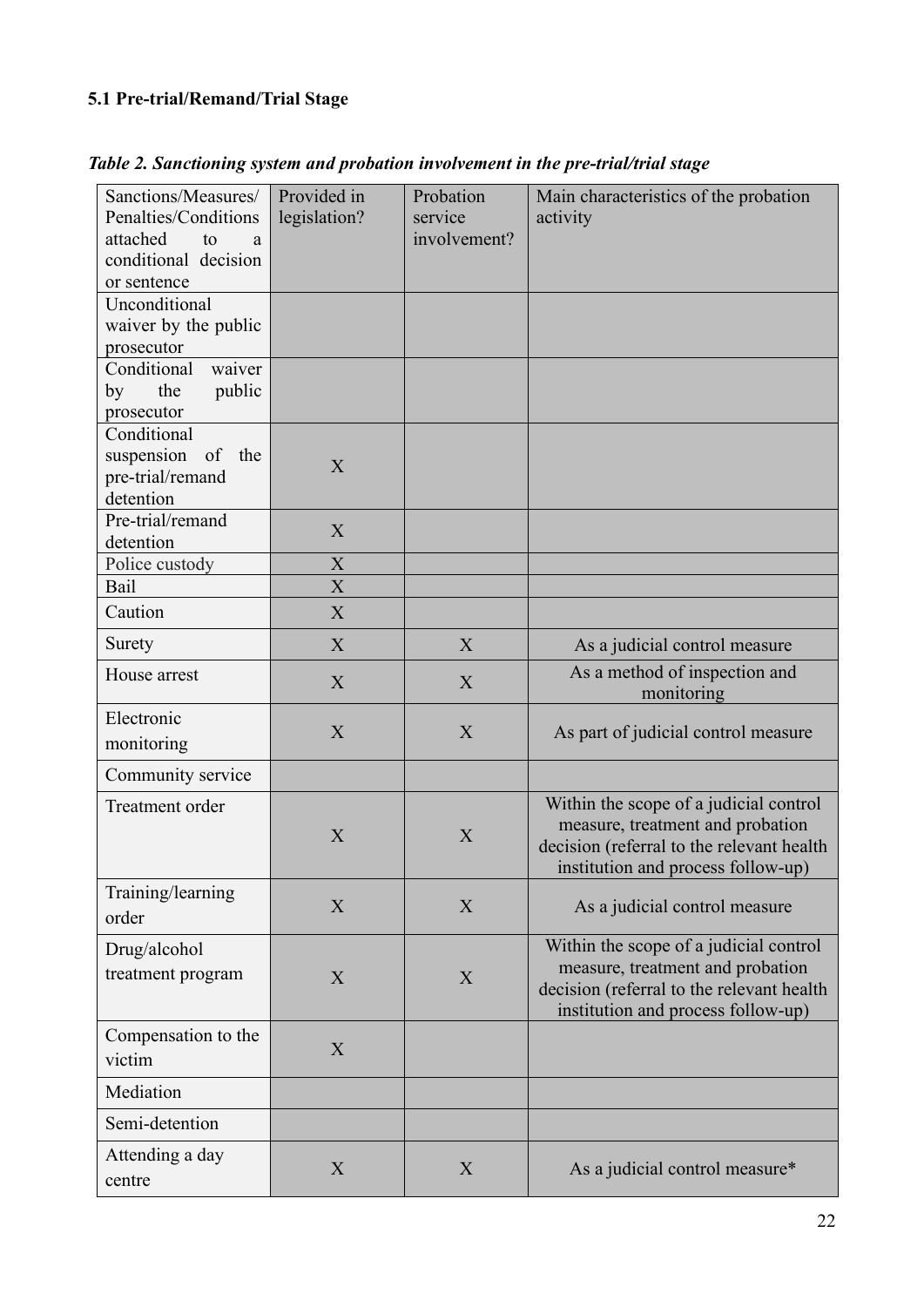| Liberty under<br>judicial control                           | $\overline{X}$ | $\overline{X}$ | As a judicial control measure                                                                                                                    |
|-------------------------------------------------------------|----------------|----------------|--------------------------------------------------------------------------------------------------------------------------------------------------|
| Interdiction to leave<br>the country                        | X              |                | As a judicial control measure                                                                                                                    |
| Interdiction to enter<br>different<br>cities/places         | X              | X              | As a judicial control measure                                                                                                                    |
| Interdiction to carry<br>out different<br>activities        | X              | X              | As a judicial control measure                                                                                                                    |
| Interdiction to<br>contact certain<br>persons               | X              | X              | As a judicial control measure                                                                                                                    |
| Psychiatric<br>treatment                                    | X              | X              | As a probation measure                                                                                                                           |
| Deferment of<br>sentence                                    | X              | $\overline{X}$ | Only with the postponement of the<br>announcement of the verdict under<br>certain conditions or as a probation<br>measure within the same scope. |
| Fine                                                        |                |                |                                                                                                                                                  |
| Other financial<br>sanctions                                | X              |                | As a judicial control measure                                                                                                                    |
| Assigning a guide<br>for the supervision<br>of the juvenile | X              | X              | Carrying out guidance and<br>rehabilitation activities by the<br>probation service in cooperation with<br>other institutions and organizations.  |

At the pre-sentence process covering investigation and prosecution phases, the probation decisions mentioned below may be given about the relevant person by a public prosecutor or judge:

- Judicial control: a measure regulated in Article 109 of the Criminal Procedure Code to be applied as an alternative to detention. This measure consist of a number of preventive measures: the obligation to regularly apply to places that will be specified by the judge within a specific time period, the obligation to obey the measures of continuing education, the obligation to be subject to measures of treatment and examination, the prohibition to leave the house, the prohibition to leave a specific residential area or to go to specified places or regions. Pursuant to Article 20 of the Juvenile Protection Law, the measures listed above in Article 109 of the Criminal Procedure Code and one or several of the measures of "*to not to go outside the boundaries of specified environment, to not to go some specified places or to be able to go only some places, to no to contact with specified people and institutions*" may be imposed as a judicial control measure towards children dragged into crime during the investigation or prosecution phases.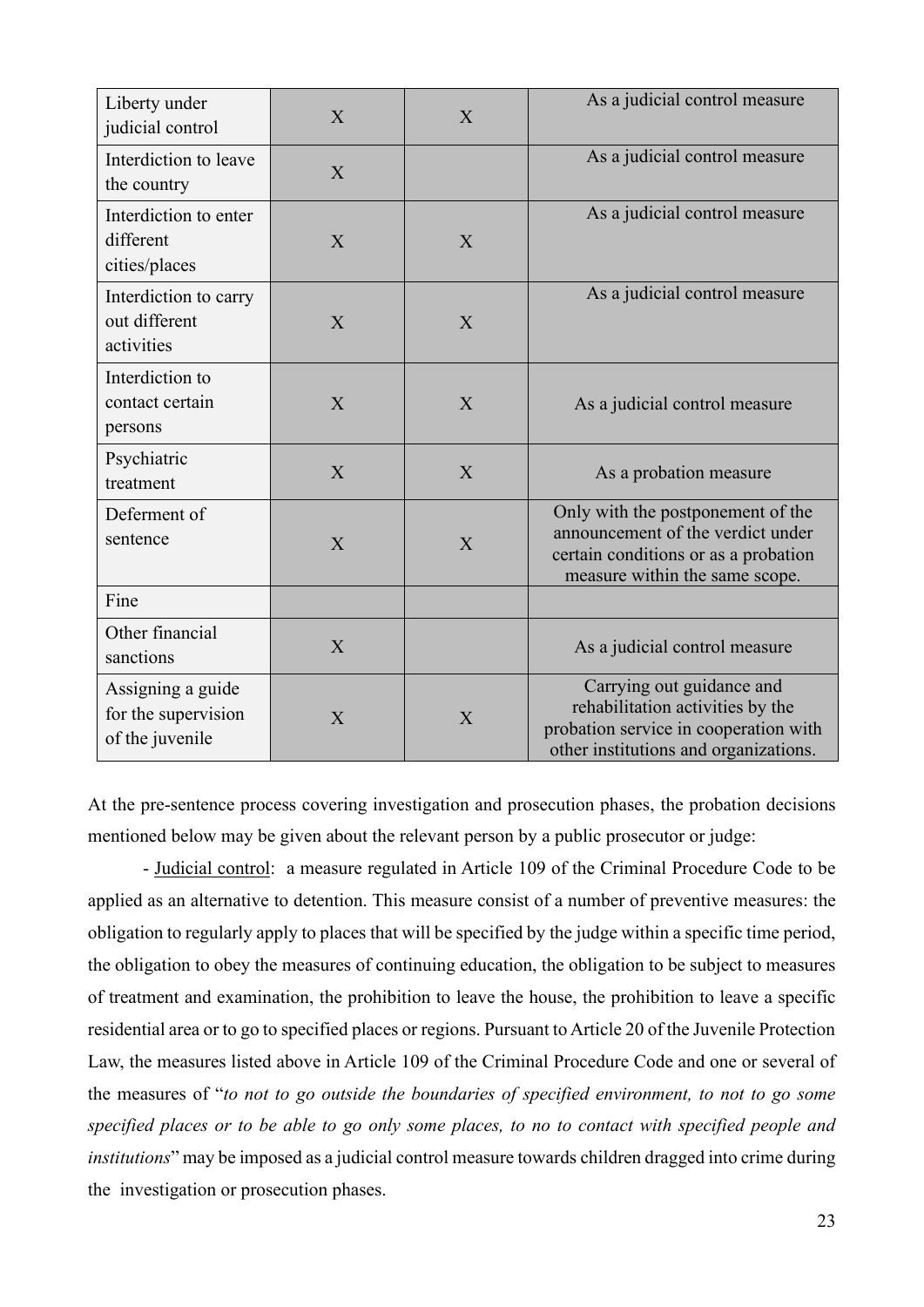According to the By-Law on Probation Services, the decision to start the execution procedure of judicial control is made by the case manager. A notification is sent to the suspect or the accused and with this notification the type of judicial control measure (in what way the measure will be executed) is explained. If necessary, a letter is written to the relevant person, institution or organisation and information is asked whether the necessary actions of the judicial control measure towards the suspect or the accused were executed and whether the judicial control measure was continuing.

As per Article 20 of the Child Protection Law titled "Judicial control" – children who are followed by probation directorates and who volunteer, can get an expert assigned to them to guide them during the judicial control and improvement works that need to be carried out according to the needs assessment done for this specific juvenile.

According to the By-Law on Probation Services, electronic monitoring methods can be used in the monitoring and supervision of suspects who under the judicial control and for measures of not to be leave house, not to leave a specified residential region, not to go to specified places or regions, or to be permitted to go only to some places are decided. While there is no legal restriction in principle electronic monitoring methods are not used with respect to juveniles.

- Placing a child under supervision: In the event that it is decided to place a juvenile (All individuals under the age of 18) under custody, the decision of postponement of a public lawsuit is approved according to Article 36 of the Juvenile Protection Law. The execution decision is conducted by the probation directorates. When a child involved in crime comes to a probation directorate, he/she is assessed in terms of criminogenic risks and needs. As a result of this assessment, a supervision plan appropriate to the needs of the child is prepared in cooperation with the child. Rehabilitation works (individual interviews, group studies, seminar, structuring of free time, directions etc.) are included in the content of the supervision plan. This report covers issues such as the implementation method of the decision, the impact on the child and whether parents of the child, guardians, people or institutions responsible for care and surveillance carry out their necessary reponsibilities for the child. In addition, taking into account the personal, social and emotional state, the school and friends environment and the child's family life, an evaluation report that indicates how the child develops as a result of the guidance and improvement activities, information about his/her willingness and the results of changing the negative behavior, as well as other studies that are thought to be useful for child are prepared and sent to the court or juvenile judge every three months.

- Treatment and probation: According to Article 191 of the Turkish Penal Code, a probation measure for at least a year is applied for the suspect who is sentenced to suspend the filing of public lawsuit for five years. In this context, individual factors like using drugs or the desire of using drug are assessed. The rehabilitation works conducted for these people to control their needs to this substance and to become individuals beneficial to themself or society in line with their specific needs,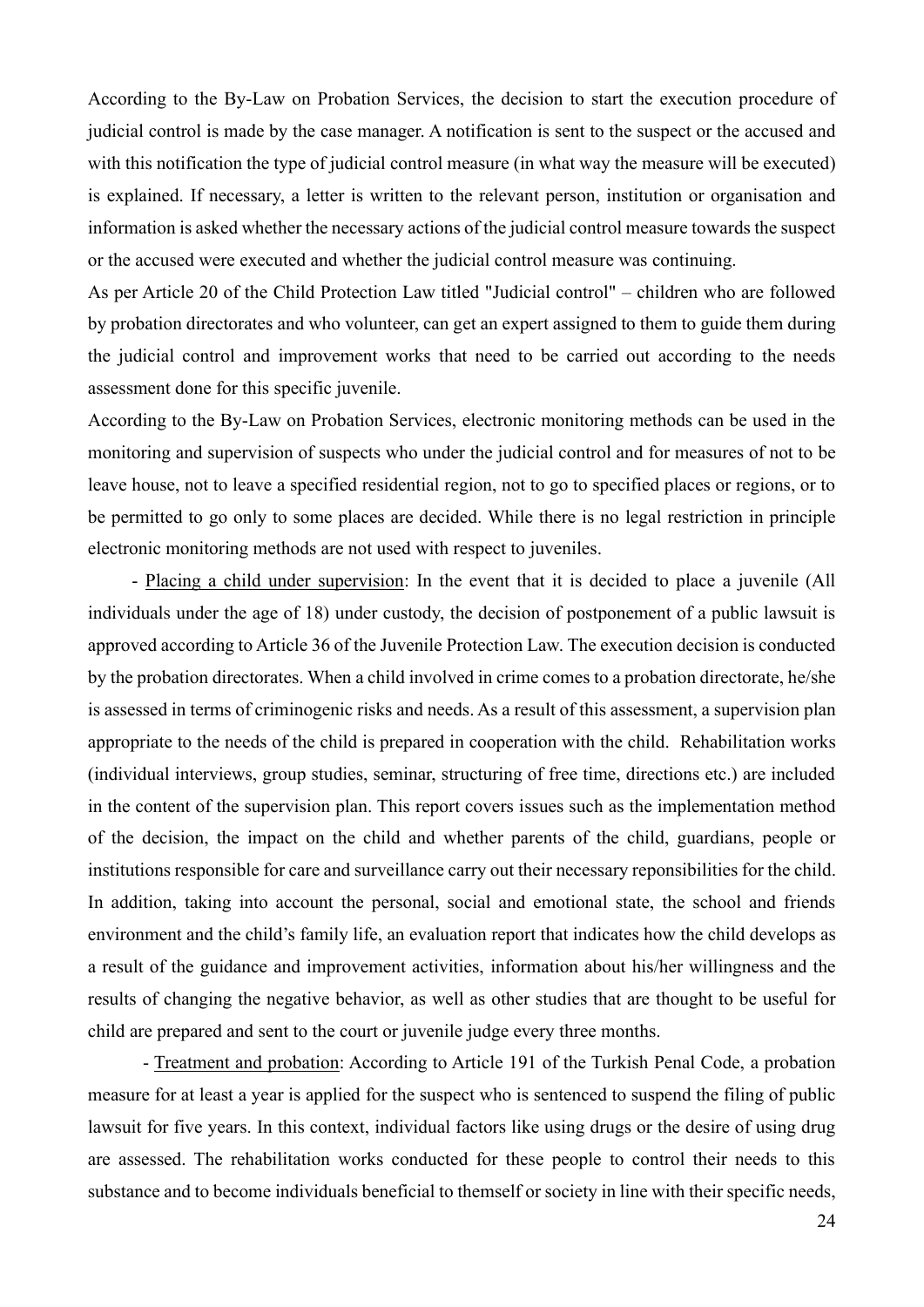are the responsibility of the probation directorates in cooperation with the relevant institutions.

# **5.1.1 Pre-Trial/Pre-Sentence Report**

During the investigation phase, following the motion of public prosecutor, or during the prosecution phase, following the motion of judge or court, a social investigation report (SIR) is prepared by psychologists, sociologists, social workers and teachers. This report is a pre-sentence report. In the report, information of the suspect or accused is assessed. The information consists of one's identity, previous criminal information (if any), health, family, environment, education, personal aspects, social and economical situation, cognitive and psychological situation, possible risks posed to the society/victim and attitudes and behaviours. The report is prepared by discussing with the suspect or the accused and his/her family and social environment. In the concluding part of the report, the elements which may constitute the risk of offending and the risk of giving damage to society or himself/herself are assessed. In case there is the impression that a person gave a false statement during the preparation of the report or the answers given are contradictory, this situation is explained in the concluding part of the report.

The SIR is prepared within 15 days. However, in case of necessity, an additional period may be requested on the condition that its reasoning is stated. One copy of the report is transmitted to the requesting authority, the other copy is stored in National Judicial Network Informatics System (NJNIS). This report pays attention to the privacy in the storage since it contains personal information.

# **5.2 Enforcement Stage**

After the prosecution phase, the probation decisions by public prosecutor are as follows:

a) Sanctions alternative to short term prison sentence (art. 50 PC).

These sanctions conducted by the probation directorates are as follows:

- Attending an educational program.
- Prohibition from travelling to certain places or from conducting certain activities
- Community service.

If there is an exact definition of the prohibited place/region in the sanction of prohibition from travelling to certain places or from conducting certain activities, electronic monitoring may be used for supervision and monitoring.

b) Suspension of prison sentence: According to Article 51 of the Turkish Penal Code, a supervision period is determined for the offender whose punishment is suspended. Within the supervision period it may be decided by the court that:

- an offender with no profession or craft skills shall continue in a training programme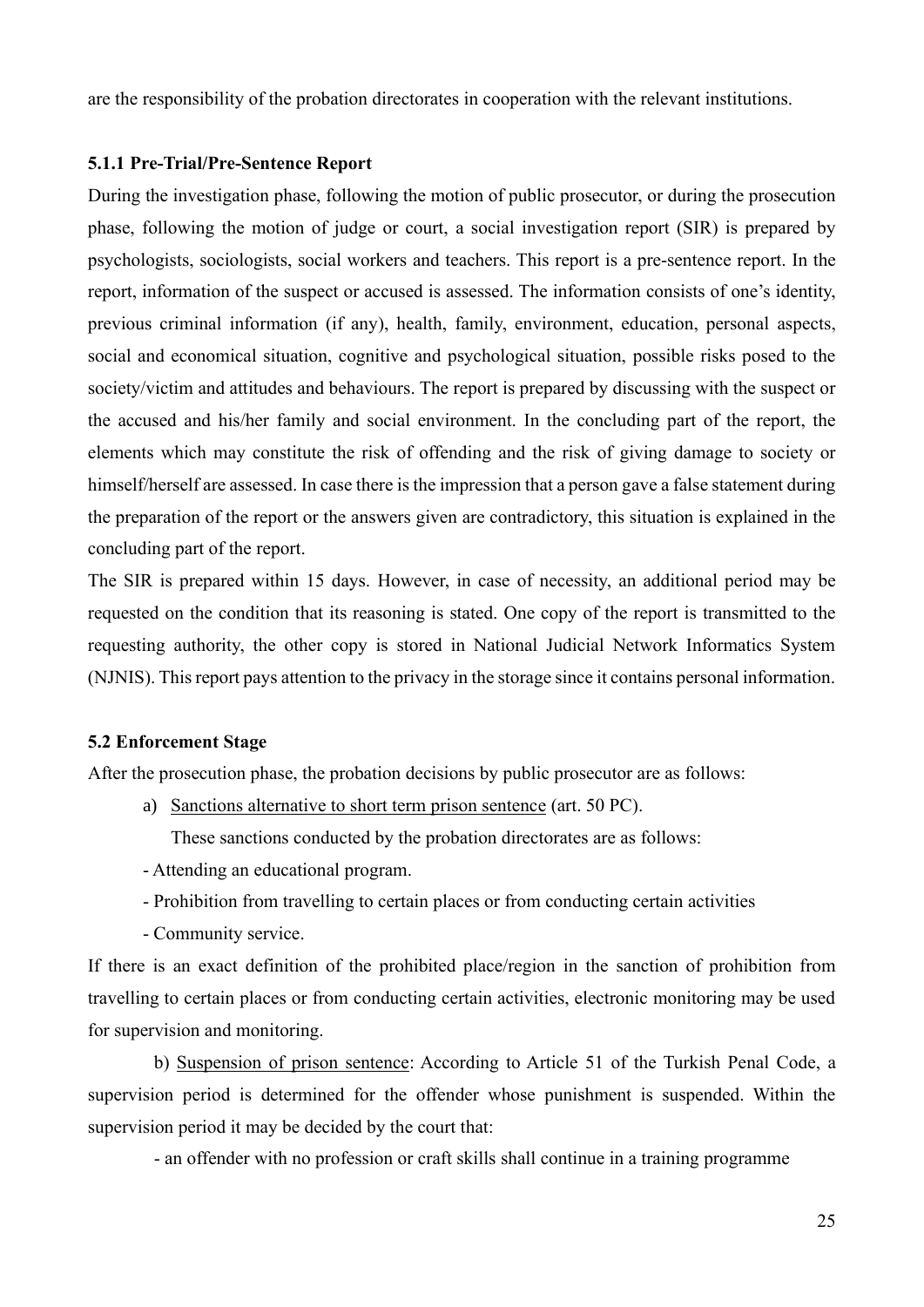- an offender with a profession or craft skills shall be employed in a public institution or in private under the supervision of another person performing the same profession or craft skills without being paid.

- offenders under eighteen shall continue a training institution which also provides accommodation when necessary to ensure that they acquire a profession or craft skill.

Furthermore, a court can assign an expert who will guide the offender during the supervision period. In this case, it is planned that the probationer after an individual interview with this expert will participate in training and rehabilitation activities. Identification of risks and needs (conducting necessary directions in the fields such as group work; seminar; structuring of leisure time; psychiatric need, training need, working and professional need, social welfare need) shapes the rehabilitation activities. The report, drawn up in three-month periods by following the developments in the offender's attitude, social adaptation and sense of responsibility, is sent to the execution court.

c) Disqualification from the use of certain rights: these security measures that foresee the prohibition of the rights and authorities listed in the first paragraph of Article 53 of theTurkish Criminal Code no.5236, in part or whole, or the prohibition of performance of a profession or craft skills, as a consequence of a crime committed by an offender.

d) Effective remorse: the effective regret given by the courts within the scope of Article 221 of the Turkish Penal Code about the founders, managers and members of an organization who dissolve the organization or cause the organization to dissolve through provided information, who voluntarily left or surrendered or caught the organization with regret or caught the members of the organization. This is a measure that provides control, follow-up and improvement of the convicts within society.

d) Deferment of sentence: if this sanction is imposed according to Article 231 of the Criminal Procedure Code no. 5271, the accused is subject to a supervision period of five years. As probation measure it may be decided that:

- If the accused does not have a profession or craft skill, he or she shall continue an educational program to obtain this,

- If the accused has a profession or art, he or she shall be employed in a public institution or in private under the supervision of another person performing the same profession or craft without receiving payment,

- The accused shall be prohibited from going to certain places, obliged to continue certain places or fulfill other liabilities to be assessed. Probation decisions given regarding prohibition from going to certain places are executed by means of using electronic devices.

e) Execution of house arrest: if the conditions mentioned in Article 110 of the Law on Execution of Penalties and Security Measures arise, it may be decided by the court to impose house arrest. Within ten days as of the registration of this decision by the probation directorate, a probation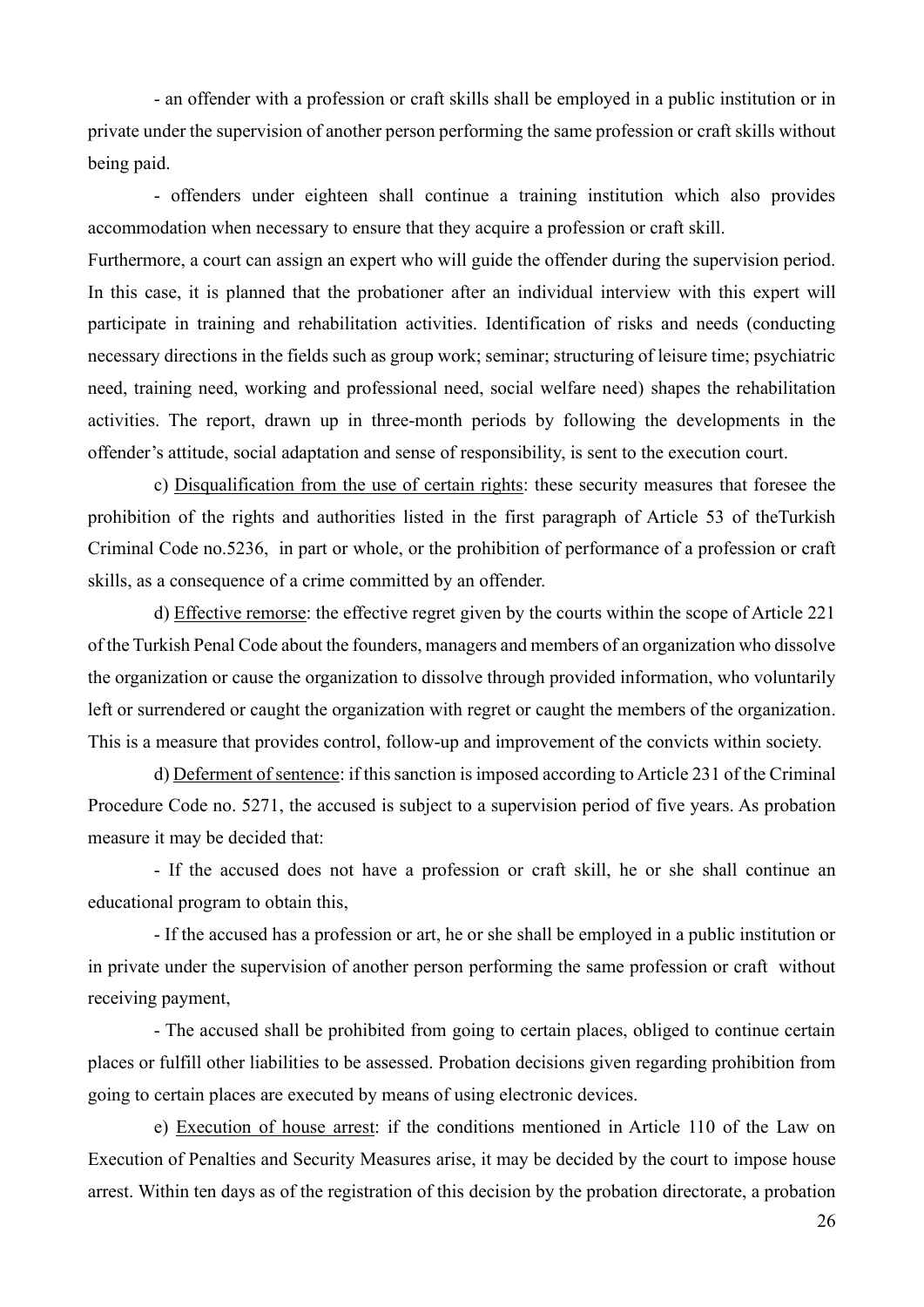officer at the supervision bureau goes to the address of the offender and examines the house. The rules required to be obeyed by the offender are determined in cooperation with the offender, taking into account the specified needs of the offender. The case manager makes a plan within three days and communicates how the house arrest will be executed and which rules should be obeyed. In the execution of house arrest, the basic needs of the offender such as health, education and worship are taken into account. The offender is controlled by a probation officer at supervision bureau or law enforcement agency who goes to the house in person. The supervision can also be conducted by using electronic monitoring methods.

f) Community service instead of judicial fine (Article 106 of the Law on the Execution of Penalties and Security Measures): if the offender does not pay the judicial fine within a specific period upon the notified payment order, the amount of days corresponding to the unpaid part is converted into imprisonment by decision of the public prosecutor. The offender shall work in community service as two-hour work corresponding to one day. The daily working period is determined by probation directorate , at least two houırs and a maximum of eight.

g) Placing the child under supervision: if it is decided that in the framework of a deferment of sentence a child is placed under supervision according to Article 36 of the Juvenile Protection Law no.5395, his or her file is sent to the probation directorate. For detailed information about the procedures conducted by the directorate, see the part "b) Placing the child under supervision" in the section "5.1 Pre-trial/remand/trial stage".

When the probation directorate receives a file regarding the enforcement of an alternative sanction, the suspension of imprisonment sentence, effective remorse or a deferment of sentence, a notification is issued for the relevant probationer to come to the directorate. There a risk and needs assessment is conducted and a supervision plan, appropriate to the content of the decision, is prepared. After the registration procedure of the decisions of prohibition of the use of certain rights and authorities or the performance of certain professions or art and the seizure of driving license, is completed by probation directorate, it is notified with a letter to public institutions and organisations and professional institutions according to their relevance. For these decisions, the offender does not need to come to the probation directorate and no supervision plan is prepared. An information form including the liabilities of the offender, the rules to be obeyed and the issues to be considered by the offender is sent to his or her address.

The probation decisions included in the scope of measure/punishment determined by the judge after release are as follows: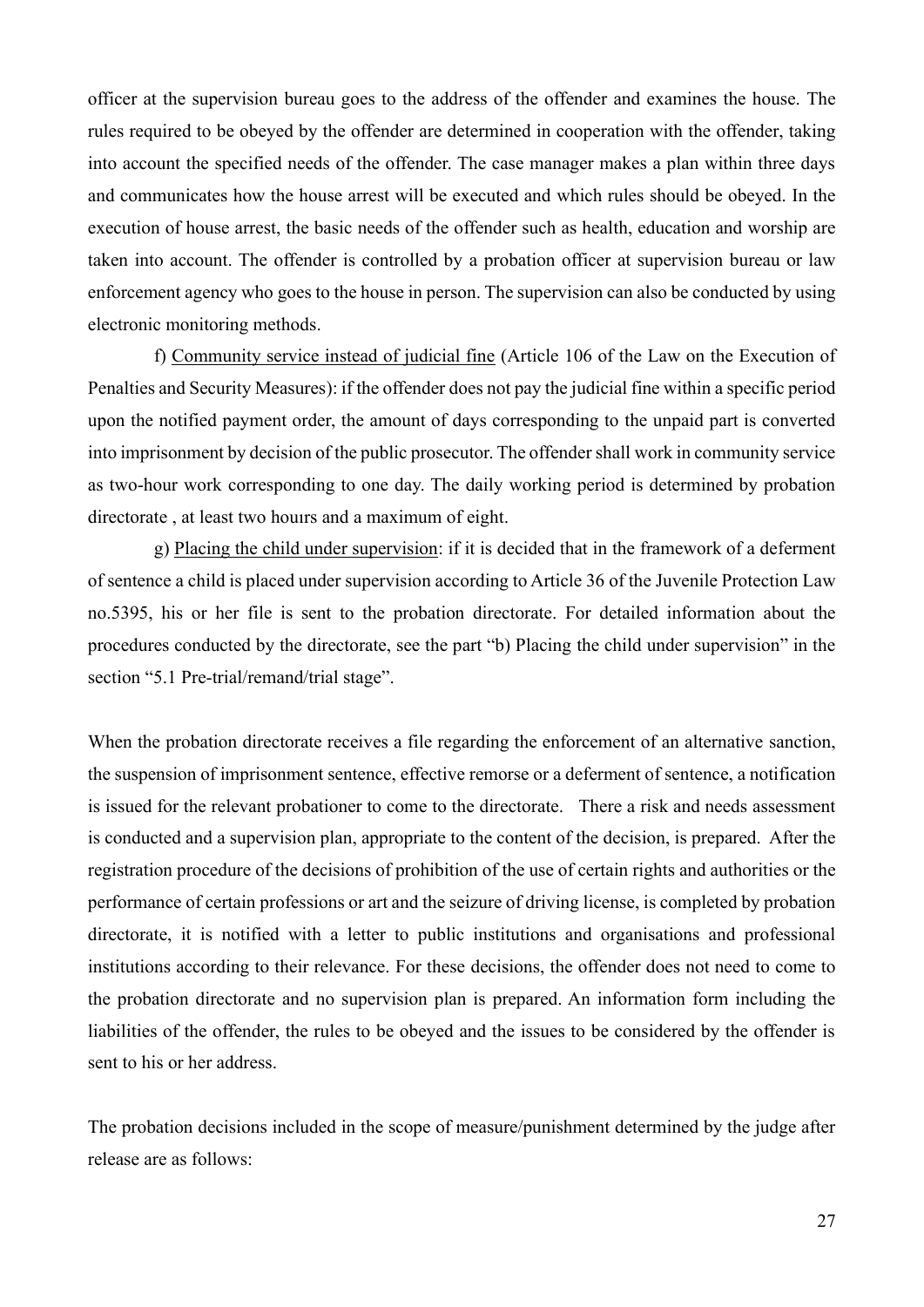a) Execution of punishments by using the probation measure (conditional release): Article 105/A of the Law on the Execution of Penalties and Security Measures includes the execution of a specific part of the punishment up to the date of conditional release by means of using a probation measure. The probation directorate decides to subject these offenders to one or more of the following conditions based on the results of a risk and needs assessment:

-To perform community service.

-To be placed under supervision and surveillance at a house or region,

-Not to go specified places or regions,

-Not to follow specified programmes

In the supervision and monitoring of these, electronic monitoring methods can be used.

b) Conditional release: on probationers who are conditionally released by the court according to Article 107 of the Law on the Execution of Penalties and Security Measures, the following obligations may be imposed:

-To work under the supervision of another person,

-To follow a training program (under the age 18),

-To participate in rehabilitation works.

- Other obligations in probation.

A notification is issued for the probationer to come to the directorate. Here a risk and needs assessment is conducted and a supervision plan is prepared.

c) Execution regime and probation measures specifically for recidivists and some criminal offenders: According to Article 108 of the Law on the Execution of Penalties and Security Measures, rehabilitation practices for re-integration into society and efforts to reduce the risk of re-offending are conducted by probation directorates. In the same vein, under the same Article and the sexual assault crime defined in Article 102 of the Turkish Penal Code, the supervision and monitoring within society of the probationers for whom an obligation is determined are conducted by probation directorates.

When the execution file comes to the probation directorate within the scope of this type of decision, a notification is issued to the relevant probationer to come to the directorate. There a risk and needs assessment is done and a supervision plan appropriate to the content of the decision is prepared. Moreover, information regarding the guidance and rehabilitation is included in this plan. The supervision and monitoring of the probationers about whom the liability of "*prohibition of residing at the residential place where the victim of crime resides and works and/or prohibition of approaching the places where the victim is located*" is determined, can be conducted by using electronic monitoring methods.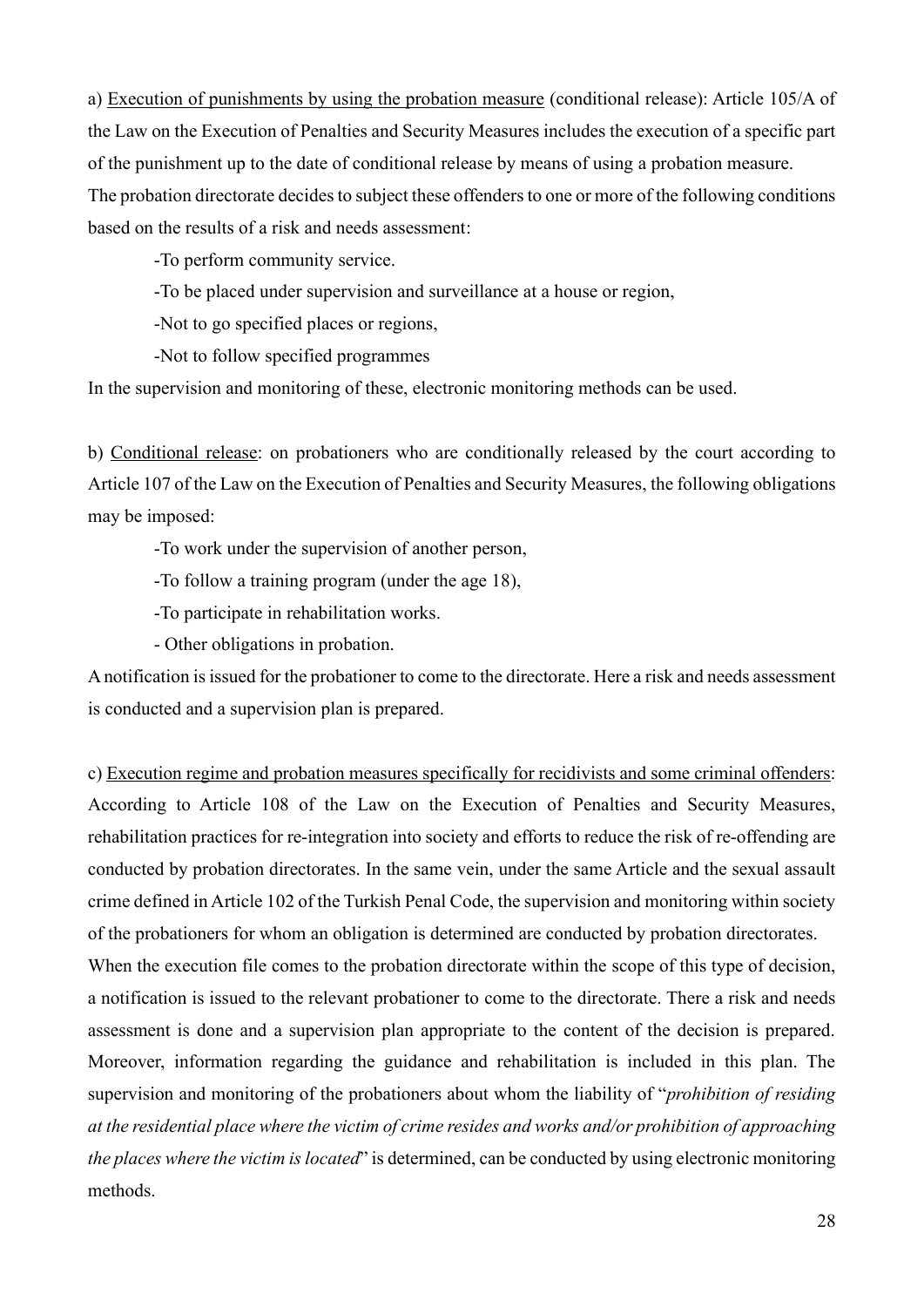# *Table 3. Sanctioning system and probation involvement in the enforcement stage*

| Sanctions/Measures/<br>Penalties/Conditions<br>attached<br>to<br>a<br>conditional sentence | Provided in<br>legislation? | Probation<br>service<br>involvement? | Main characteristics of the probation<br>activity (e.g. supervision, coordination,<br>reporting, referral, help&support)                              |
|--------------------------------------------------------------------------------------------|-----------------------------|--------------------------------------|-------------------------------------------------------------------------------------------------------------------------------------------------------|
| Sanctions/Measures/<br>Penalties/Conditions<br>attached to a<br>conditional sentence       | X                           |                                      |                                                                                                                                                       |
| Imprisonment                                                                               | X                           | X                                    | Execution of the probation decision<br>(continuing education, community<br>work, guidance)                                                            |
| Suspended sentence                                                                         |                             |                                      |                                                                                                                                                       |
| Conditional sentence<br>Affidimento in                                                     |                             |                                      |                                                                                                                                                       |
| prova                                                                                      | X                           | X                                    | Supervision and monitoring                                                                                                                            |
| House arrest                                                                               | X                           | X                                    | Supervision and monitoring                                                                                                                            |
| Electronic<br>monitoring                                                                   | X                           | X                                    | <b>Enforcement</b> decision                                                                                                                           |
| Community service<br>as sanction                                                           |                             |                                      |                                                                                                                                                       |
| Semi-liberty                                                                               |                             |                                      |                                                                                                                                                       |
| Semi-detention                                                                             | X                           | X                                    | The follow-up of the process with the<br>referral procedure to the relevant health<br>institution                                                     |
| Treatment order                                                                            |                             |                                      |                                                                                                                                                       |
| Training/learning<br>order                                                                 | X                           | X                                    | The follow-up of the process with the<br>referral procedure to the relevant health<br>institution                                                     |
| Drug/alcohol<br>treatment program                                                          | X                           | X                                    | Enforcement decision                                                                                                                                  |
| Educational<br>measures                                                                    | X                           |                                      |                                                                                                                                                       |
| Compensation to the<br>victim                                                              |                             |                                      |                                                                                                                                                       |
| Mediation                                                                                  |                             |                                      |                                                                                                                                                       |
| Attending a day<br>centre                                                                  | X                           | X                                    | Carrying out guidance and<br>rehabilitation activities by the<br>probation directorate in cooperation<br>with other institutions and<br>organizations |
| Interdiction to leave<br>the country                                                       | X                           | X                                    | Supervision and monitoring                                                                                                                            |
| Interdiction to enter<br>different<br>cities/places                                        | X                           | X                                    | Enforcement decision                                                                                                                                  |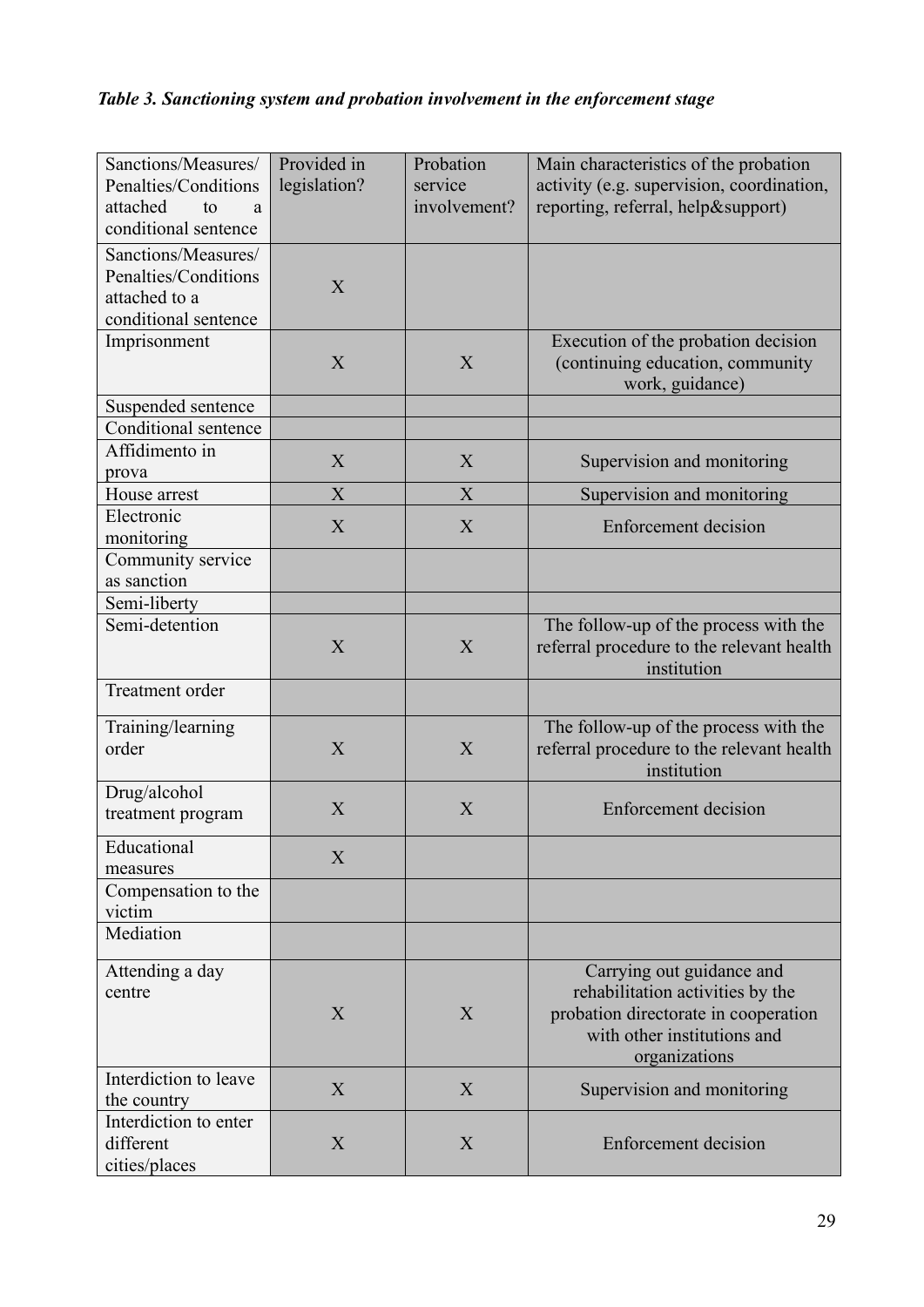| Interdiction to carry<br>out different<br>activities                                                        | X                         | X                         | Probation directorate is assigned.                                                                                                                                                                                                                                                                                                           |
|-------------------------------------------------------------------------------------------------------------|---------------------------|---------------------------|----------------------------------------------------------------------------------------------------------------------------------------------------------------------------------------------------------------------------------------------------------------------------------------------------------------------------------------------|
| Interdiction to<br>contact certain<br>persons                                                               |                           |                           |                                                                                                                                                                                                                                                                                                                                              |
| Fine                                                                                                        |                           |                           |                                                                                                                                                                                                                                                                                                                                              |
| Day fine                                                                                                    | $\overline{X}$            |                           |                                                                                                                                                                                                                                                                                                                                              |
| Other financial<br>penalties                                                                                | X                         | X                         | As part of referral/channelling to health<br>institution                                                                                                                                                                                                                                                                                     |
| In/out patient order<br>(psychiatric<br>treatment)                                                          | X                         | X                         | As part of disqualification of use of<br>certain rights                                                                                                                                                                                                                                                                                      |
| Security measures                                                                                           | $\boldsymbol{\mathrm{X}}$ |                           |                                                                                                                                                                                                                                                                                                                                              |
| Combined order                                                                                              | $\overline{X}$            | X                         | <b>Enforcement decision</b>                                                                                                                                                                                                                                                                                                                  |
| Community<br>punishment                                                                                     | X                         |                           | As a probation decision                                                                                                                                                                                                                                                                                                                      |
| Conditional release /<br>Parole                                                                             | X                         | X                         | As a probation measure;<br>a) To be employed free of charge in a<br>job useful for the public,<br>b) Being under control and surveillance<br>in a house or region,<br>c) Not allowed to go to designated<br>place or regions,<br>d) Implementation, supervision and<br>follow-up of the obligations to<br>participate in determined programs |
| Automatic release                                                                                           | X                         |                           |                                                                                                                                                                                                                                                                                                                                              |
| Open prison                                                                                                 | X                         |                           |                                                                                                                                                                                                                                                                                                                                              |
| Penitentiary<br>program outside the<br>prison                                                               | $\overline{X}$            | $\boldsymbol{\mathrm{X}}$ | <b>Enforcement decision</b>                                                                                                                                                                                                                                                                                                                  |
| Banned from going<br>to certain places                                                                      | X                         | X                         | <b>Enforcement decision</b>                                                                                                                                                                                                                                                                                                                  |
| Working for a fee<br>under supervision                                                                      | X                         | X                         | <b>Enforcement</b> decision                                                                                                                                                                                                                                                                                                                  |
| Being banned from<br>residing in the<br>residential area<br>where the victim of<br>crime lives and<br>works | X                         | X                         | <b>Enforcement decision</b>                                                                                                                                                                                                                                                                                                                  |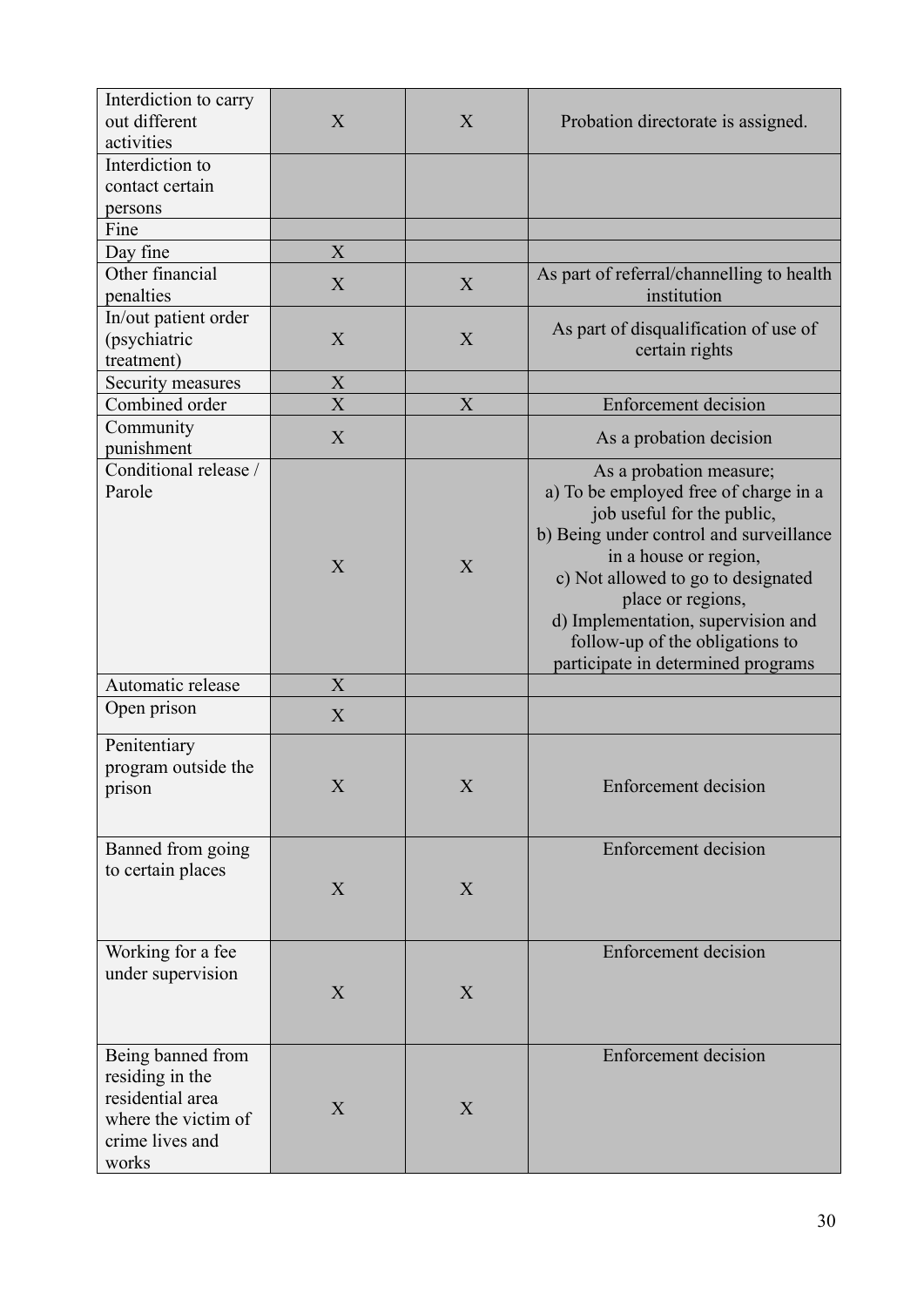| Being banned from<br>approaching the<br>victim's locations                                                        | $\boldsymbol{X}$ | $\boldsymbol{X}$ | <b>Enforcement decision</b> |
|-------------------------------------------------------------------------------------------------------------------|------------------|------------------|-----------------------------|
| Being banned from<br>working in an<br>environment that<br>requires being with<br>juvenile                         | $\boldsymbol{X}$ | X                | Enforcement decision        |
| To be banned from<br>performing activities<br>that require the<br>obligation to care<br>and supervise<br>juvenile | X                | X                | <b>Enforcement</b> decision |

Risk and needs assessments of convicts staying in penitentiary institutions due to any crime, and rehabilitation works are conducted by psycho-social services in line with the determined needs. For convicts and detainees in penitentiary institutions, structured intervention programmes are set up such as:

- Individual interviews
- Anger Management Programme
- Personnel Awareness Programme for Suicide and Self-Harm
- Cigarette-Alcohol-Substance Addiction Awareness Programme
- 0-18 Age Family Training Programme, Pre-Release and Prisoner Development Plan
- Special Supervision and Surveillance Programs

In addition to the listed interventions for family, guiding to vocational training and support works are continuing in line with the needs of detainees and convicts.

Penitentiary institution personnel is responsible for these activities conducted in the penitentiary institution; in this process probation personnel has no duty or role.

| Providing support to the families of the |  |
|------------------------------------------|--|
| offenders/detainees                      |  |
| Coordinating volunteer prison visitors   |  |
| Preparing offenders for (conditional)    |  |
| release                                  |  |
| Preparing prisoners for home leave       |  |
| and/or providing support during home     |  |
| leave                                    |  |

*Table 4. Other probation activities in the enforcement stage*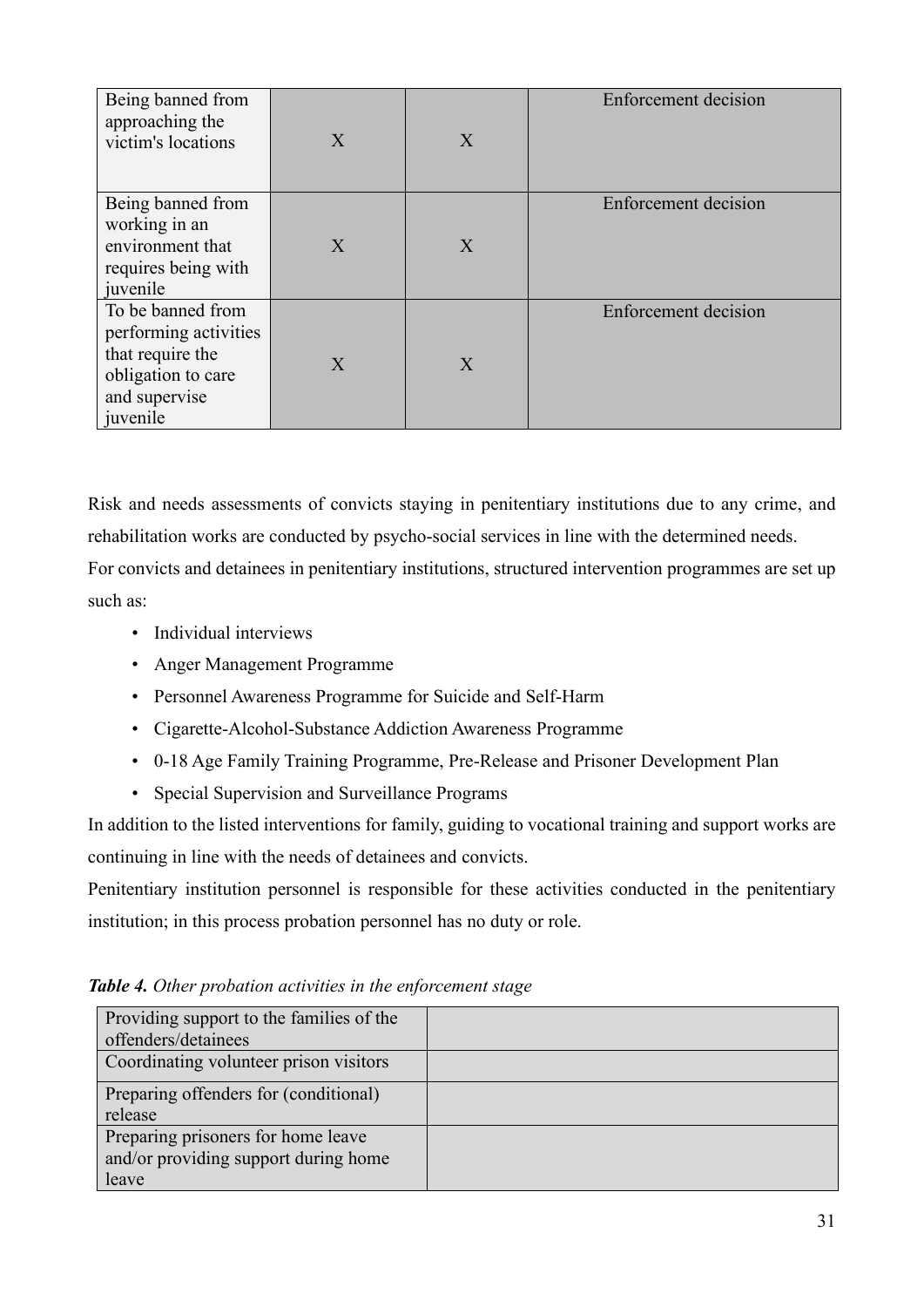| Providing support to persons that have<br>been pardoned or amnestied |                                                         |
|----------------------------------------------------------------------|---------------------------------------------------------|
| Providing advisory report with respect to                            |                                                         |
| amnesty or pardon                                                    |                                                         |
| Providing support to convicts while                                  | The convicts who leave the penal institutions after     |
| seeking work                                                         | obtaining a job permit, are informed by the bureau of   |
|                                                                      | the protection board in the probation directorates      |
|                                                                      | about the jobs they can do or the places where they     |
|                                                                      | can work upon request, and the convict is informed      |
|                                                                      | that he or she can apply to the protection boards after |
|                                                                      | the conditional release.                                |

# **5.3 Care and After-Care Outside the Criminal Justice System**

The convicts released from penitentiary institutions and probationers (people who have never been in prison and who come directly to the probation system) are assisted with issues such as financial aid and aid in kind, job placement, training, health, and psycho-social support upon their request. Likewise, the participation in vocational courses of ex-convicts who apply to the 143 protection boards is ensured. In addition to these, along with probationers and ex-convicts, counselling and information are also provided to their families upon their request. Moreover, projects on different issues such as employment, applied entrepreneurship, certified vocational training, setting up a business and social support are developed in cooperation with various institutions, organisations and NGO's for probationers or ex-convicts; children and young people under the risk of offending due to social and economic deprivation.

The period of after-care and other services is assessed within the scope of the legislation to which cooperated institutions are affiliated, by considering the needs of people to whom care is proıvided and the type of care provided. The discretion and authority regarding this issue belong to the relevant institutions. The period of care may be influenced by the financial sources of the institutions, withdrawal of the application by the person who receives care, and the type of care provided.

### **6. Probation Methodology**

# *Relevant Probation Rules*

The reports for probationers who are under supervision, such as: indvidual interviews, groupworks, seminars, community monitoring and community based rehabilitation, are decided within the scope of the probation services and conducted within the framework of the planning prepared via a risk and needs assessment system. In the probation practices the main priorities are the determination of what kind of interventions can be conducted to strengthen one's social adaptation while observing the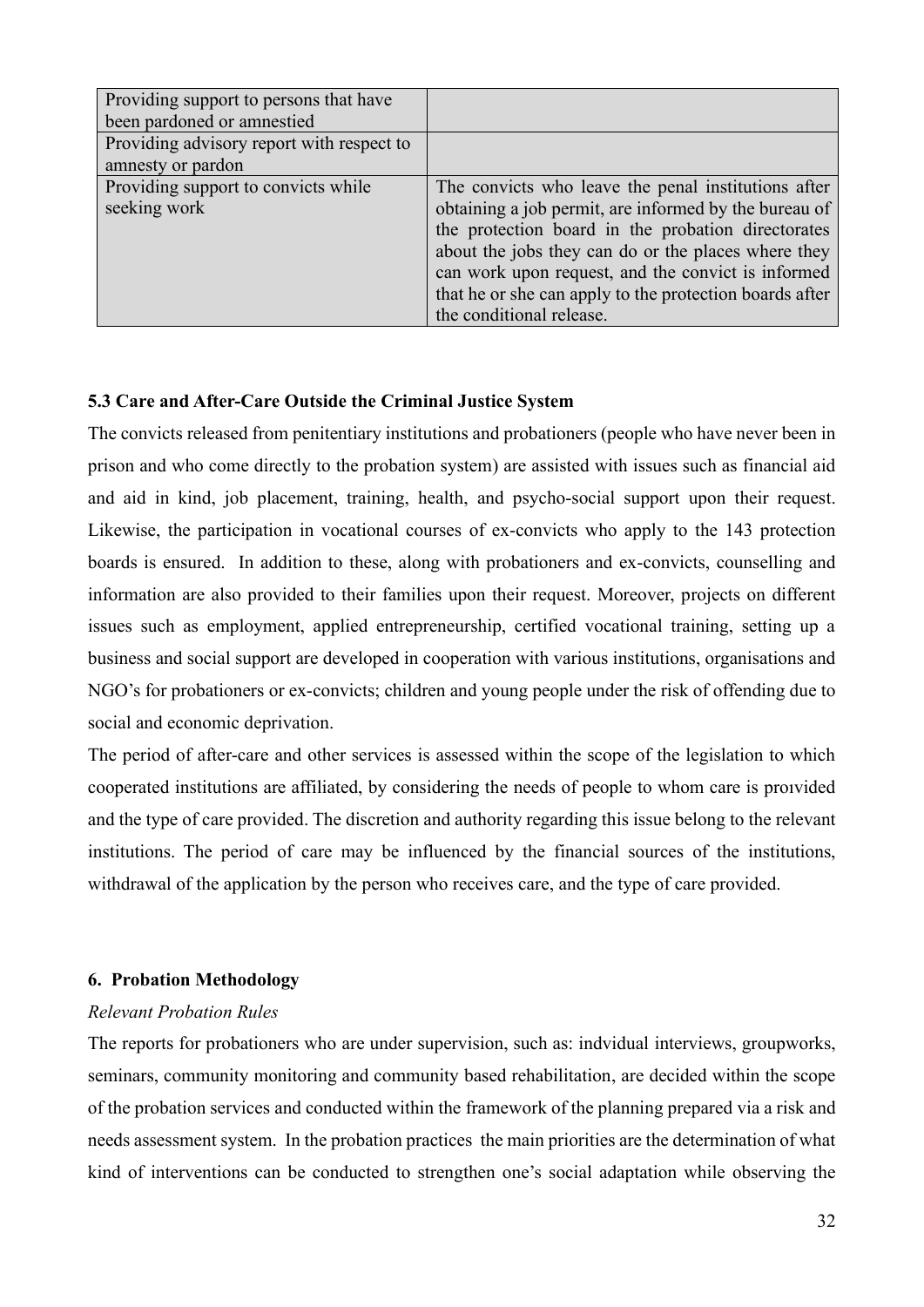individual behaviour (the crimes committed, possible remorse on crime and awareness of the damage done to the victim, psycho-social, socio-cultural and socio-economic differences etc.), and what programmes in which they participate will meet their needs and provide the expected benefit. For this reason, following the applications of the probationers to probation directorates, their risks and needs are detected and a supervision plan is prepared in cooperation with the probationer according to the content of the probation decision and the responsivity.

General ARDEF, which is a version of the "Research and Evaluation Form", is applied in all probation directorates as of 18.03.2013. In addition, ARDEF191, an addiction focused risk and needs assessment tool, has been developed.

Risk and needs determination and planning processes for children pushed into crime are carried out by specialists responsible for children and through a system different from adults (Probation Youth Program-DENGE). In addition, Re-form is used as a risk and needs assessment tool that focuses on risk factors driving children into crime, as well as the protective factors that keep them away from it. This form is prepared as a result of at least three interviews with the child. Re-form focuses on 8 basic areas in a child's life: Criminal Behavior, Family Relationships, Education and Job Status, Social Environment and Peer Relations, Leisure Time, General Health Status, Substance Use, Attitudes and Behaviors. The Re-form application also includes information obtained from home and school visits, interviews with family members or other caregivers, and those of other institutions and organizations being in contact with the child.

The reports are planned and conducted taking into account issues such as the person's age, gender, education status, the crime that he or she committed, the risk of re-offending/giving damage to the victim, and possible training or rehabilitation programmes that he or she previously participated in. To this end, a supervision plan including rehabilitation programmes appropriate to risks and needs is prepared in cooperation with the probationer.

Probationers are informed about their obligations during the process of probation and about the rules to be obeyed. For detailed information about this see the section 5.2. "Enforcement stage (Rule 6, 66, 67, 68, 73, 76)".

The Research and Evaluation Form (General ARDEF / ARDEF191) is applied to determine the risks and needs of adult obliged parties in their first application to the probation directorate. After the first application of ARDEF, three individual interviews (evaluation interviews) including qualitative evaluation are carried out by the probation expert. The needs assessment on the child during the probation process is reviewed after the work carried out by the child and probation officers, and the work of other institutions and organizations to which the child is directed in line with his needs. At the same time, the changes in the life of the child during the probation process in relation to the eight above mentioned risk areas are monitored and the needs assessment is updated (Rules 69, 70, 81).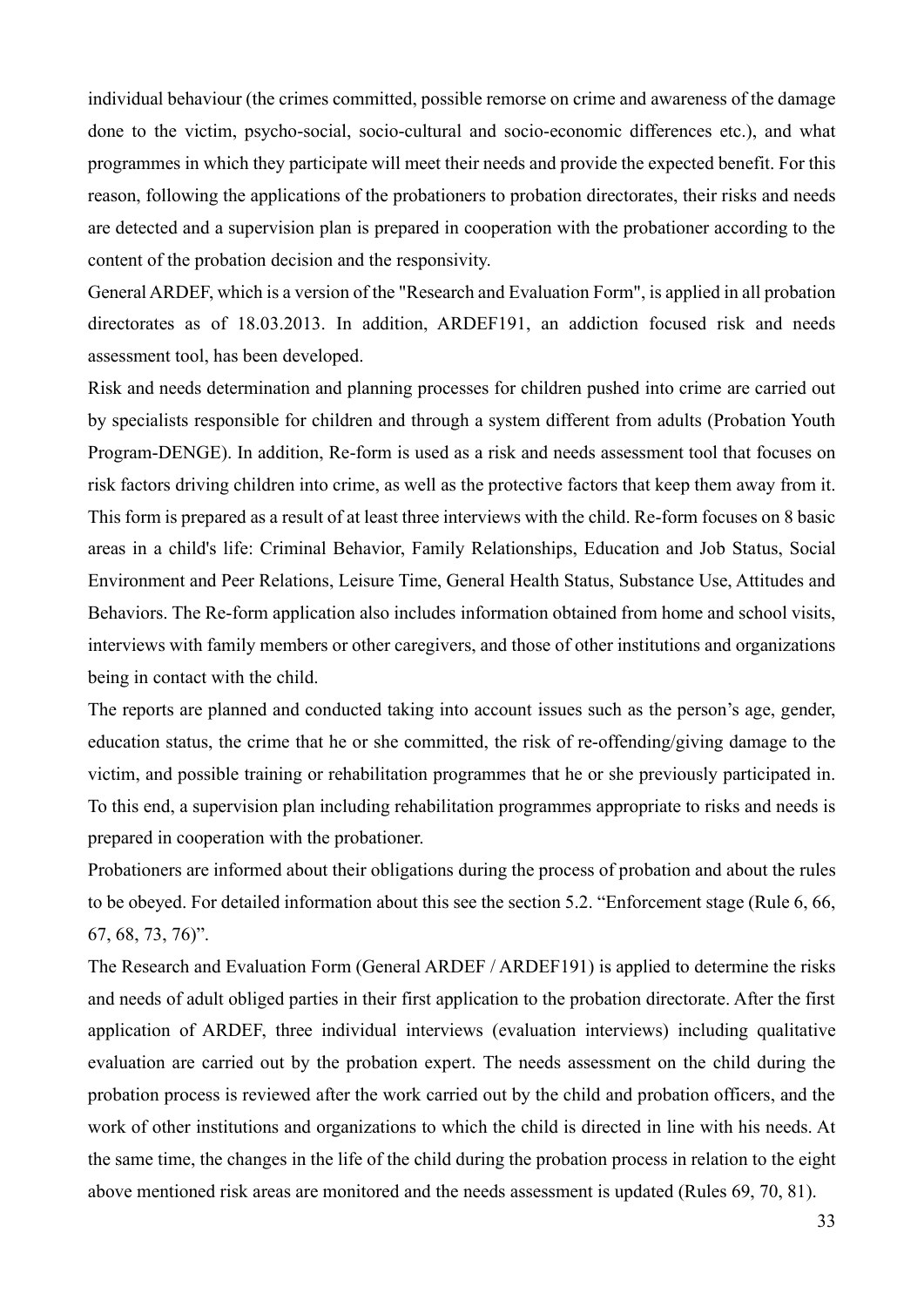Probation director assign probation officers who have information and sufficient knowledge required by the job and who have received training on assessment and planning to the assessment and planning bureau. Evaluation and planning procedures for children driven into crime are carried out by probation specialists responsible for activities carried out with children (Rule 71).

Individual interviews, group works and seminars conducted within the scope of probation are updated via various workshops and by obtaining the views of the experts who conduct the relevant works. Also they are made ready to be implemented with any feedback taken from pilot practices. Furthermore, projects targeting the improvement of probationers and their living conditions are conducted. Currently, three different projects are being carried out for strengthening the capacity of the electronic monitoring system, developing the monitoring possibilities of probationers via electronic devices as well as the risk & needs tools and intervention programmes for children (Rule 77).

In Turkey, the enforcement of probation decisions, including the coordination of the reports on supervision, monitoring and rehabilitation of probationers, are conducted by an enforcement bureau in the probation directorates. For each client one probation officer is determined as case manager (Rule 80). For detailed information about the formal and up-to-date records of probation institutions, see the section 7.3. "Registration systems and evaluation procedures" (Rule 88).

For some probation decisions, a supervision report in which the supervision process of the accused or convict, his or her success in adaptation to society, efforts shown to change their behaviour or other developments are assessed, is prepared and sent to the relevant court. In the decision of conditional early release, a pre-release assessment report including information about the attitude and behaviour of the convict during the period under probation, as well as the efforts and endeavours in his or her adaptation to the rules and liabilities, is prepared and sent to execution judge. In the decision of taking the child under control, an inspection report is prepared by the probation expert every month, to be sent to the court or the juvenile judge upon request (Rules 81, 91). It is regularly audited by the probation directorates, justice inspectors and controllers, and also the audit reports of these institutions are regularly submitted to the Ministry of Justice (Rule 103).

There are individual interviews, group works and seminars within the probation system training and rehabilitation works, but cognitive behavioural approach is predominantly used. The issues addressed under the programme objectives are transferred to the participants step by step within the framework of the relevant paradigm, and their self-notifications are picked up via several homework practices. Updates of the current program (with feedback taken from the field and scannings from the literary field), the creation of required new programs and the general decision making process on the state of implementation in Turkey, are managed by the Probation Department. In this context, attention is paid to conduct common studies in cooperation with universities regarding the needs of psychologists,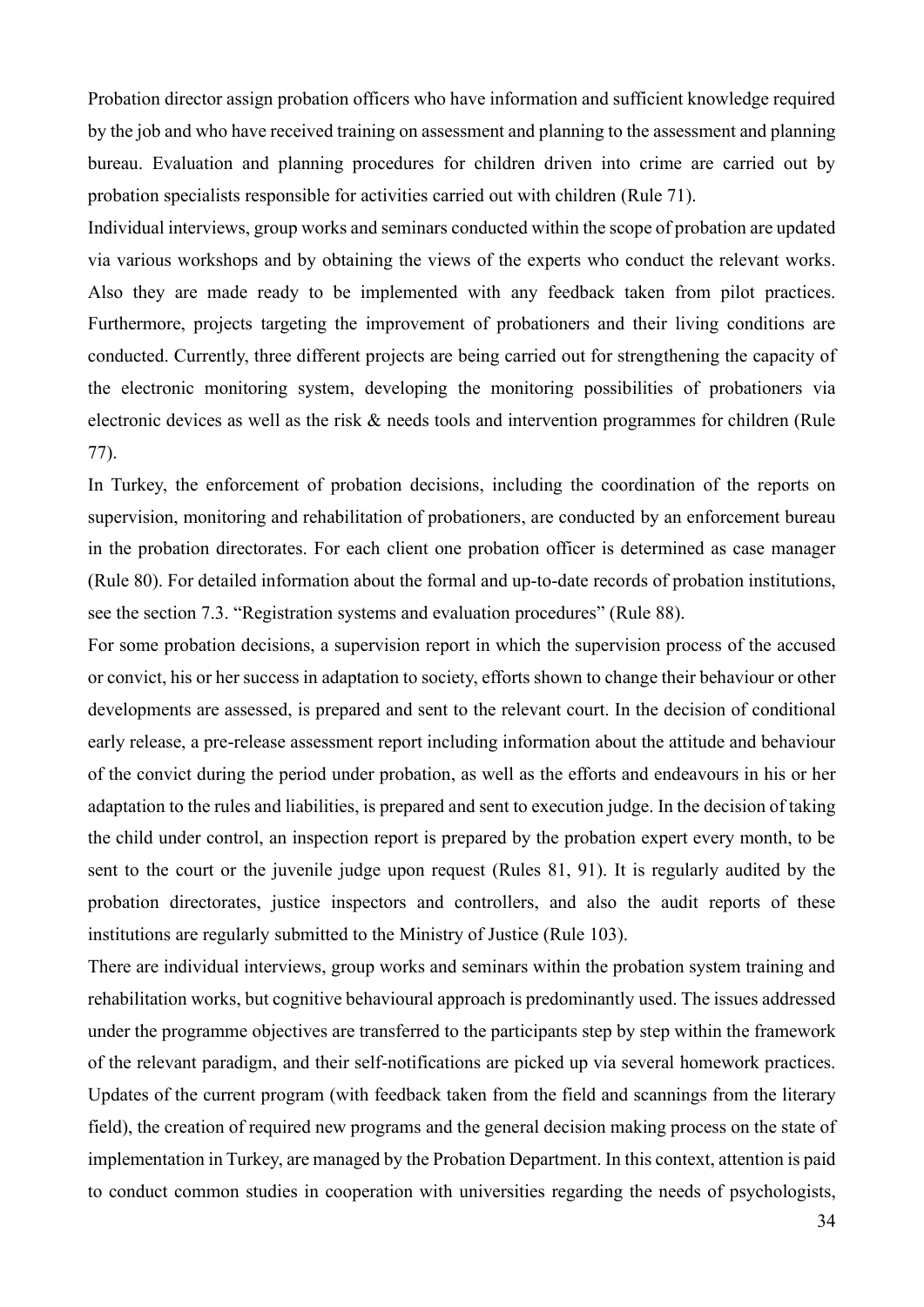sociologists, social workers and teachers implementing the training and rehabilitation works. When necessary programmes are accredited. The programmes determined by the department are implemented by probation directorates. Which programme(s) are implemented to the probationer is determined via an assessment and planning process conducted with the probationers themselves. The conformity of the programme for the probationer determined in the assessment and planning process is also controlled by the psychologists, sociologists, social workers and teachers who conducted the interviews during the process of assessment (the first three individual interviews are conducted with specific intervals) within the scope of training and rehabilitation.

The preparation and updating of resources, tools, standard forms etc. needed by the probation personnel are also managed by the Probation Department. Probation directorates conduct the execution probation decisions and other works via their bureaus. At the directorates there is the incoming document bureau, the admission bureau, the assessment and planning bureau, the execution bureau, the training and rehabilitation bureau, the supervision bureau, the protection boards bureau, and the administrative and fiscal affairs bureau.

Care services performed within the probation system are independent from supervision and surveillance activities and cover the services performed by protection boards. Convicts released from penitentiary institutions as well as probationers (who are not imprisoned) benefit from the opportunity given in the probation system (For detailed information about the care provided, see the section 5.3 "Care and after-care outside the criminal justice system").

In Turkey, the inspection and control units of the Ministry of Justice inspect and report on-site whether the standards for probation and legislative requirements created within the year are fulfilled or not.

#### **7. Finances, Accounting, Registration Systems and Evaluation Procedures**

#### *Relevant Probation Rules*

Service buildings of probation can be part of court houses or different public institution buildings, or can be independently rented. In the selection of service buildings, attention is paid to having sufficient rooms for the administrative staff and bureau personnel, interview rooms where child and adult individual interviews can be conducted and saloons for group work, seminars etc. Equipment and other needs of probation directorates are provided by means of purchasing or renting; to this end, allowance is transferred to the budget of the Ministry of Justice (Rule 10).

For detailed information about the regular supervision of probation institutions, see the section 7.2 "Accounting" (Rule 15).

The enforcement and rehabilitation processes of the probationers in the probation system should be conducted in a highly meticulous manner within a specific plan and programme as this is important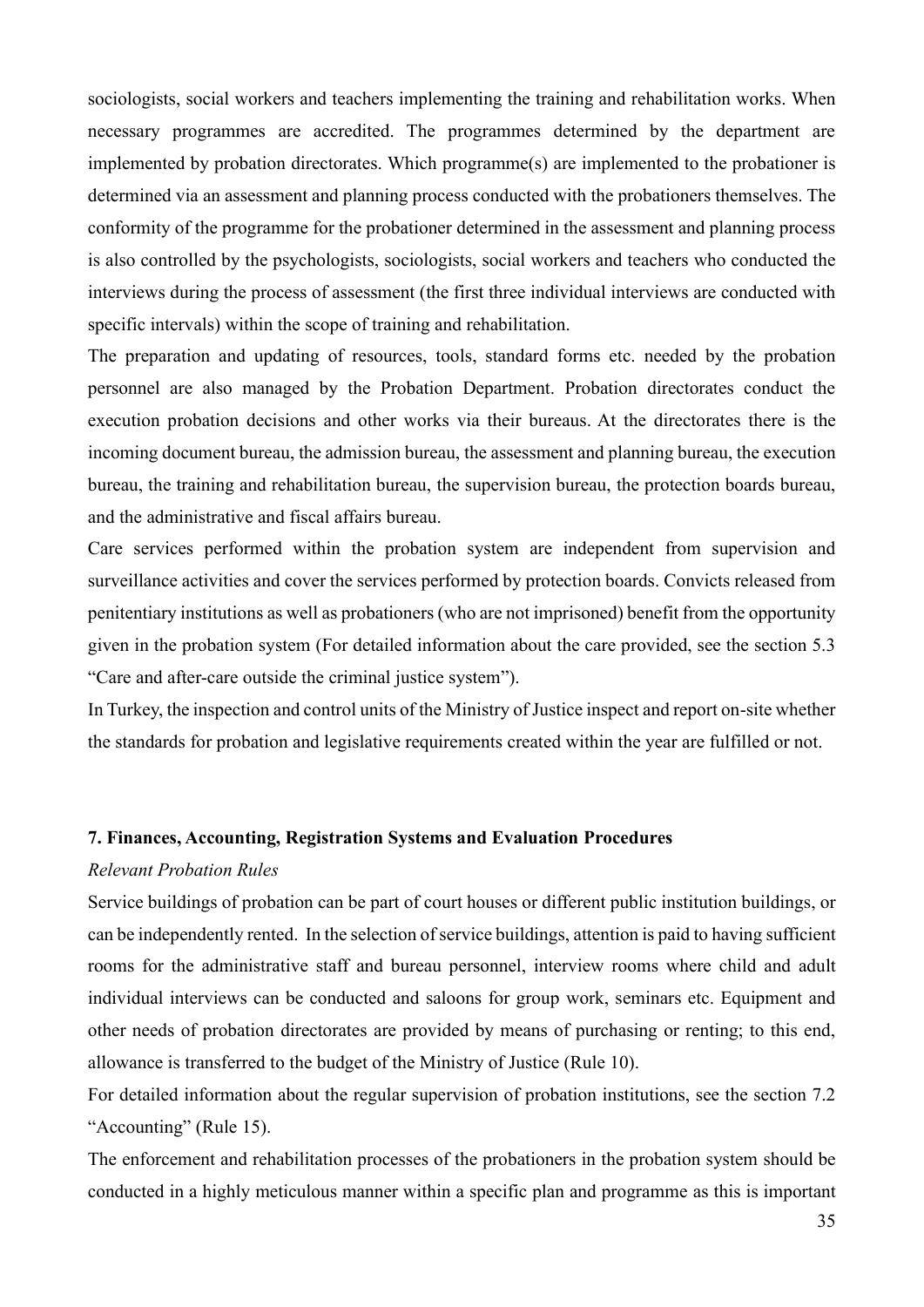on the basis of legislation. Likewise, it is equally important that they are conducted with the personnel who received the necessary trainings along with the information and ability to work with offenders, and a high motivation.

Thus, necessary resources are provided when needed by the personnel working in the enforcement probation services in order to have the expected quality in terms of performing their duties. Also their professional developments and motivations are supported and trainings that can contribute to their efficient work are organised. For detailed information about the selection of probation workers, please see the section 4 probation rules (Rule 21).

While the civil servants assigned to conduct probation services receive the same renumeration, according to their service class, title and degrees, the civil servants working in other public institutions benefit from the pay raises and compensations paid by the Civil Servants Law no. 657 compared to their colleagues working in penitentiary institutions. All personnel assigned in probation directorates receive trainings on candidate civil servant, in-service training and other trainings related to their duties in Training Centres of Penitentiary Institutions and Detention Houses (Rule 33).

The intervention programs for the probationers are performed in the framework of the planning, prepared on the basis of risk and needs assessment system. All programs conducted by probation units are supervised regularly by inspection boards affiliated to the Ministry of Justice (Rule 104). In the revision of the current legislation, policies and practices concerning the probation system and universal legal rules are adopted; the work is done by people specialised in the relevant fields, academic support is obtained, other country practices are closely followed, consultancy service is taken at national and international level as part of project activities. Also when necessary and as a requirement of a modern penitentiary understanding, all resources are mobilised in order to develop and strengthen the system. In the formulation of rules and standards in policy and practices of probation, the Recommendations of the Committee of Ministers of the Council of Europe are also taken into consideration (Rule 105).

## **7.1 Finances**

Probation services within the justice services are financed by the state. The services of the Ministry of Justice are financed with a budget allocated by the Ministry of Finance each year. The exact figure changes each year. Sufficient allowance is allocated from the budget of the Ministry of Justice for probation services. Budget proposals are prepared in the framework of rates determined by the Ministry of Finance and the needed allowance amount is determined. Lastly, the allowances allocated through the Budget Law finalised by the General Board of the TGNA are used within a year. Moreover, the income and profits obtained from economic value (goods, material, service etc.) produced by the personnel, workers and convicts working in the Workshops Directorates that produce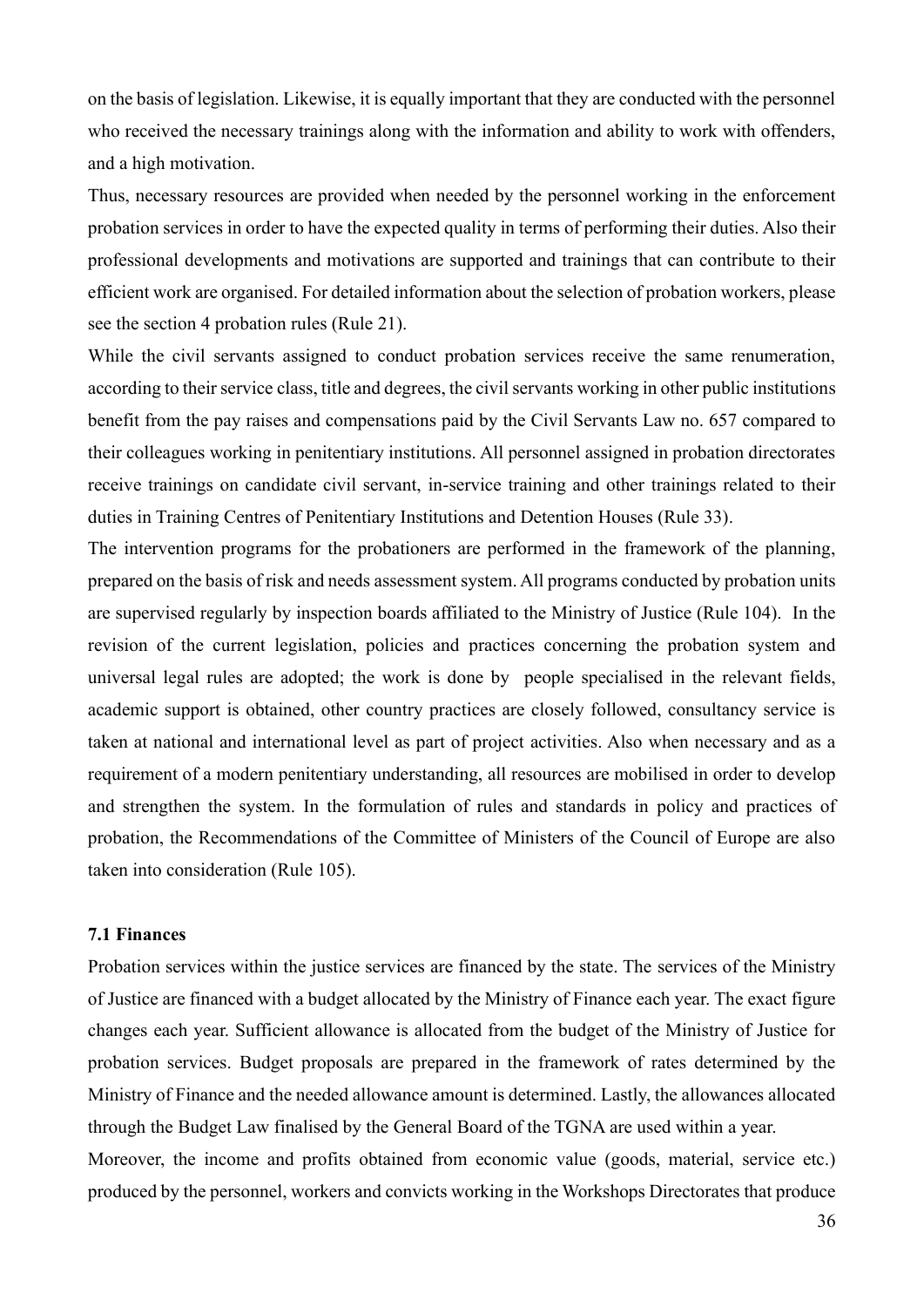various products as rehabilitation and re-integration for convicts, are allocated for the needs of the institutions affiliated to the Ministry of Justice with regard to their services and works, and they are used within the fiscal year.

The financial authority in probation directorates is the probation director. When the probation directorates want to make an expenditure, they submit a request within the budget allocated to them by the General Directorate of Prisons and Detention Houses.

|                                                         | <b>Probation Services</b>  | <b>Prison System</b>                                           |
|---------------------------------------------------------|----------------------------|----------------------------------------------------------------|
| Total current yearly<br>expenditure                     | 34.480.734,27 €            | 817.388.118,55 $\epsilon$                                      |
| Average number of employed<br>staff                     | 5.179 people/143<br>36     | 65.931 people/368<br>179                                       |
| Daily average number of<br>offenders/clients dealt with | 334,040 clients on average | 264,513 daily number of people<br>in penitentiary institutions |

**Table 5.** *Prison / Probation Expenditure - Year 2020*

# **7.2. Accounting**

The audit regarding the expenditure of allowances allocated via the Central Administration Budget is biennially conducted by the Auditors of Court of Accounts, the Justice Inspectors of Financial Audit and Controllers of the General Directorate of Prisons and Detention Houses. The audits are conducted through on-site controls in the service buildings by using UYAP screens in some processes, and by examining the relevant documents, files and folders.

There is no independent audit of expenditure in place in Turkey (for UYAP see section 7.3 below).

# **7.3. Registration Systems and Evaluation Procedures**

The records of all processes in probation services are kept electronically in the National Judicial Network Project System (UYAP system). UYAP is an information system which provides both hardware and software to the internal automation of the central and provincial organisations, affiliated and relevant institutions, judicial and administrative support units and which provides external unit integration with public institutions and organisations that have established asimilar information system.

With UYAP developed complying with the electronic signature infrastructure, a central information system has been established and in this system full functional integration has been achieved between judiciary and judicial support units. Thanks to the full integration of UYAP and its archive kept in a central electronic environment, correct and coherent information is available for all users, in particular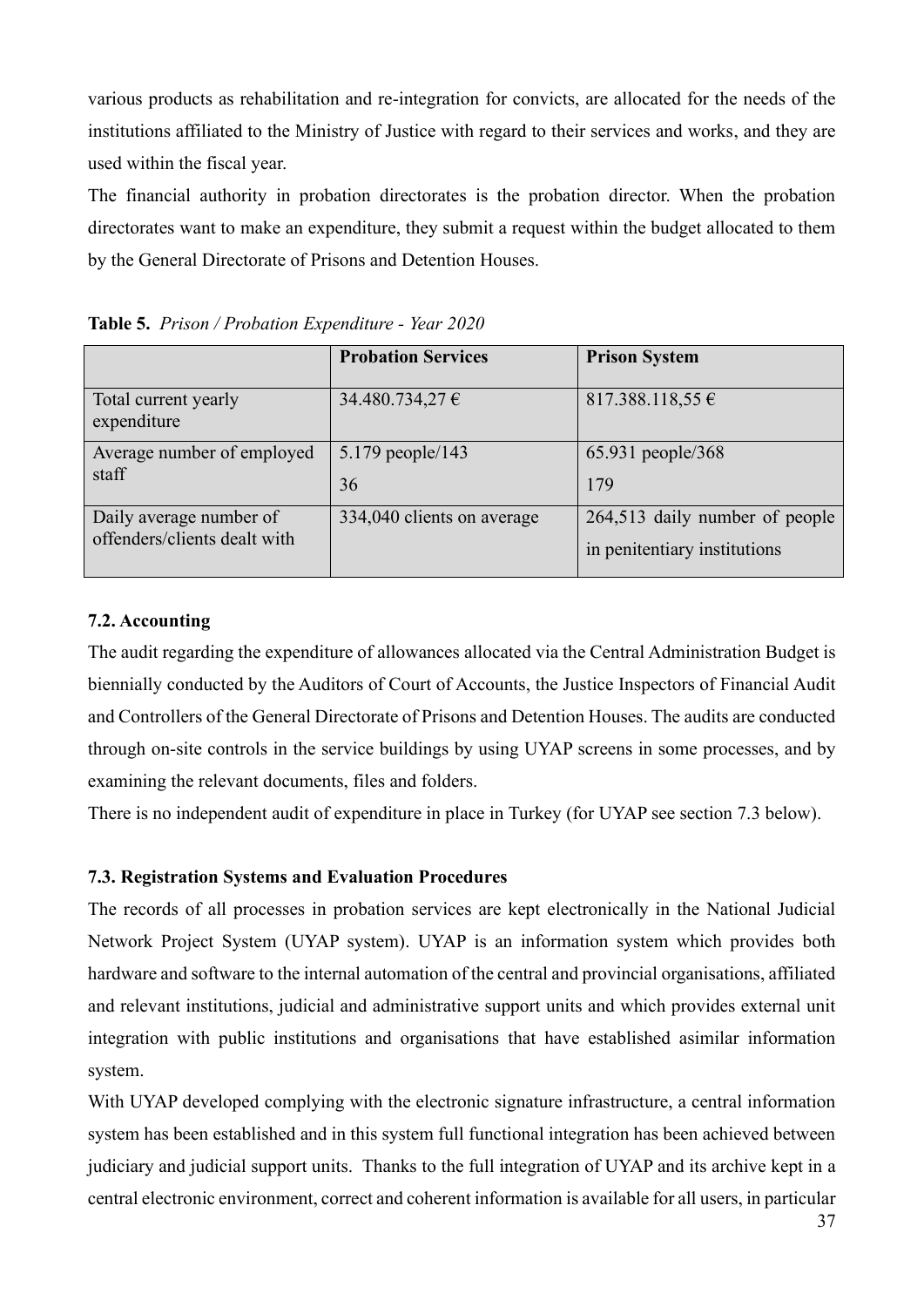judges and prosecutors and judicial personnel. The latest version of the information and documents in UYAP are stored in the database in a stable and secure manner; unauthorised access is not permitted. In the system each user has a different authorisation degree and can get access to necessary information according to this degree. This information kept within confidentiality rules can be used to develop policy or improve practice. Attorneys and citizens also can access the relevant records and information from outside.

Thanks to electronic filing, judicial information and documents can be stored in a secure environment. In this framework, criminal records, registers, addresses, driving licenses, land registers and cadastre records from those institutions where integration with UYAP is ensured can be accessed immediately and automatically by the judicial units.

The data reports and statistics kept by the Probation Department are used to measure the effectiveness of the probation works. Through the UYAP system various data such as types and numbers of probation decisions, the distribution of these decisions between children/adults or woman/man, forms and plans prepared for probationers, statistics of rehabilitation programmes, reasons for closing files, and statistics of the protection board can be accessed.

The Public Expenditure and Accounting Information System Salary Module, which is used by all public institutions, is used for storing identity and salary information regarding the personal rights of personnel working in different statuses of the probation directorates and for conducting any salary calculation or reporting procedure.

# **8. Societal Support and Clients' Views**

#### *Relevant Probation Rules*

Informative visits are performed to the managers of institutions, organisations and NGO's required to be cooperative both in the process of the enforcement of probation decisions and in providing care services. In addition to this, seminars and panels are organised, also in various programmes on national/local television channels, information is given about relevant probation issues. Introductory materials (brochures, posters etc.) which are informative about probation, specifically generally introducing the topic and the types of decisions, are prepared and distributed to probationers, their families and stakeholder institutions. Further, up-to-date information and news is published on the web sites of the General Directorate of Prisons and Detention Houses and the Probation Department in order to inform the public and those who are interested (Rules 17, 106).

In Turkey, it is mandatory for public institutions to prepare a strategic plan. In the five-year strategic plans of the Ministry of Justice, the priorities of the Ministry as well as how and when the current resources will be used are clearly set forth. On the other hand, strategic plans have the characteristic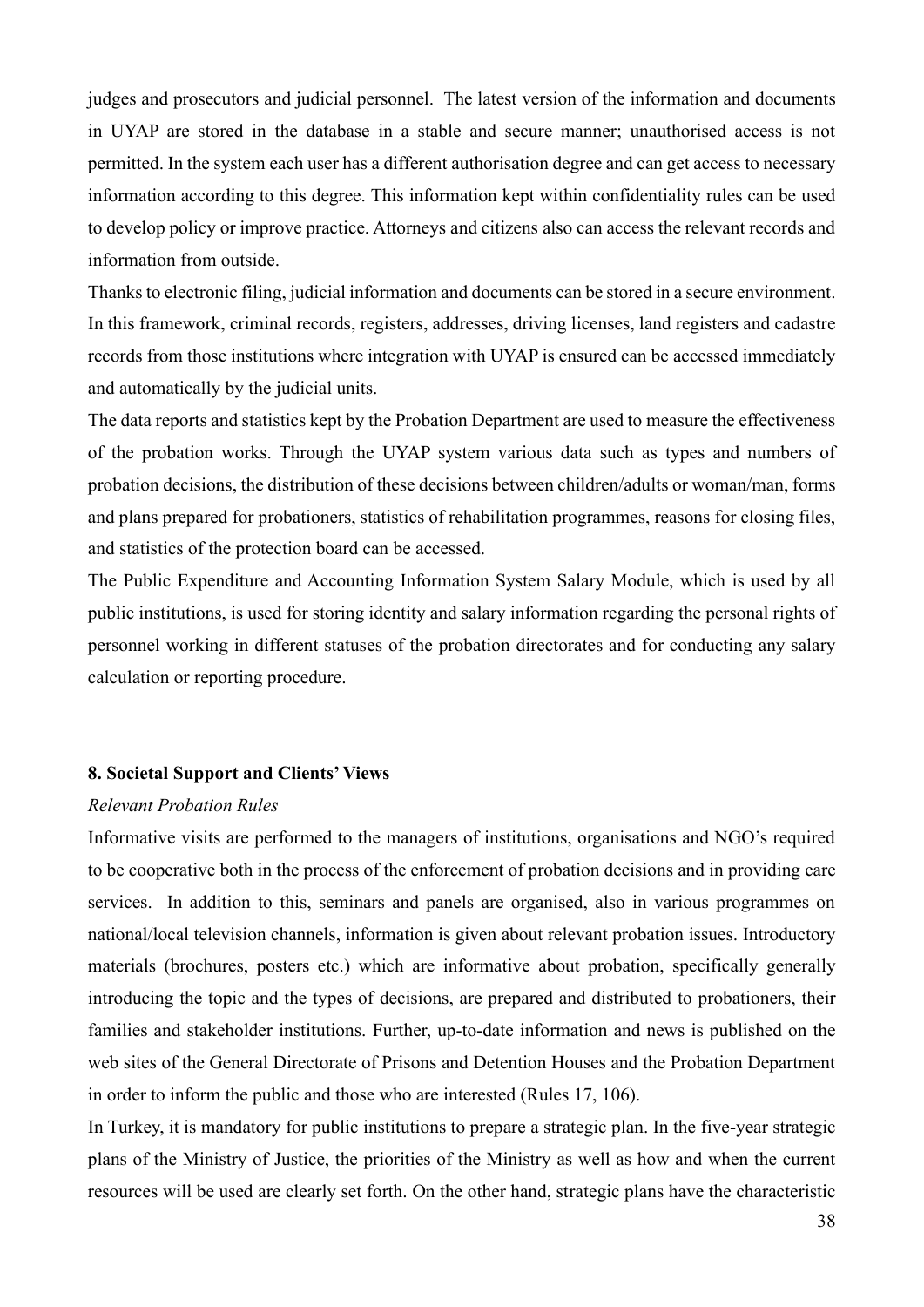of commitment to the public. From the moment a strategic plan is announced, the public obtains information about the axis of the works in judicial field and can follow the works conducted in the judicial field. Within the scope of the Strategic Plan of the Ministry of Justice, the probation units report about the work done by the Probation Department, including three-month, six-month and oneyear period reports. Pursuant to the Law on Probation Services, the Probation Department is responsible for submitting its annual work programmes, projects and study reports (prepared by the probation directorates and protection boards) to the General Directorate. Furthermore, advisory decisions taken via the meetings of Advisory Board regarding the probation and protection services are transmitted to the relevant institutions and organisations. At the protection board meetings, information and expectations regarding the developments in the probation system are transferred to the members of this board (Rules 107, 108).

## **8.1 Societal Support and Public Opinion**

The findings of some research about the Turkish probation system emphasize that developing tools for measuring the effectiveness of probation practices (by objectively and regularly evaluating the practices), and increasing rehabilitation works will provide a positive contribution to probation system (*Müftüoğlu, 2009; Berk, 2010; Aslan, 2012; Göker, 2015; Emel, 2016; Bayraktar, 2018*).

Various introduction activities are conducted at national and local level in order to make probation services better known. The works at national level are conducted especially via organizing a seminar, conference, meeting and workshop, via writing columns in national newspapers and participating in news programmes to introduce probation activities at the national television. Likewise, at study visits organised abroad probation policy and methodology inTurkey are transferred to these countries, and information exchange takes place about the developments in the field. The experiences obtained by means of international conferences and symposiums reach the international platforms and good practice examples of regional countries are learnt through which a positive puıblic opinion is formed about the system.

After the Probation Department started to give service, an official website was prepared. On the website that is used as a means of communication, an introduction, announcement and news, up-todate information/news and announcements as well as documents, legislation, statistical data on probation services, probation activities, probation in the press, frequently asked questions and communication addresses with probation directorates are in place. Moreover, the '*Sesleniş Newspaper*' is published monthly by the General Directorate of Prisons and Detention Houses. In this newspaper, news and announcements relating to all units affiliated to the General Directorate, the personnel, the penitentiary institutions and the probation directorates are published. This newspaper is sent to all court houses, penitentiary institutions, ministries, high judicial organs, NGO's, and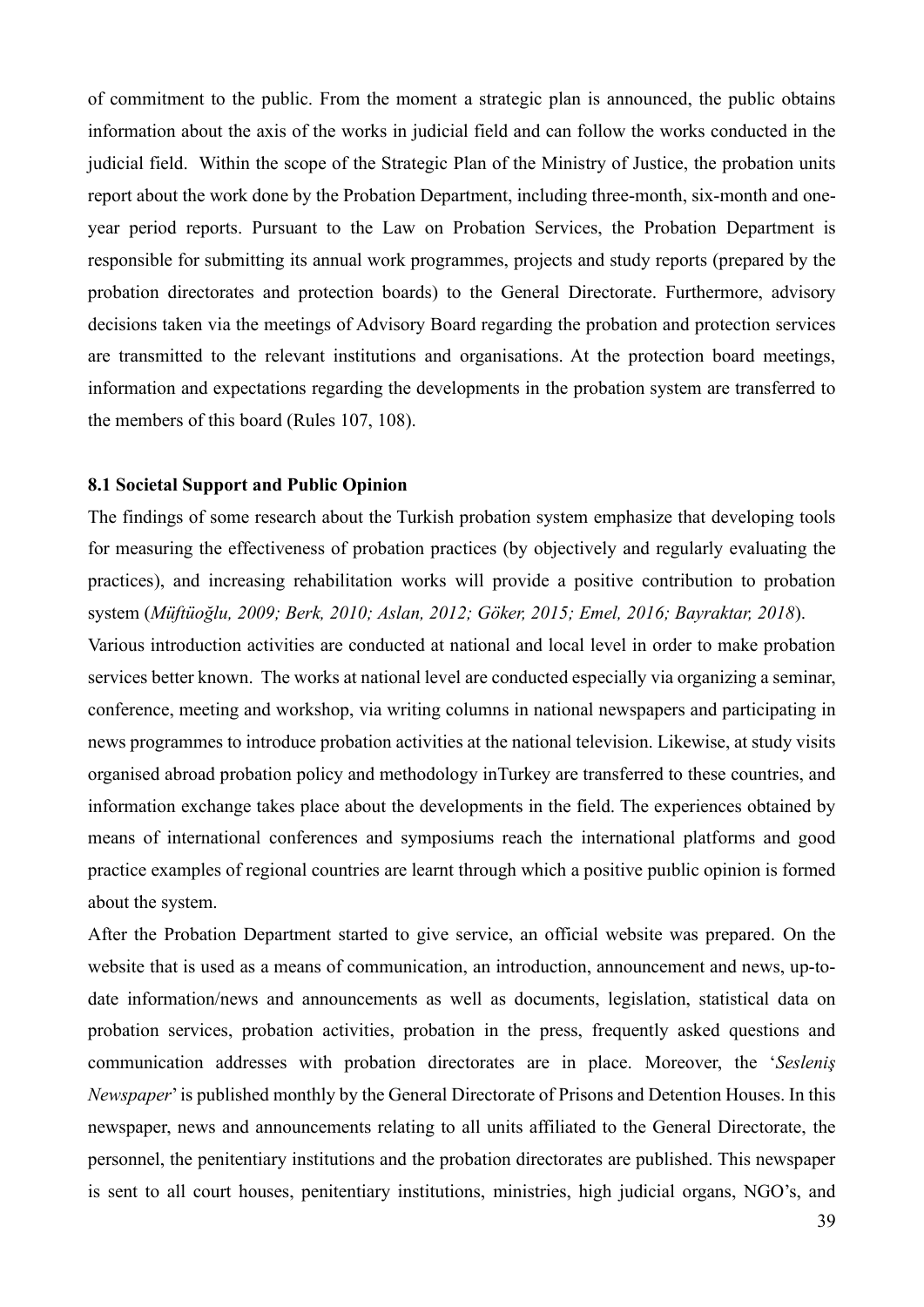national publication & media institutions. In addition to these, probation directorates in the districts regionally conduct introductory activities, prepare various brochures/introduction booklets for introduction and information, and organise seminars/meetings/panels. The publications prepared since the establishment stage of the probation services are shared with stakeholder institutions and personnel.

#### **8.2. Clients' Views**

The clients' views about the probation process are asked by case managers assigned in probation directorates and psychologists, sociologists, social workers and teachers in charge of rehabilitation works. In addition, the opinions of all professional parties about the program and probation practices are gathered through surveys conducted with the aim of improving the programs. In general, the probationers state that they are pleased with the probation and conditional release practice. Moreover, the probationers can notify their views and comments on the probation directorates and services in the probation process, verbally or in written form, to the Probation Department, the General Directorate of Prisons and Detention Houses and the Ministry of Justice.

In addition, the name of the DENGE Program, developed within the scope of "*the Project for Developing an Effective Risk Assessment System for Children in Probation Services in Turkey*" which was carried out by the Ministry of Justice General Directorate of Prisons and Detention Houses between 21 December 2015 and 21 December 2018, with financial support from the European Union, the government of Turkey and UNICEF's co-financing, and through technical support from UNICEF the opinions of children driven to crime in the probation process and their selection were made available.

#### **9. Probation Clients' Rights**

#### *Relevant Probation Rules*

The right of complaint and objection of probationers against the acts and procedures conducted during probation is secured in the Law on Probation Services and the By-Law on Probation Services. Article 18 entitled "Complaint and Objection" of the Law on Probation Services contains the provision that "*a complaint may be lodged against the administrative acts and processes of directorates and protection boards. The judge and court decisions given within the scope of the implementation of this law are open to objection.*". At the same time, with regard to personal data, there is the "Law on Protection of Personal Data" numbered 6698, which regulates the obligations of natural and legal persons who process personal data, and the procedures and principles to comply with the protection of fundamental rights and freedom of individuals, especially within one's private life. The provisions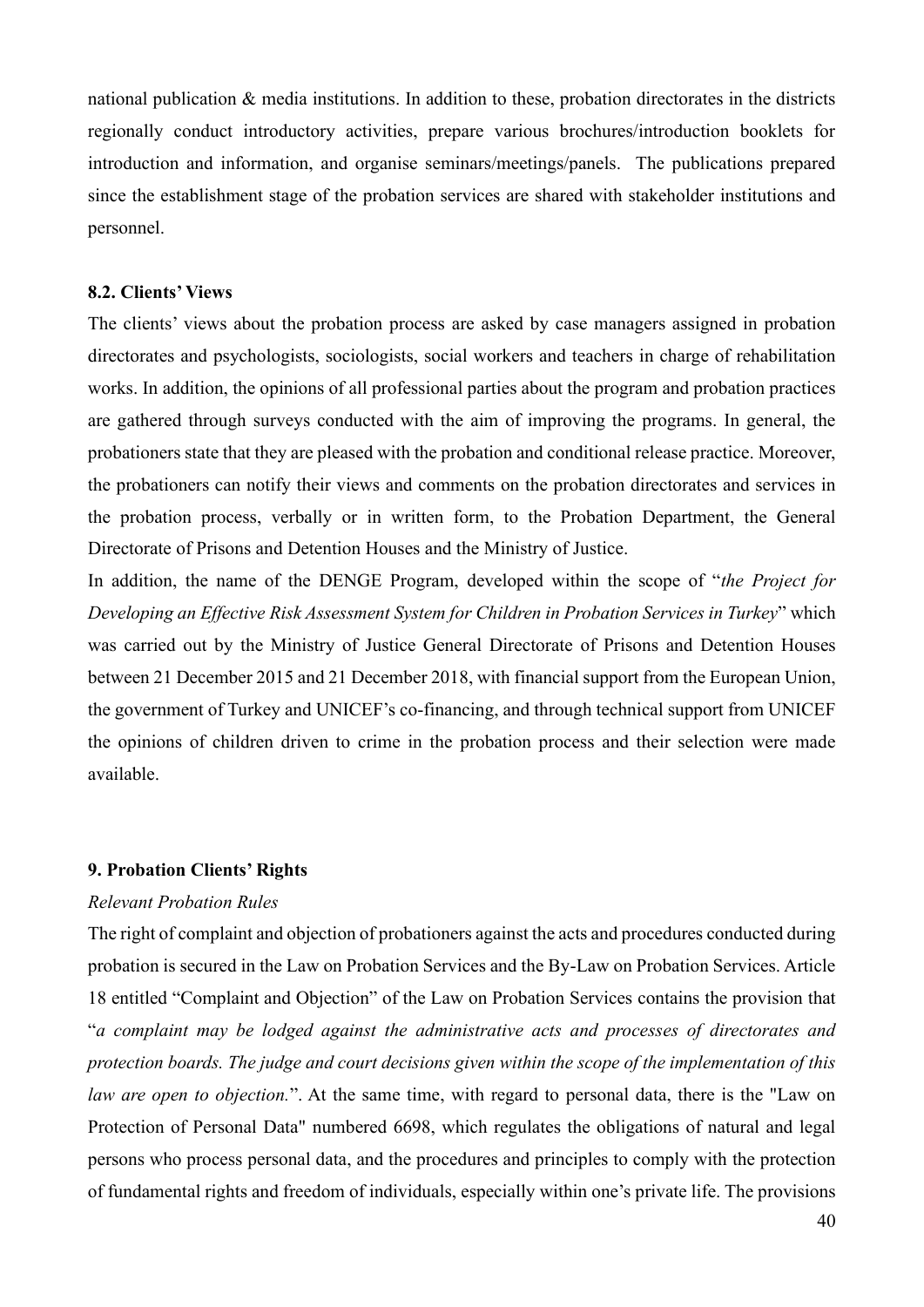of this Law are applied to natural persons whose personal data are processed, and to real persons and legal entities who process such data fully or partially automatically or by non-automatic means, provided that they are part of any data recording system. Moreover, it states that "*Probationers and their legal representatives may object to the directorate or file a complaint to execution judgeship on the grounds that acts and procedures such as the prepared supervision plans and reports, warnings made by the directorate are contrary to the provisions of laws, by-laws and regulations."* The complaint and objection rights of people are notified to them at the beginning of the probation process (Rules 14, 100). In the Criminal Procedure Code, the rights of the victim of crime and the complainant are determined separately according to the phases of investigation and prosecution. The Victim Rights Department within the Ministry of Justice works as a separate unit. If the complainant is included in the system as a victim, all information on the findings of the process and investigation is conducted by this unit (Rule 101).

The personnel in probation services are subject to the Civil Servants Law no.657. There are the provisions of "*A civil servant is prohibited from obtaining a profit under whatever name it may be from an enterprise under his or her supervision or related to his or her dutyor institution of which he or she is member"*. "*Civil servants are prohibited from disclosing the confidential information about public services even if they retire from office, without the written permission of the competent minister" (*Article 30 and 31). Furthermore, according to the Law on Probation Services and Regulation on Probation Services, "a) *those who work in the enforcement are obliged to protect the confidentiality of the information that they learn about those affected by crime, the suspect or the accused, the convict or their families. b) They may examine the documents related to their duties; but they have to comply with the confidentiality of investigation regarding the information that they obtain from there, avoid attitudes and relations which may jeopardise the impartiality and be at an equal distance to the parties of case.*" The latest version of information and documents regarding the probationers are stored in the database of UYAP and unauthorised access is not permitted. The responsibilities of the parties is once again confiremd by including the section "Confidentiality and Data Sharing". When people, institutions or organisations request information about clients for a specific aim/work, in the event that it is decided in the assessment to share information, only numeric (statistical) data are shared (Rules 41, 89).

Documents on all processes conducted about clients are given to them. It is being secured to comply with the confidentiality principle, and if the probationer requests a document regarding the execution, this document can be given to him or his legal representative under the condition that this is not contrary to the confidentiality principle (Rule 92).

As for the process of informing clients about their rights and the rules to be obeyed, detailed information has been given in the section 5 ("Different stages of the criminal justice system").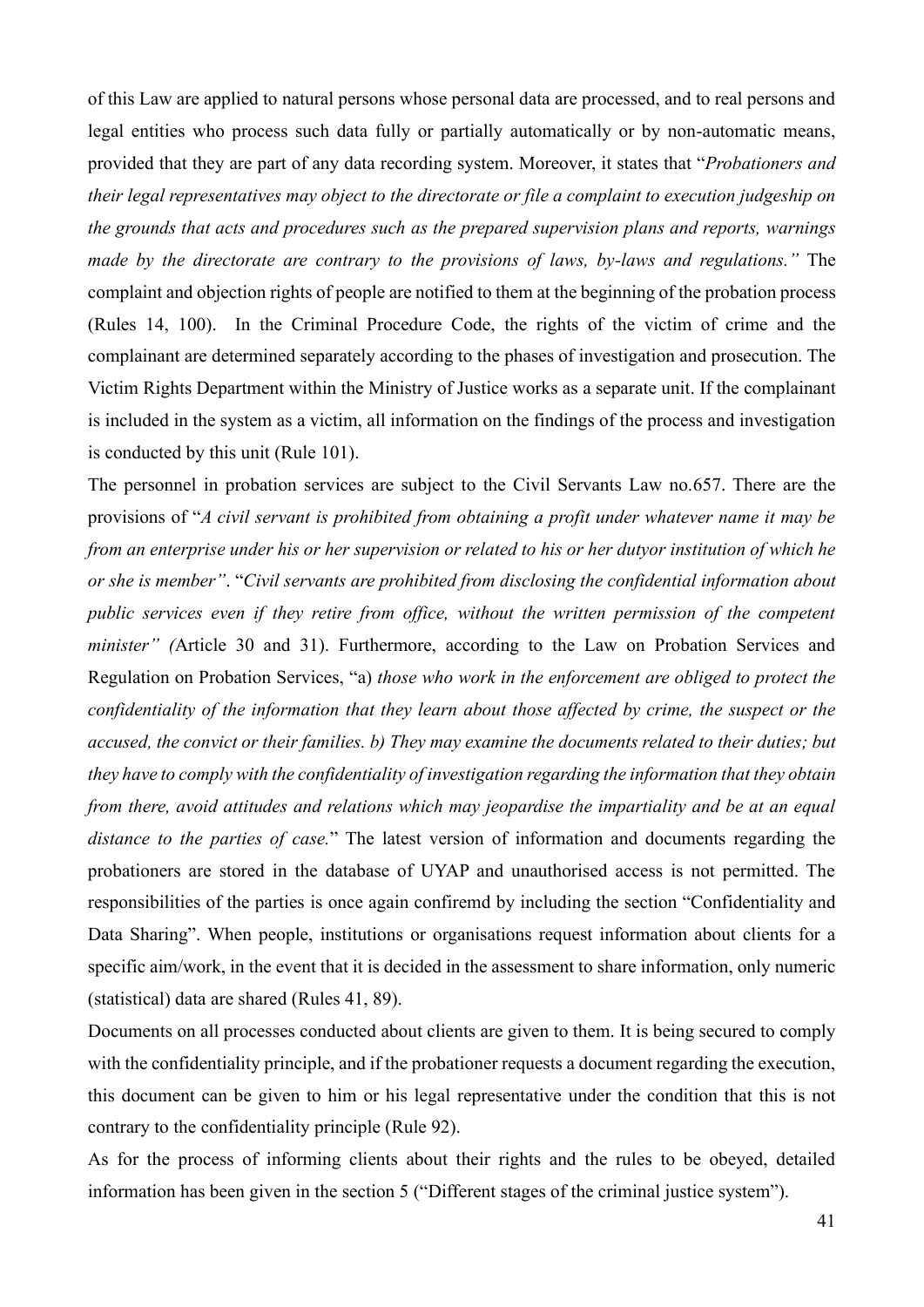According to the Regulation on Probation Services, non-compliance with these rules to meet the liability and the programmes prepared as appropriate to the decision, as well as warnings or calls of probation personnel in this framework, are considered as violation of this liability. In case of violation of liability, the probationer is warned in written form. If a warning notification is made, it states that the warning will not be repeated, and that the file will be sent to the relevant judicial authority for necesssary action regarding legal results.

The Criminal Procedure Code contains a regulation regarding the conditions of an interpreter made available, and he Ombudsman Law contains regulations about the right to access the ombudsman.

#### **10. Developments to be expected**

## **10.1 Developments in coming years**

With the probation system included in the criminal enforcement system of Turkey fifteen years ago, the criminal sanction system consisting of imprisonment and fine was broadened. It is the goal to make probation services where significant developments have taken place during the last years much more effective also in the forthcoming period.

The Ministry of Justice's purpose of *Improving the Effectiveness of the the Criminal Justice System* in the Strategic Plan covering the period 2019-2023 summarizes the objectives of the probation system in Turkey for the coming period and states the following:

- It will be possible to execute the sentences of the elderly, pregnant and children convicted of some non-violent crimes at home via electronic monitoring.

- Increased capacity of electronic monitoring in probation services and new methods such as biometric signatures in the follow-up of obligations will be provided.

- Personnel shortages of penal institutions and probation organizations will be eliminated, and the personnel selection and promotion system will be strengthened.

In terms of studies based on relevant strategies, as details are given in the section titled "Recent history since 2.3. 2011" and in the section of "Annex-1 New Developments", studies have been carried out to make necessary legislative amendments, and new electronic monitoring methods such as biometric signature are continuing to follow up obligations in probation services.

Also the following target points have been identified:

- Strengthening the improvement system with the existing risk and needs assessment system,

- Developing applications to ensure that the improvement works carried out for obliged parties benefiting from probation are carried out with the use of remote technology options,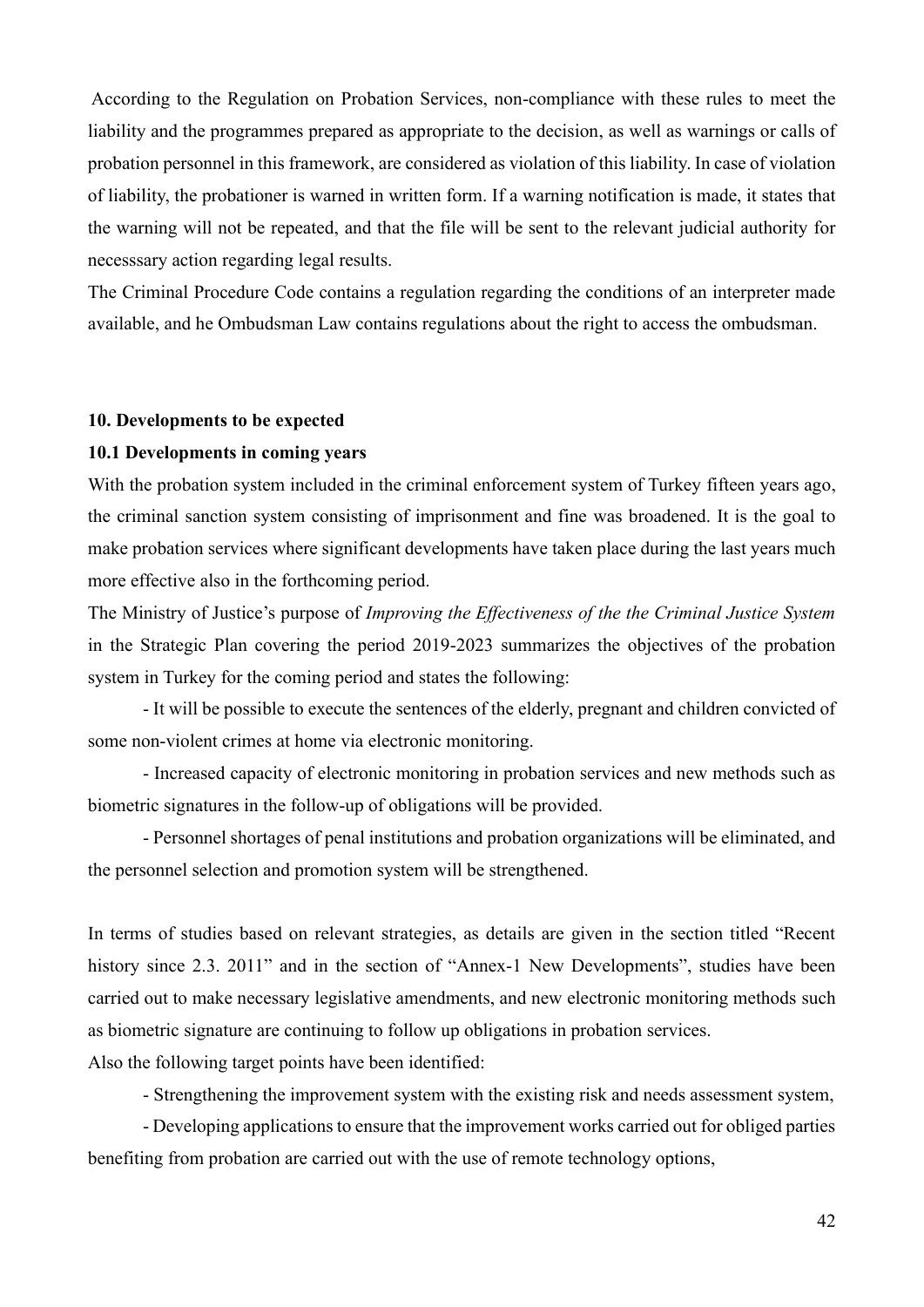- Providing in all probation directorates the practices that already have been realized in some probation directorates, namely separate areas for adults and child-friendly areas for children driven into crime,

- Providing in all probation directorates the practices that already have been realized in some probation directorates, namely areas that allow training and workshops for the rehabilitation of offenders who are under probation treatment in order to continue their studies.

**------------------------------------------**

# **Important Publications**

## **Books, Articles and Thesis:**

-Aslan, N. (2012). Relationship between family structure and perceived social support levels of individuals enforced for treatment and probation order, Social Work Department, Social Sciences Institute of Hacettepe University, Master's thesis.

-Bayraktar, H. İ. (2018). Relationship between aggression and impulsivity levels and cognitive emotion regulation strategies of males who are sentenced to probation and treatment measures due to substance use, Psychiatry Department, Health Sciences University, Dissertation.

-Berk, G. (2010). Evaluating the efficacy of the addiction program of probation, Psychiatry Department, Medical Faculty of Ege University, Dissertation.

-Colak, H. And Altun, U. (2006). Sanction Theory of the Concept of Probation and Its Analysis in terms of Penology and Arrangements in our Positive Law', Justice Journal, 25, pp.4-10

-Emel, Z. (2016). Effects of the probation rehabilitation programs on social problems, Psychology Department, Social Sciences Institute of Abant Izzet Baysal University, Master's thesis.

-Eryalçın, M. and V. Duyan (2017). Juvenile in Probation, Yeni İnsan Publiser, Ankara. -Eryalçın, M., and Duyan, V. (2020). Perceived Social Support Of Juvenile Delinquents And Young Offenders On Probation. Journal of Society & Social Work, 31(1).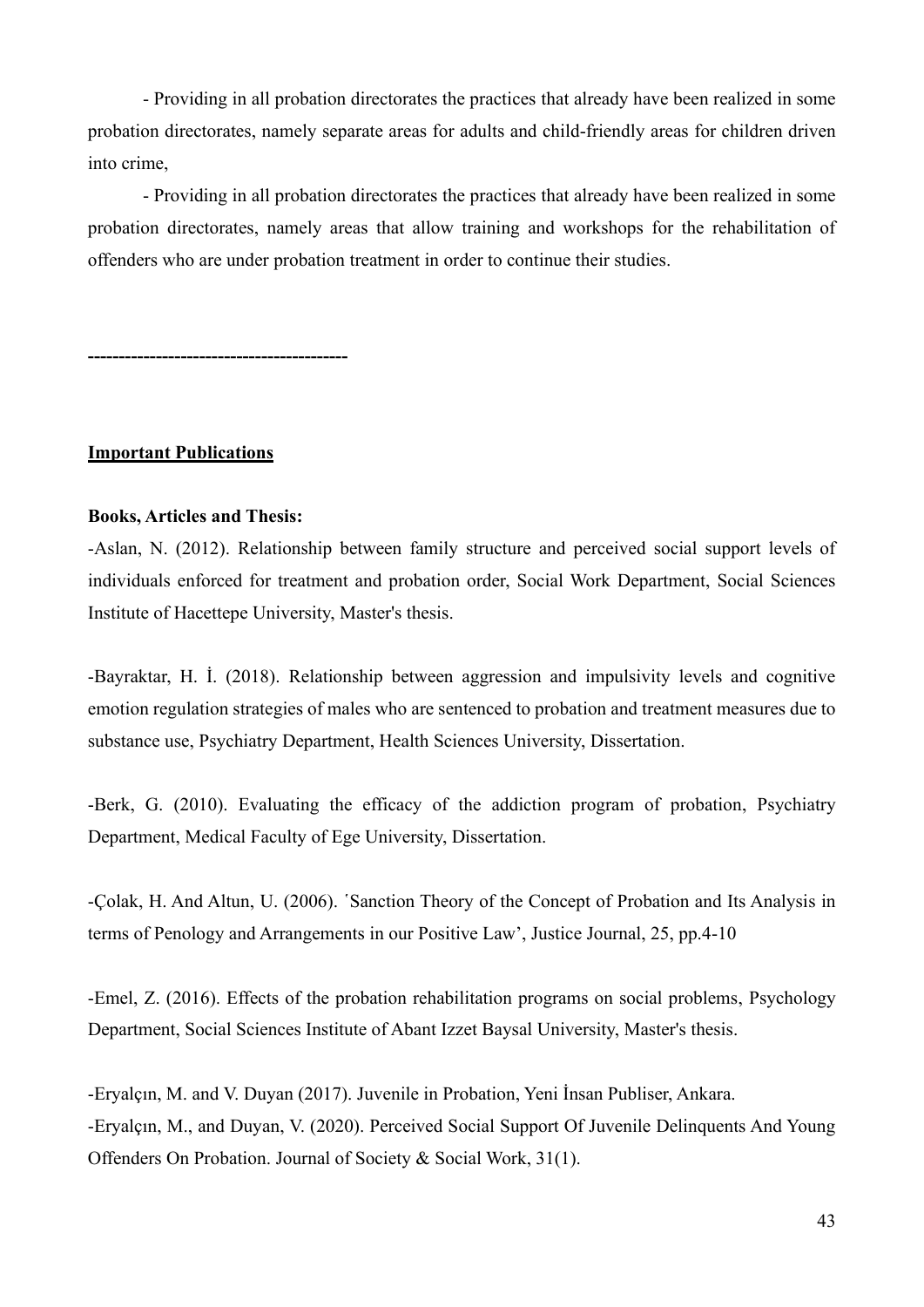-Eryalçın, M. (2020). Evaluations of the youth who receiving probation service and the service providers on probation practices, Doctoral Thesis, Ankara University. Ankara.

-Eryalçın, T. and Özyörük, D. (2017). 'Advisory Board and Protection Boards in the International Platform and Turkey' Probation Department Publication, Ankara.

-Göker, M. (2015). Perceived social support of juvenile delinquents enforced for probation order, the example of the General Directorate of Probation in Ankara, Social Work Department, Social Sciences Institute of Ankara University, Master's thesis.

-Kamer, V. K. (2007). Execution Probation Decisions, Adalet Printing House, Ankara. In the book the history of probation system, execution decisions related to probation rendered by courts, international practices, decisions of the Court of Cassation and opinions of the Ministry of Justice are explained.

-Kamer, V. K. (2008). 'New Period Probation in the Execution of House Arrest Sentence', Justice Journal, 32, pp. 20-28.

-Kamer, V. K. (2008). 'Importance of the System of Probation in Criminal Justice and Execution System', Justice Journal, 31, pp. 69-80.

-Nursal, N. and Öztürkmen, D. (2005). Book of Internation Probation and Care Conference, *Department of Foreign Relations of the Ministry of Justice*, *DG for Prisons and Detention Houses*  İstanbul.

-Nursal, N. and Ataç, S. (2006). *Probation and Care System(Probation),* Yetkin Printing House, Ankara. Probation System, Yetkin Printing House, Ankara. In the book, probation and care system are examined; the issues such as the need for probation system, establishment of the system by law, services provided by the organisation within criminal justice system and conduction of these services are included.

-Müftüoğlu, D. (2009). Examination of the adjustment process of the probationals, Psychology Department, Social Sciences Institute of Maltepe University, Master's thesis.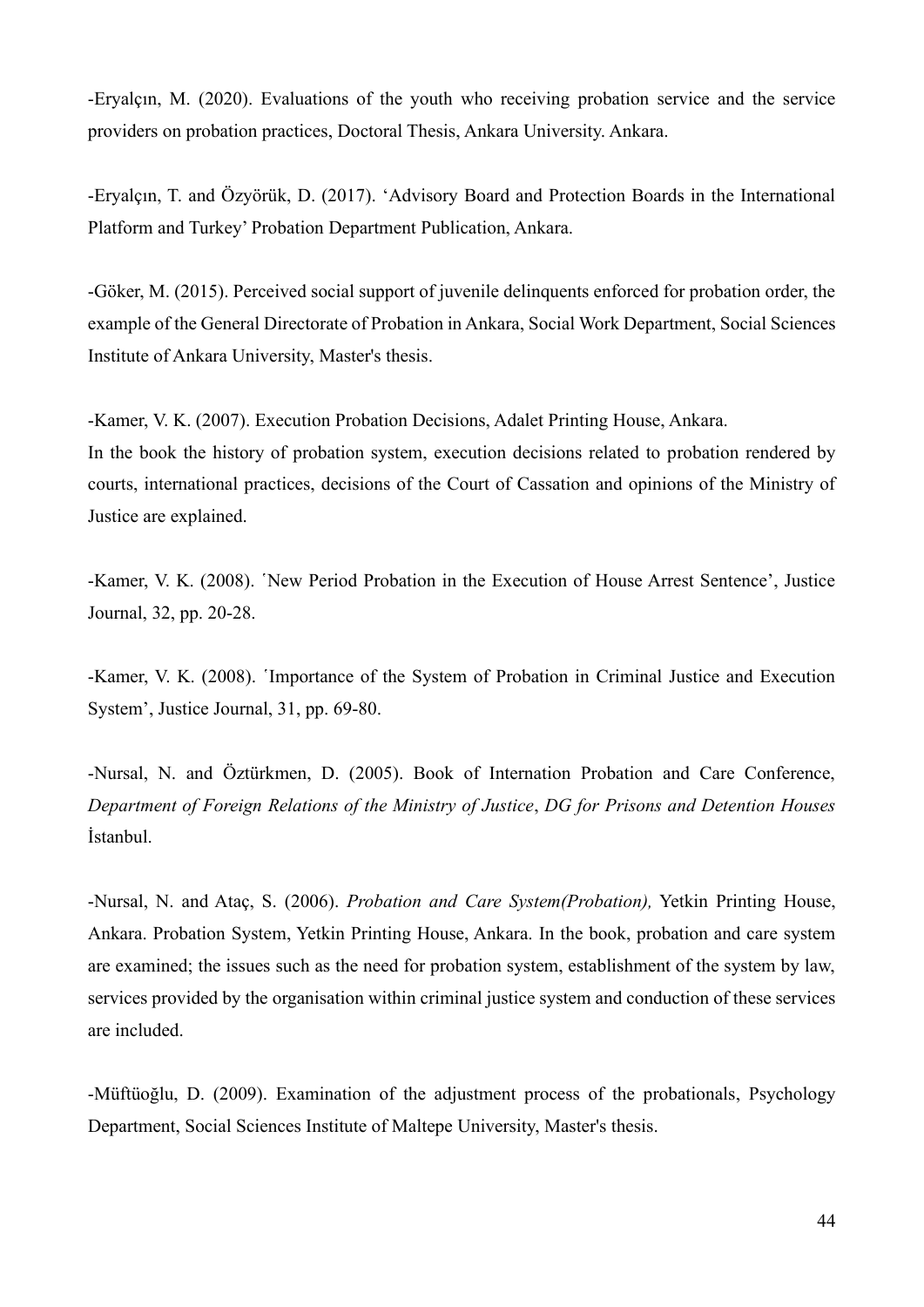-Savaş, G., & Eryalçın, T. (2019). An Applied Research on the Employment of Ex-Convits and Probationer. Toplum ve Sosyal Hizmet, 31(2), 336-367.

-Yavuz, A. H. (2011). 'About the General Outlook of Probation within Criminal Justice System' Justice Journal, 42, pp. 58-75.

-Yavuz, A. H. (2012). 'The Historical Development Process of Probation within Turkish Criminal Justice System'. *Journal of Turkish Bars Association*, 100, pp. 317-342.

-Yavuz, A. H. (2011). Probation in Criminal Justice System, Public Law Department Social Sciences Institute of Gazi University, Doctoral thesis.

**------------------------------------------------**

#### **Main address, website and contact details:**

Ministry of Justice General Directorate of Prisons and Detention Houses Probation Department Hacı Bayram District Agah Efendi Street No: 70/1 Altındağ / ANKARA [www.cte-ds.adalet.gov.tr](http://www.cte-ds.adalet.gov.tr/) [cte.dsm@adalet.gov.tr](mailto:cte.dsm@adalet.gov.tr) Tel : +90 312 507 0438 Fax No : +90 312 223 9744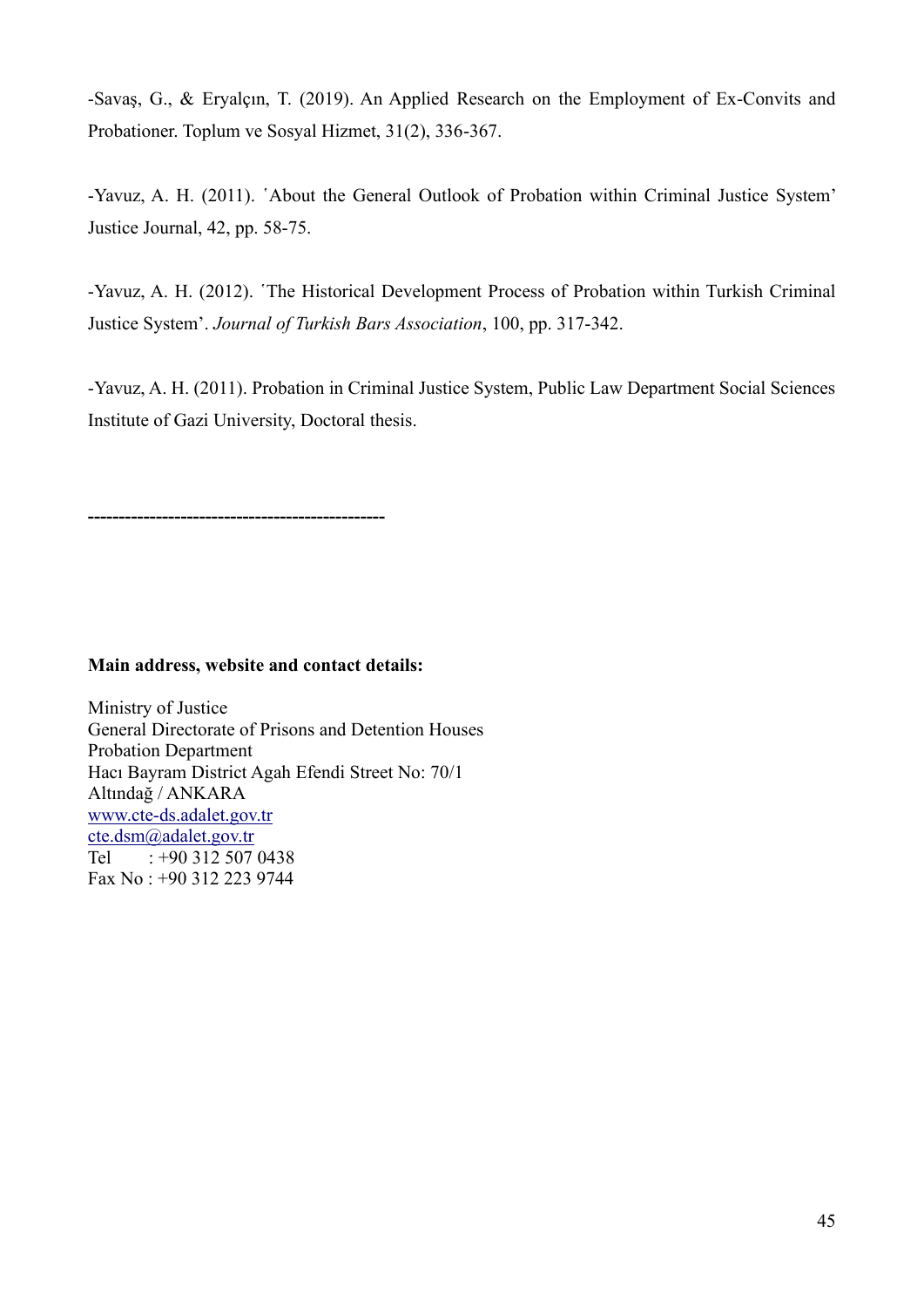# **SUMMARY INFORMATION ON PROBATION IN TURKEY**



# **General Information**

Number of inhabitants: 83.154.997 (December 2019) Prison population total 264,513 prisoners: 368 prison (November, 2020) Probation population 334,040 probationers: 143 probation service (November, 2020) Probation link: http://www.cte-ds.adalet.gov.tr/ Web site link: http://www.cte.adalet.gov.tr/; http://www.adalet.gov.tr/ CEP membership: October, 2015

# **Characteristics of the Probation Service**

Probation represents a rehabitation and enforcement system in which punishments, sanctions and measures given by the judicial authorities about the suspect, accused or probationer, their supervision and monitoring are carried out – all services, programmes and resources are provided for the betterment of their living conditions. Its aim is to prevent re-offending by the probationer and thus to ensure the protection of society. In Turkey the probation system was established in 2005.

Probation services are conducted in the central organisation by the Probation Department as affiliated to the General Directorate of Prisons and Detention Houses of the Ministry of Justice; in the provincial organisation by probation directorates and protection boards in the 143 centres where justice commissions are based.

# **Tasks**

In Turkey, probation services perform the tasks laid down by laws after the investigation, the prosecution phase and release. These tasks can be expressed under three main topics:

-To conduct the supervision and monitoring of suspects, accused persons and convicts/probationers within society, to carry out rehabilitation activities,

- To provide after care services,

- To assist judicial authorities by preparing social enquiry reports.

There are thirteen different types of decisions which are executed by probation directorates as part of the supervision and monitoring of the suspects, the accused and the convicts in society. These are: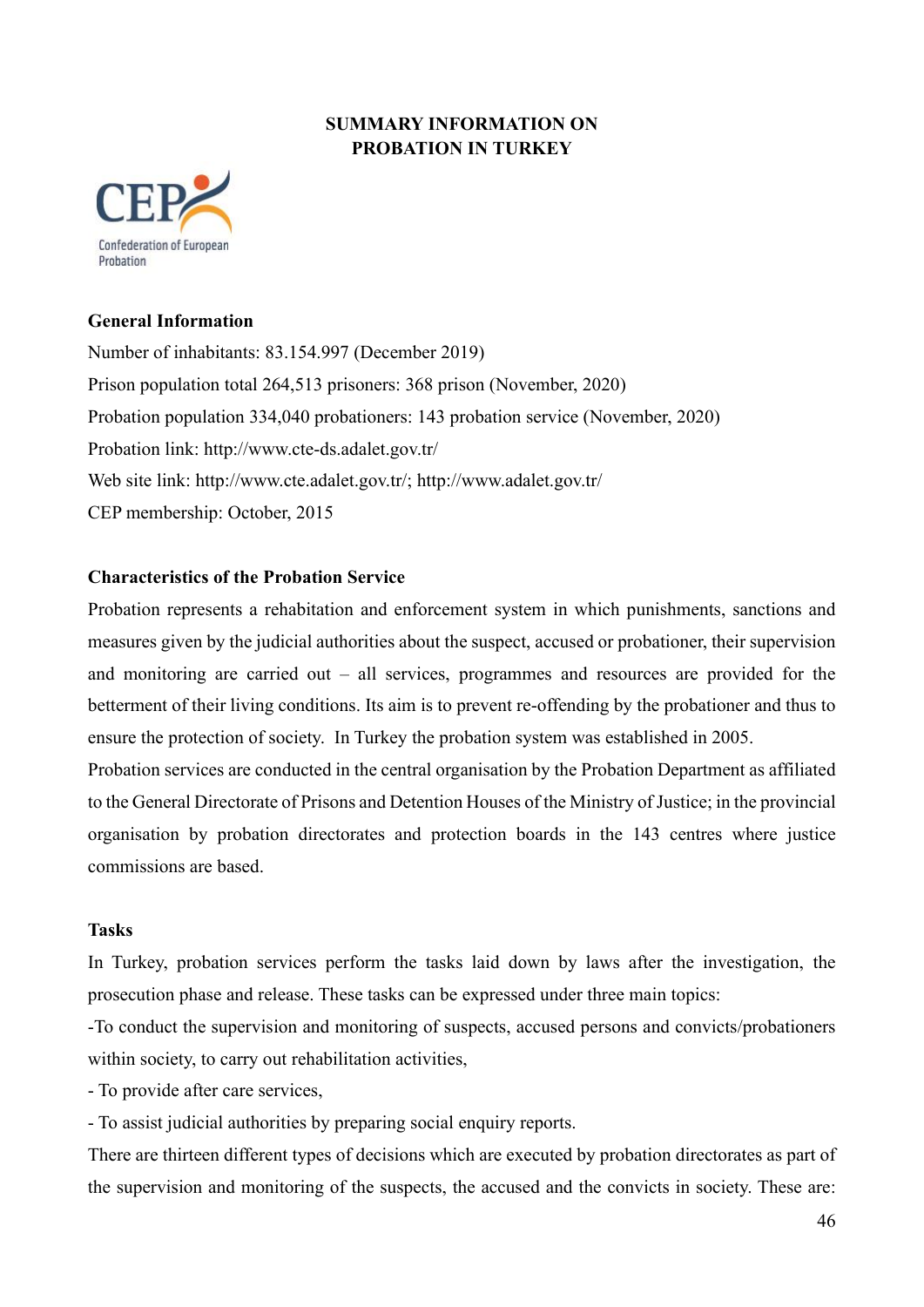judicial control, treatment and probation, placing the child under supervision, sanctions alternative to short term imprisonment, liabilities given in case of suspension of imprisonment, disqualification from use of certain rights, probation as a security measure in case of effective remorse, defrement of announcement of sentence, execution of house arrest sentence, community service instead of judicial fine, conditional release, execution of sentence by applying a probation measure, (conditional early release), an execution regime specifically meant for recidivists and some criminal offenders, and probation decisions. The studies on which probationers about to supervise, track and rehabilitate are based on the results of a risk and needs assessment system; rehabilitation works are conducted by probation directorates in cooperation with other institutions/organisations when necessary.

Within the scope of post-release support services, "Protection Boards" were established with the purpose of ensuring convicts released from penitentiary institutions and ex-convicts the acquisition of a profession or art and the finding of a job, providing vehicles and credits to those who have art and who want to engage in agriculture management. The services also help those who want to set up a business by solving the challenges they face and they take care of juveniles and young convicts continuing their education.

As part of the service of assisting judicial authorities, at the investigation phase upon the motion of the public prosecutor or at the prosecution phase upon the motion of the judge or court, a social enquiry report (SIR) is prepared by a psychologist, a sociologist, a social worker and a teacher, in which the suspect or the accused is evaluated with his/her own or environment's systematic perspective and in which suggestions for needed services, programs and sources for reintegrating into society are included.

# **Number of staff (average numbers in 2020)**

| Total |                                                 | : 5179           |
|-------|-------------------------------------------------|------------------|
|       | <b>Other Supporting Staff</b>                   | : 426            |
|       | Probation Officers/Guardians                    | : 3501           |
|       | Teacher                                         | : 249            |
|       | Social Worker                                   | $\frac{1}{2}$ 92 |
|       | Sociologist                                     | : 375            |
|       | Psychologist                                    | : 250            |
|       | Probation Director, Deputy Director, Chef : 286 |                  |

Daily average number of probationers dealt with (throughout Turkey): 393.957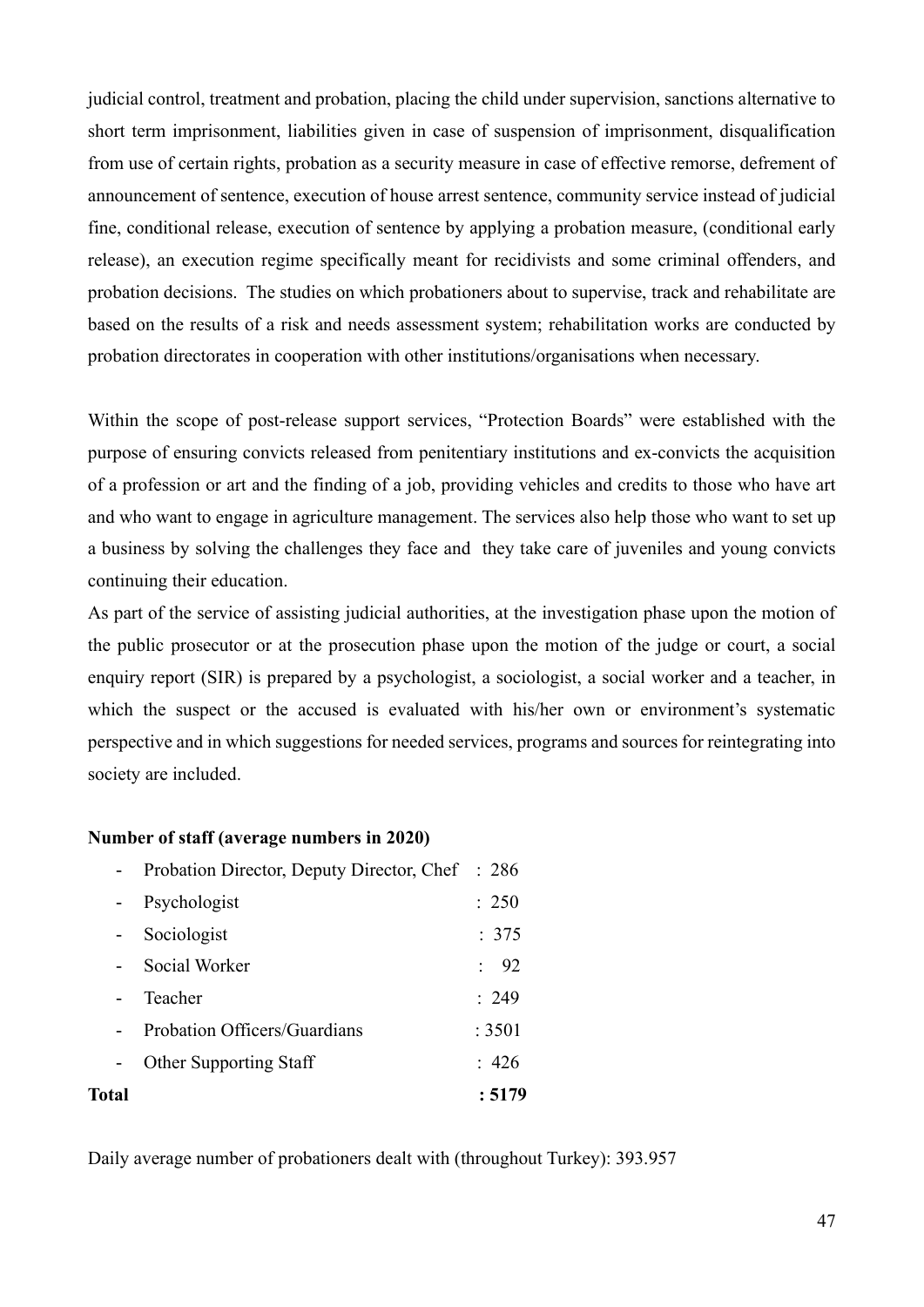#### **New developments**

- An arrangement was made in the Execution Law on 11 April 2012 that enabled convicts with good behaviour who had spent the last six months of their penalty uninterruptedly in open penitentiary institution and whose conditional release was within a year or less, to have the part of their sentence up to the date of the conditional release conducted via a probation measure.

- With the arrangement made in the Law on Probation Services on 11 April 2012, it was enabled that the monitoring, supervision and monitoring of the suspects, accused persons and convicts would also be possible via the use of electronic devices.

- With the arrangement made in the Article 109 of the Criminal Procedure Code on July 2, 2012; "*Not leaving your home*" "*Not leaving a certain settlement area*" and "*Not going to designated places or regions*" were included among the judicial control measures in the field of probation.

- With the provisional article added to the Execution Law on 24 January 2013, the condition of staying in an open penitentiary institution for six months in order to be able to benefit from probation has been abolished.

- With the arrangement made in the Execution Law on 18 June 2014, the procedure of benefitting from probation by means of community service instead of converting unpaid judicial fines into an imprisonment sentence was introduced.

- On October 17, 2019, with the amendment made in the Probation Services Law, "victim support services" were removed from the field of probation.

- On April 15, 2020, in the amendment made in the Execution Law, extending the periods determined for the execution of the prison sentence in the house and the implementation of this execution procedure for children and "*those who are determined to be unable to survive under the conditions of the penitentiary institution due to a serious illness or disability they have been exposed to*", now also convicted women who had been sentenced for up to three years of imprisonment or who were converted to imprisonment during the execution of a judicial fine, were included in this target group. Besides that the duration of the probation decisions was increased.

With the clause added to Article 20 of the Child Protection Law titled "Judicial control" in the same Law amendment it became possible to assign an expert to guide children who were followed up by the probation directorates during the judicial control, and to carry out improvement studies according to the needs assessment conducted upon the child.

Again with the same law change some of the judicial control measures (not being able to go abroad, not being able to use all kinds of vehicles or some of them, depositing an amount of security to be